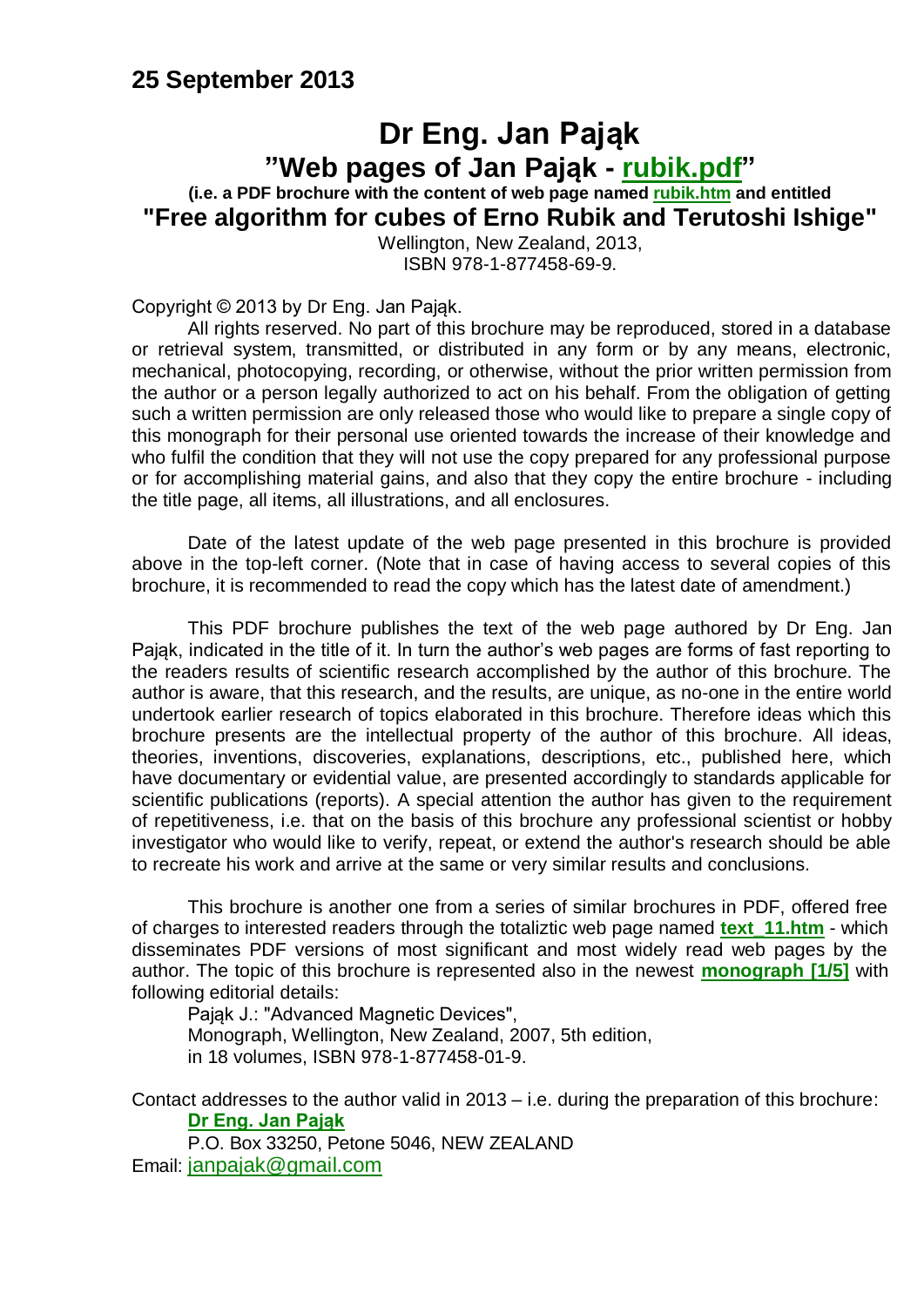In present materialistic world we need to pay for almost everything. So if you, the reader, got stuck on a Rubik's cube because the ambition disallows you to leave it unsolved, while the lack of patience or time makes impossible the solving it on your own, then for the gaining a solution without making the use of this free web page most probably you would need to pay. After all, the majority of internet web pages which in present times offer solutions for the Rubik's cube, requires payment. However, I have a different proposal. Namely I give you the solution for free. And it is a very good one, means reliable and easy to learn. In return for it I propose that a part of the time which you save in this manner you designate for reading one out of my other web pages listed in item #F3 below. For example, you designate your time to read web pages about the urgently needed by our civilisation so-called telekinetic [cells](http://totalizm.com.pl/fe_cell.htm) and about [telekinetic generators of free](http://totalizm.com.pl/free_energy.htm)  [energy,](http://totalizm.com.pl/free_energy.htm) or about [Magnocrafts](http://totalizm.com.pl/magnocraft.htm) of my invention and also about my [Time Vehicles](http://totalizm.com.pl/immortality_pl.htm) which are opening for humans the chance for immortal lives, etc.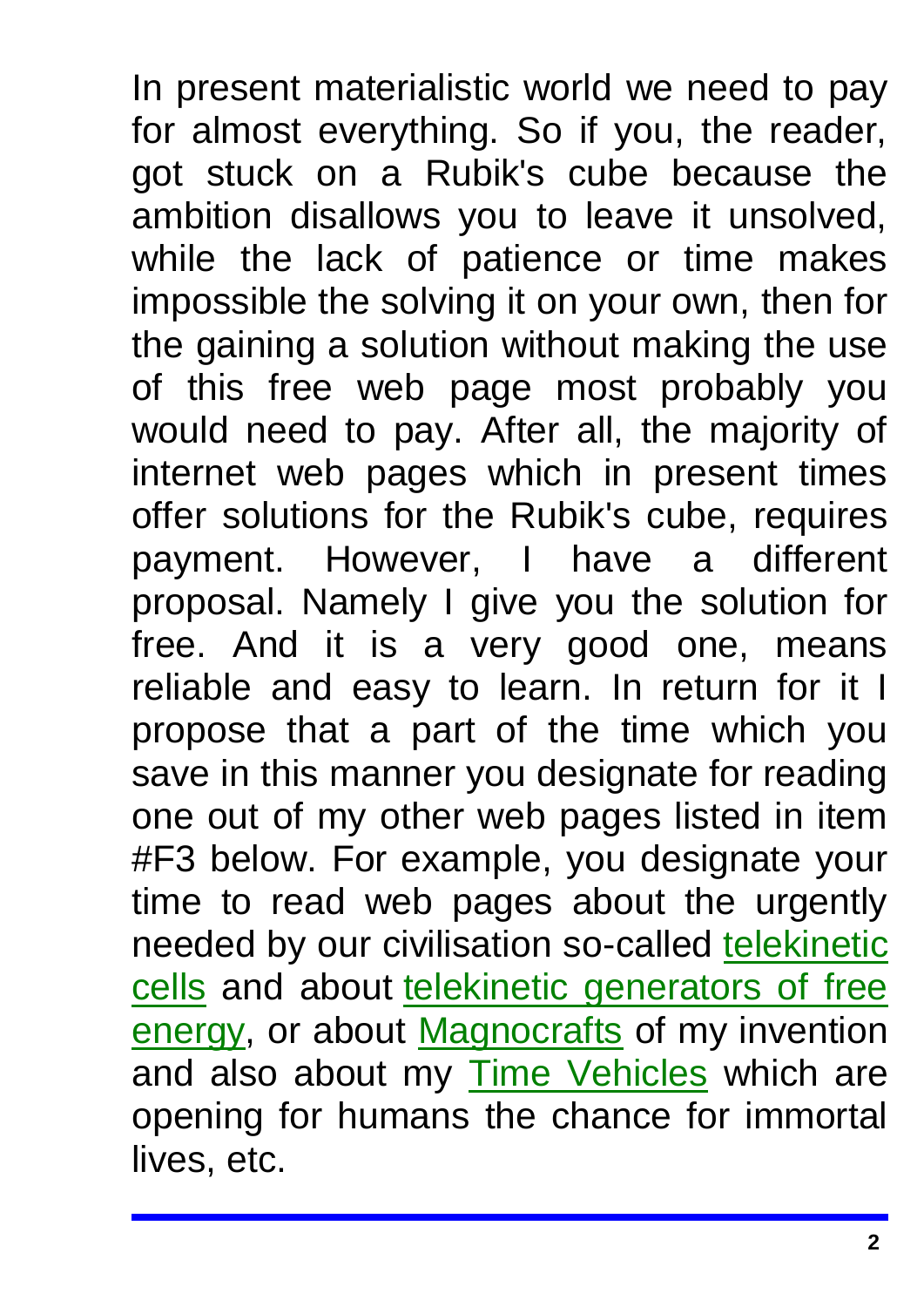# **Part A: Introduction to solving of Rubik's cubes:**

## **#A1. Introduction:**

On 23 September 2006 I "celebrated" a rather meaningful anniversary. Namely, exactly one year has passed since I was made redundant from my last income generating work, and when I started the second in my life on emigration period of unemployment and vegetation only due to savings which I made earlier - i.e. without getting any unemployment benefit from the government, to which benefit, I am supposedly not eligible according to the law that prevails in New Zealand. (As it becomes obvious, carrying out the scientific research and searches for truth, of the type described on my web pages **[evil.htm](http://totalizm.com.pl/evil.htm)**, **[fe\\_cell.htm](http://totalizm.com.pl/fe_cell.htm)**, or **[evolution.htm](http://totalizm.com.pl/evolution.htm)**, does NOT serve well in keeping wealthy.) Because from the nature I am used to creative work, I decided that this first anniversary of my forced unemployment that is deprived getting any unemployment benefit I should "celebrate" in a creative manner - by publishing this web page. So here I am giving you the reader to hands a web page with the algorithm of solving the Rubik's cube, so that you can together with me celebrate the pleasures in which are indulging themselves highly qualified and creative scientists who were officially deprived the rights to carry out scientific research.

This web page tries to explain to the reader, how in the most simple and systematic manner he or she can solve the problem of Rubik's cube. In parts B to D of this web page described are methods, algorithms, and manoeuvres of solving the cube with 9-segment side walls. In turn part E explains problems of solving the Rubik's cube with a larger number of segments in walls, for example with 16-segments on each wall.

A whole range of algorithms was developed for solving the Rubik's cubes. They were published in many journals, books, and internet web pages. A classical example of these algorithms is the one developed by David Singmaster from the Department of Mathematical Sciences and Computing, Polytechnic of the South Bank, London SE 1 OAA, England. This algorythm was published, amongst others, in the article by Douglas E. Hofstadter: Metamagical Themas. "Scientific American", March 1981, pp. 20-22, 25-28, 30, 32, 35, 39.

This web page in a part of its methodology of solving the problem of Rubik's cube is similar to the systematic approach which for the first time was proposed by David Singmaster. However, it does not limit itself to just presenting the approach and manoeuvres of this mathematician, but additionally extends them, improves, shapes into a logical structure, and lifts to a higher level of usefulness. For this reason many additional solutions, methodological approaches, and perfecting, presented here, needed to be worked out by the author of this web page.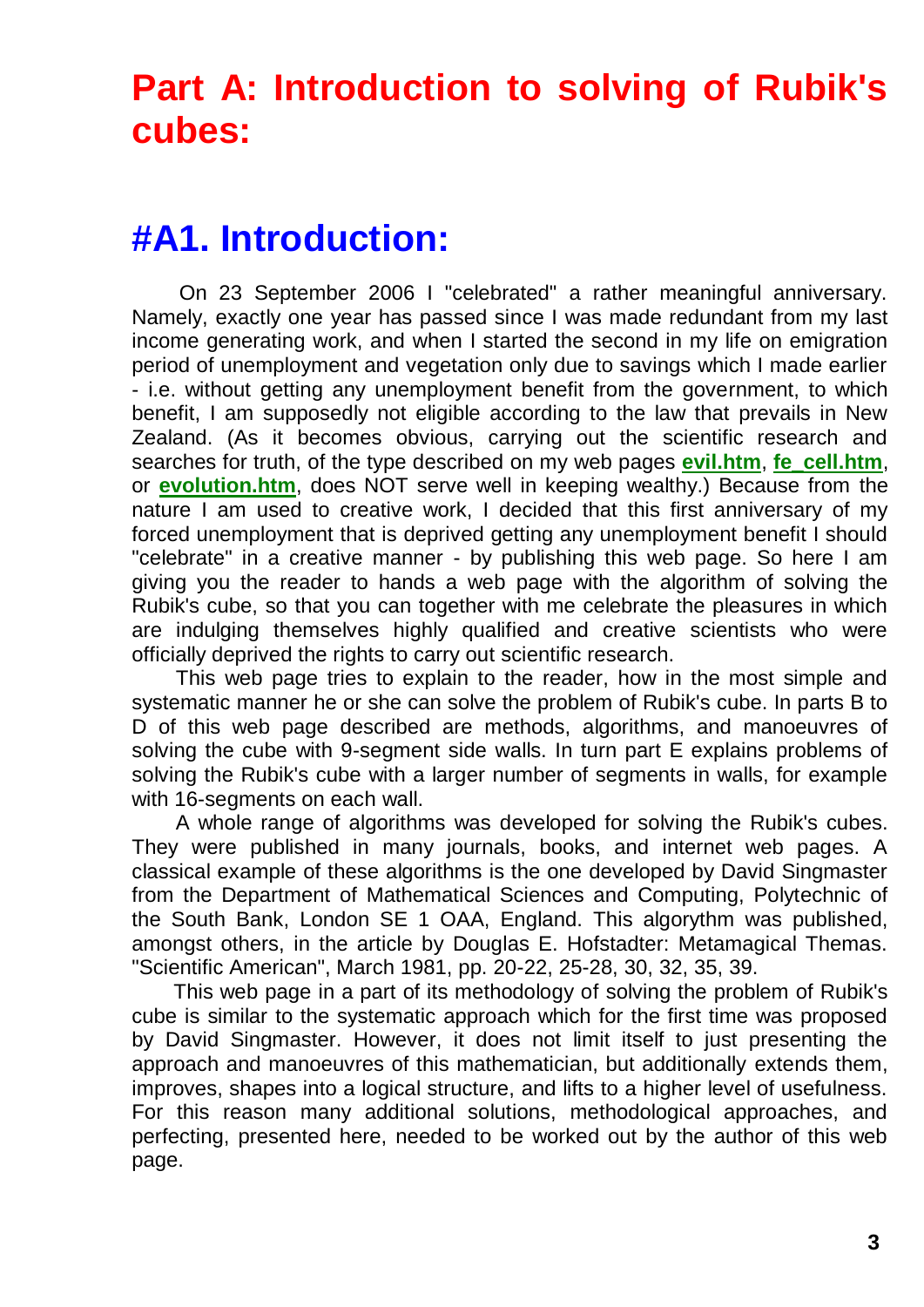

Fig. #1: A photograph of two most frequently used Rubik's cubes. On the left a cube is shown with 16-segment walls (of the factory name ["Rubik's revenge"](http://totalizm.com.pl/rubik_16.htm)). In turn on the right the traditional cube is shown with 9-segment walls (of the factory name ["Rubik's cube"](http://totalizm.com.pl/rubik.htm)). Please notice that this web page presents only the method and algorithm of solving cubes with 9-segment walls (means this one shown on the right side), called the ["Rubik's cube"](http://totalizm.com.pl/rubik.htm). In turn the algorithm of solving cubes with 16-segment walls is presented in parts C and D of a separate web page about the [Rubik's revenge.](http://totalizm.com.pl/rubik_16.htm)

The cube shown on the right side (i.e. this with 9-segment walls - the algorithm of solving of which is published on this web page) is much easier to solve. Furthermore, it is longer in use, so that more people learned algorithms of solving it. In turn the cube shown on the left side, which is described on a separate web page about **[Rubik's revenge](http://totalizm.com.pl/rubik_16.htm)**, is rather difficult to solve. The algorithm of solving it, presented on the separate web page, is the second one which I was forced to develop, as the first algorithm mysteriously was stolen - the strange history of it is explained in item #A1 from the separate web page about **[Rubik's revenge](http://totalizm.com.pl/rubik_16.htm)**.

**Notice** that you can see the **enlargement** of each illustration from this web site. For this, it suffices to **click** on this illustration. Furthermore, most of the internet browsers that you may use, including the popular "Internet Explorer", allow also to **download** each illustration to your own computer, where it can be looked at, reduced or enlarged to the size that you may want, or printed with your own graphical software.

\* \* \*

## **#A2. The general principle on which is based the method of solving Rubik's cubes described here:**

The general principle of all methods of solving the Rubik's cubes described on this web page, and also on the separate web page about **[Rubik's cubes](http://totalizm.com.pl/rubik_16.htm)**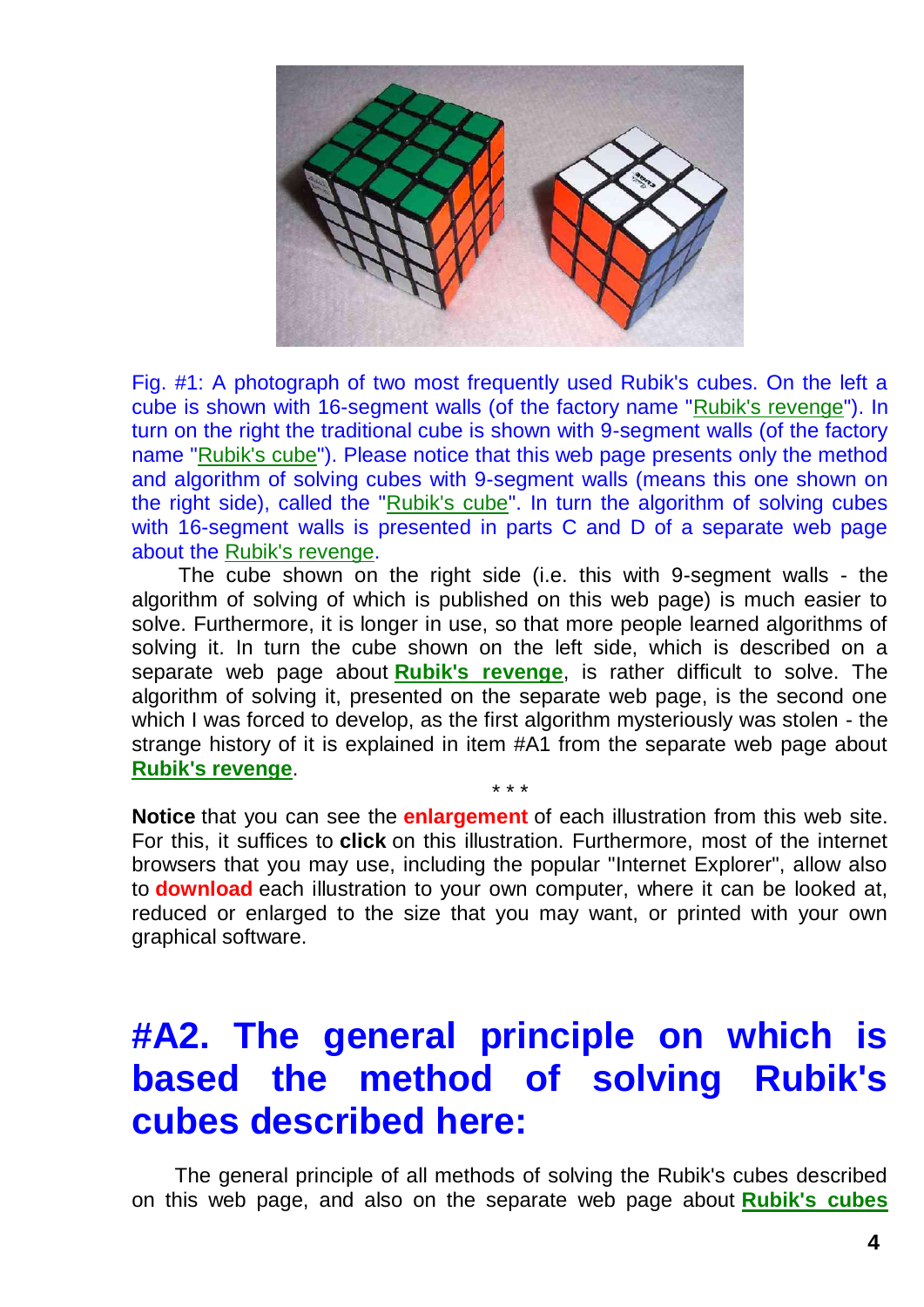**[4x4=16](http://totalizm.com.pl/rubik_16.htm)**, boils down to systematic "building" a given cube, in a manner similar like a house is build. (Means this principle assumes, that each segment of a given cube is like a separate "brick" or "component", which must be orderly placed in a required area of a gradually erected building.) In order to realise better how this gradual building of the cube looks like, let us imagine for a moment, that we are solving a cube with 9-segment walls, and that we subdivided this solving into 3 stages - as this is done in part C of this web page. Let us also imagine, that before and after the completion of each of these stages we place our cube on a table, always in exactly the same orientation. So if we looked at the cube before starting the first stage of solving, then we would notice that all segments are randomly mixed with each other. (After all, this is why the cube requires solving.) So at the beginning our cube really look like the room of some children on Friday evening, before parents had opportunity to tidy it up. Or look like a construction site with already brought building materials - but still before any construction was started. The first stage of the solving our cube, the completion of which is explained in items #C1 of this web page, depends on introducing the beginnings of order to this construction chaos, means on the formation of like foundations for the building being erected. Thus, if we look again at the cube after the completion of this first stage of the solving, then we would notice that the entire lowest wall "D" (i.e. like foundations of our cube) is already looking exactly like it looks in a new cube. In turn the second stage of the solving our cube, the completion of which is explained in items #C2 of this web page, depends on putting into order the middle layer "C" of our cube, means on like building the side walls of our house. So if we look again on the cube after the completion of this second stage of solving it, then we would notice that in addition to the wall "D" now also the second layer "C" at the bottom of this cube (i.e. like the side walls of the cube) is also arranged orderly like it should, and thus it looks as in a new cube. Finally the third and the last stage of solving the cube, the completion of which is explained in items #C3 of this web page, depends on a complete putting into the order of the highest wall "U", means on the final constructing like a roof of our house. Thus, if we still again look at the cube after the completion of this third and last stage of solving it (i.e. after solving the roof), then we would notice that the entire cube, means the wall "D", the layer "C", and also the wall "U", looks exactly like it should, means like if we just bought this cube in a shop.

Of course, in order to be able to solve our cube so systematically , we need to learn several initial information. For example, we need to learn how to complete subsequent so-called "manoeuvres", means sequences of movements which lead us to the intended outcomes. We also need to learn how to write down these manoeuvres, means we need to learn the so-called "notation" of writing subsequent movements and manoeuvres. The required information is provided in items from the part B of this web page.

## **#A3. Let us begin from copying this web page to your own computer:**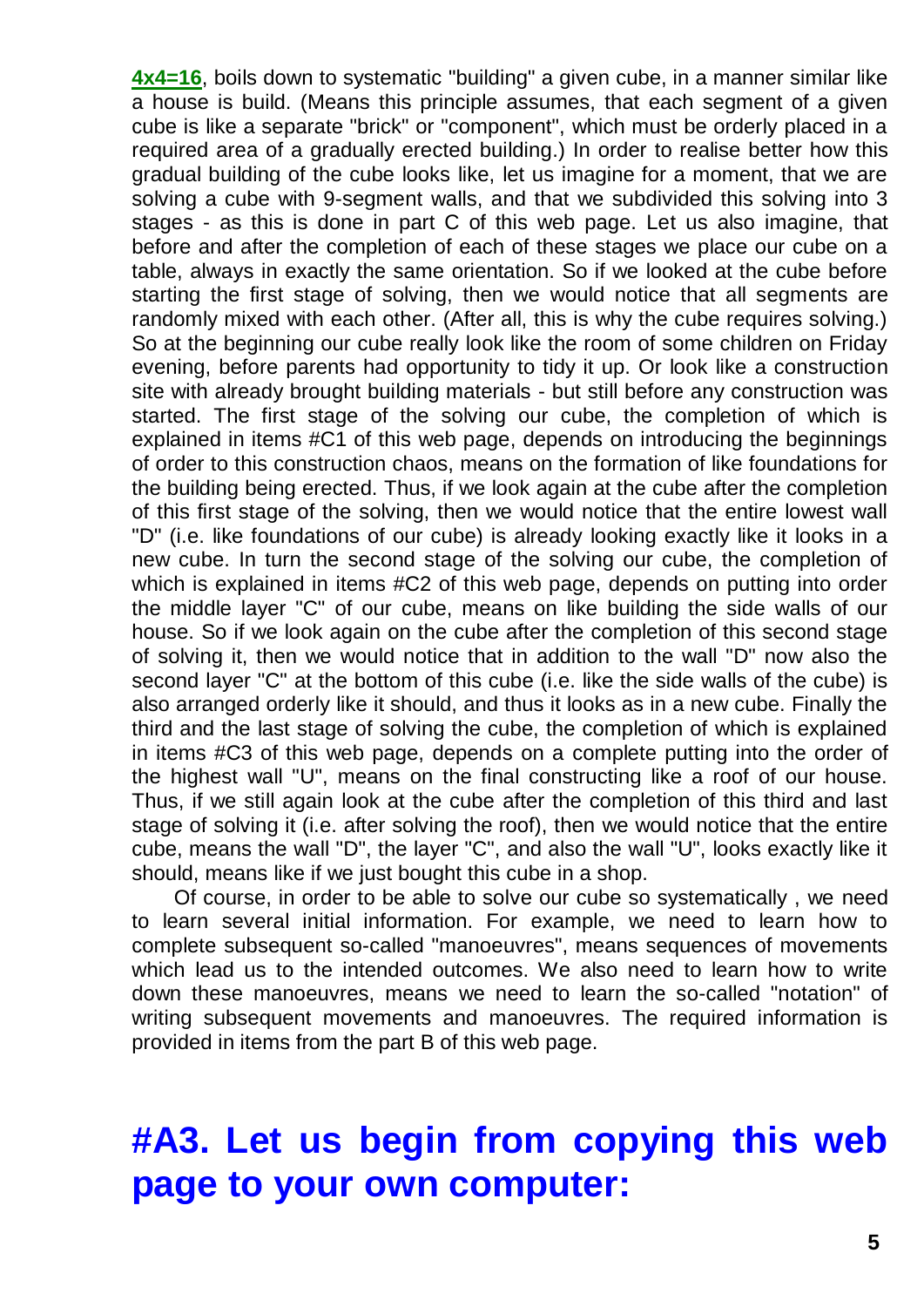If, after the initial reviewing of this web page, the reader comes to the conclusion that in his or her own solving the Rubik's cube wishes to use the approach, method, notation, or manoeuvres described here, then I would advice him or her to download this web page to his or her own computer. After all, if he or she is to use this web page via the internet for the entire duration of solving his cube, then it may cost him quite a lot (as an unemployed scientist I learned to act in a low-cost manner)! This web page uses only a little of memory - around 500 KB (i.e around one-third of a floppy diskette). In turn the downloading of this web page is easy - in fact I specially wrote it in such a manner that everyone should be able to copy it to his or her own computer, and then use without an access to internet. Namely on every server on which this web page is installed, there is also a "zipped" version of it, named "rubik.zip". This zipped version one can download to own computer simply by clicking in "Menu 1" on the item **[Source replica of](http://totalizm.com.pl/rubik.zip)  [this page](http://totalizm.com.pl/rubik.zip)** - as I explained this in item #F4 of this web page. Then one can just "unzip" it. After the unzipping, it forms in our computer a folder called "a\_pajak" (from "Pajak's archives"), in which everything that this web page needs to work effectively is provided, namely illustrations, flags, links, etc. In order to run then this web page without the use of internet, it is enough to click (via the "Windows Explorer") the file called **[rubik.htm](http://totalizm.com.pl/rubik.htm)** - in which the English version of this web page is stored. The downloaded source copy of this web page is going to work perfectly even if our computer is not connected to internet (i.e. even if we downloaded this web page e.g. in a "Cyber Cafe"). Please notice, that if anything is unclear in matter of downloading and unzipping this web page, then there are also separate web pages which explain this matter in a more detailed manner. These web pages are named **[replicate](http://totalizm.com.pl/replicate.htm)**, or **FAQ - [frequent questions](http://totalizm.com.pl/faq.htm)**. These also are available via "Menu 1" and "Menu 2".

After we install this web page in our own computer, we can begin the solving of our cube according to the method described below. For this it suffices that from part B below we learn how the so-called "manoeuvres on the cube are described and executed. (The labelling of subsequent walls and layers of the cube, the knowledge of which is necessary for carrying out these "manoeuvres", is illustrated in "Fig. #2" below.) Then we can begin the systematic solving our own cube, step-by-step, in the manner described below in part C. Good luck!

\* \* \*

# **Part B: Notations and principles description of actions carried out Rubik's cubes:**

**#B1. Notations used for description of**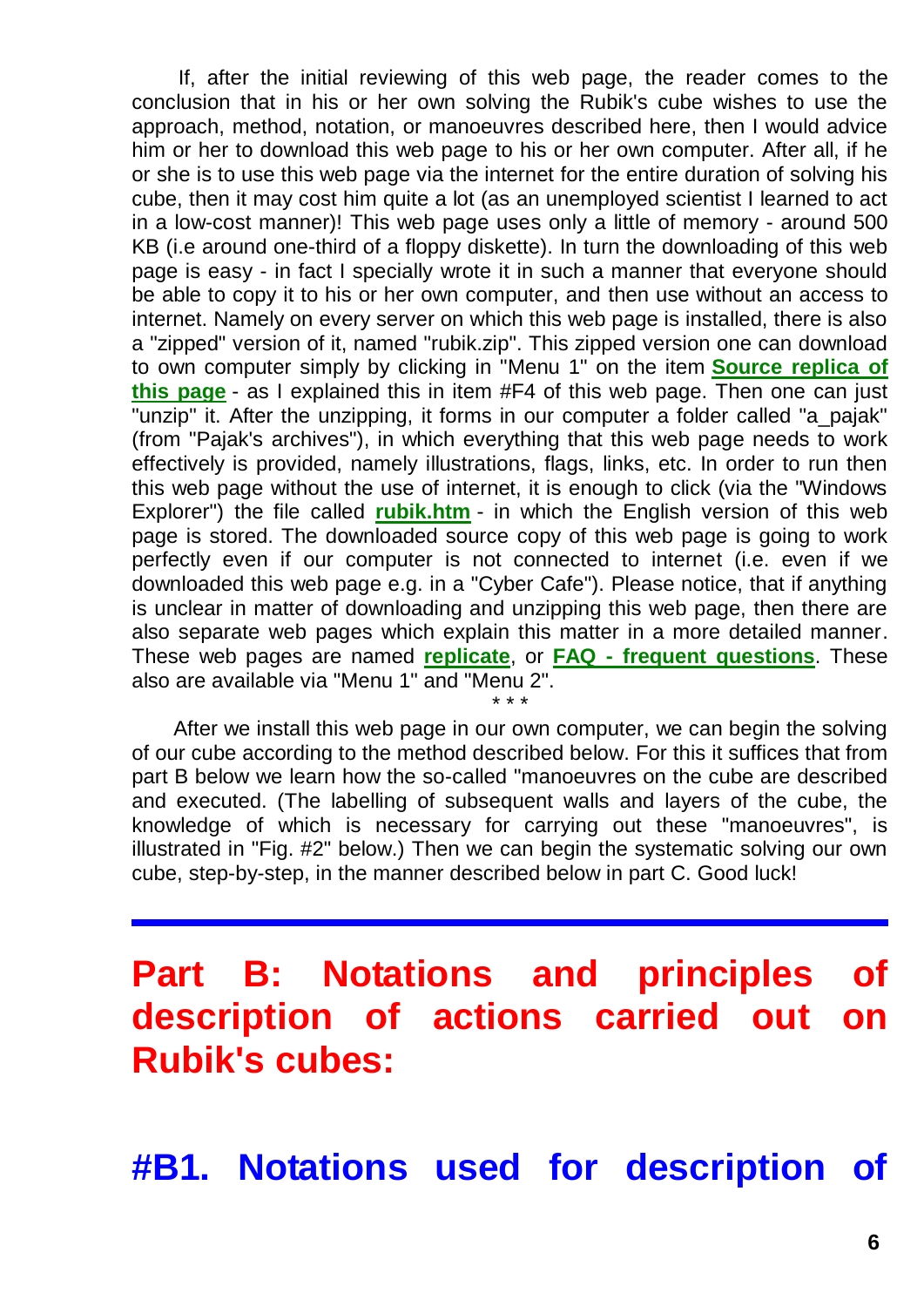### **colours, operations, and segments of these cubes:**

In order to make possible the unambiguous description of "manoeuvres" for solving these cubes, it is necessary to introduce a symbolic labelling of their walls and layers. Here is a drawing which explains this labelling:



Fig. #2: A drawing which illustrates the naming of subsequent walls and layers in Rubik's cubes with 9-segment walls. (Click on this Figure if you wish to enlarge it.) This drawing shows the cube with 16-segment walls, which carries the factory name of the ["Rubik's revenge"](http://totalizm.com.pl/rubik_16.htm). However, the same naming is used for cubes with 9-segment walls, of the factory names "Rubik's cube", the algorithm of solving of which is presented on this web page about ["Rubik's cubes"](http://totalizm.com.pl/rubik.htm). Simply for these smaller cubes it suffices to assume that they do **NOT** have layers, which on the above illustration are labelled with letters A, N, and P. Please notice that this web page uses different mnemonic labelling for subsequent walls and layers for each language version of the text. (Mnemonic labelling for the Polish version are indicated on the Polish modification of this Figure.) On the above Figure walls (and colours) of Rubik's cubes are marked in a mnemonic manner that makes easier their memorising by people who are able use the English terminology. Subsequent labels of walls on this Figure have the following meaning:  $F =$  Front,  $B = Back$ ,  $L = Left$ ,  $R = Right$ ,  $U = UP$ ,  $D = Down$ .

For these readers who know the Polish language, I should add that on the Polish version of this web page the above labelling is different, to match mnemonically the location of subsequent walls in the Polish language. And so, the subsequent walls are labelled in Polish as follows:  $(F = Front) = (C = Czoło)$ .  $(B = Back) = (T = Ty)$ ,  $(L = Left) = (L = Lewa)$ ,  $(R = Right) = (P = Prawa)$ ,  $(U =$ Up) =  $(G = Góra)$ ,  $(D = Down) = (D = Dóf)$ .

On the cube also middle layers are labelled. And so, for the cube with 9 segment walls these layers obtained the following names:  $T =$  three o'clock side = a right side layer (between L and R) - the rotation of it is marked in the same manner as for the wall R.  $S =$  second wall  $=$  a vertical layer (located between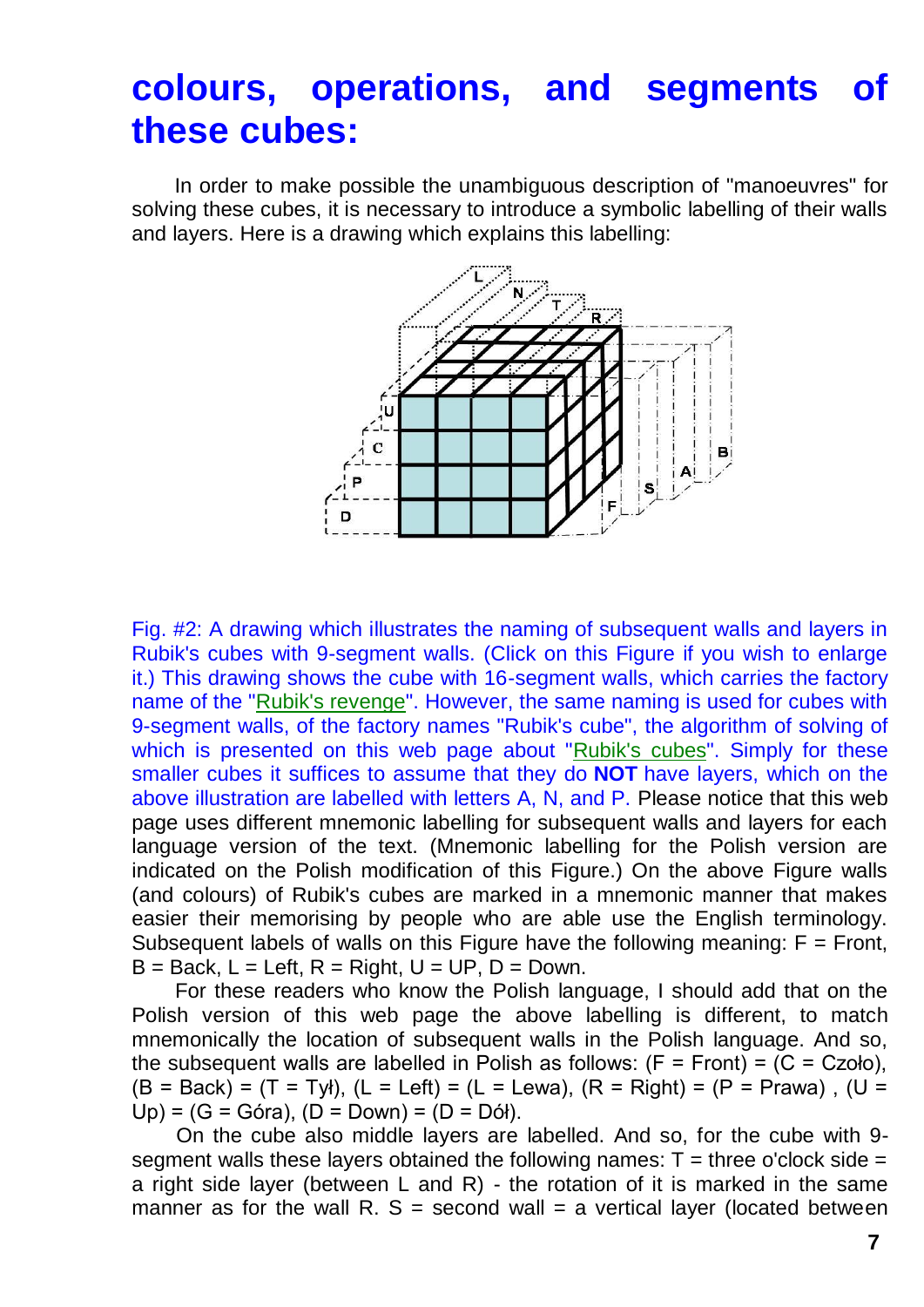walls F and B) - the rotation of it are marked in the same manner as for the wall  $F. C = Ceiling = a horizontal wall (located between U and D) the rotations of it are$ marked in the same manner as for the wall U.

### **#B2. Marking colours of these cubes (i.e. their 6 side walls):**

In order to make easier the solving of these cubes, and also in order to become independent of colours of paints which are used by various producers of Rubik's cubes, instead of naming colours of this cube with such words as red, green, yellow, etc., we are going to use here a different their labelling. So on this web page we are going to make an agreement, that colours which appear on subsequent walls of these cubes are called the same as the locations of given walls in space, means called as follows:

- **F = Front** (in a Polish notation: C = Czoło)
- **B = Back** (in a Polish notation: T = Tył)
- **U = Up** (in a Polish notation: G = Góra)
- **D = Down** (in a Polish notation: D = Dół)
- $R = Right$  (in a Polish notation:  $P = Prawy$ )
- $L = Lett$  (in a Polish notation:  $L = Lewy$ )

The above means, that instead of having six colours called e.g. white, blue, orange, yellow, and green, our cube which we are going to solve will have the following colours mnemonically labelled in English: F, B, U, D, R, and L (or mnemonically labelled C, T, G, D, P, and L in Polish). Of course, we should NOT have almost any difficulty in remembering which latter means which wall on the cube, because each letter is the first letter of the English word which describes the location of this wall on the cube. Thus which colour is in fact going to hide behind each of these letters in the cube which we just hold in our hands, this is going to depend on how we are going to hold this cube.

### **#B3. Marking the middle layers (i.e. these contained between side walls) in cubes with 9-segment walls:**

In order to save ourselves from defining everything again in part E of this web page, where the solving of cubes with 16-segment walls is going to be provided, we are going to define already at this stage the cubes which have either a single or twin middle layes. Thus our definition we can use equally effective for solving the cubes with 9-segment walls, as well as solving the cubes with 16-segment walls. We only make an assumption, that for cubes with 9 segment walls, one of the middle layers do NOT exist at all. So here are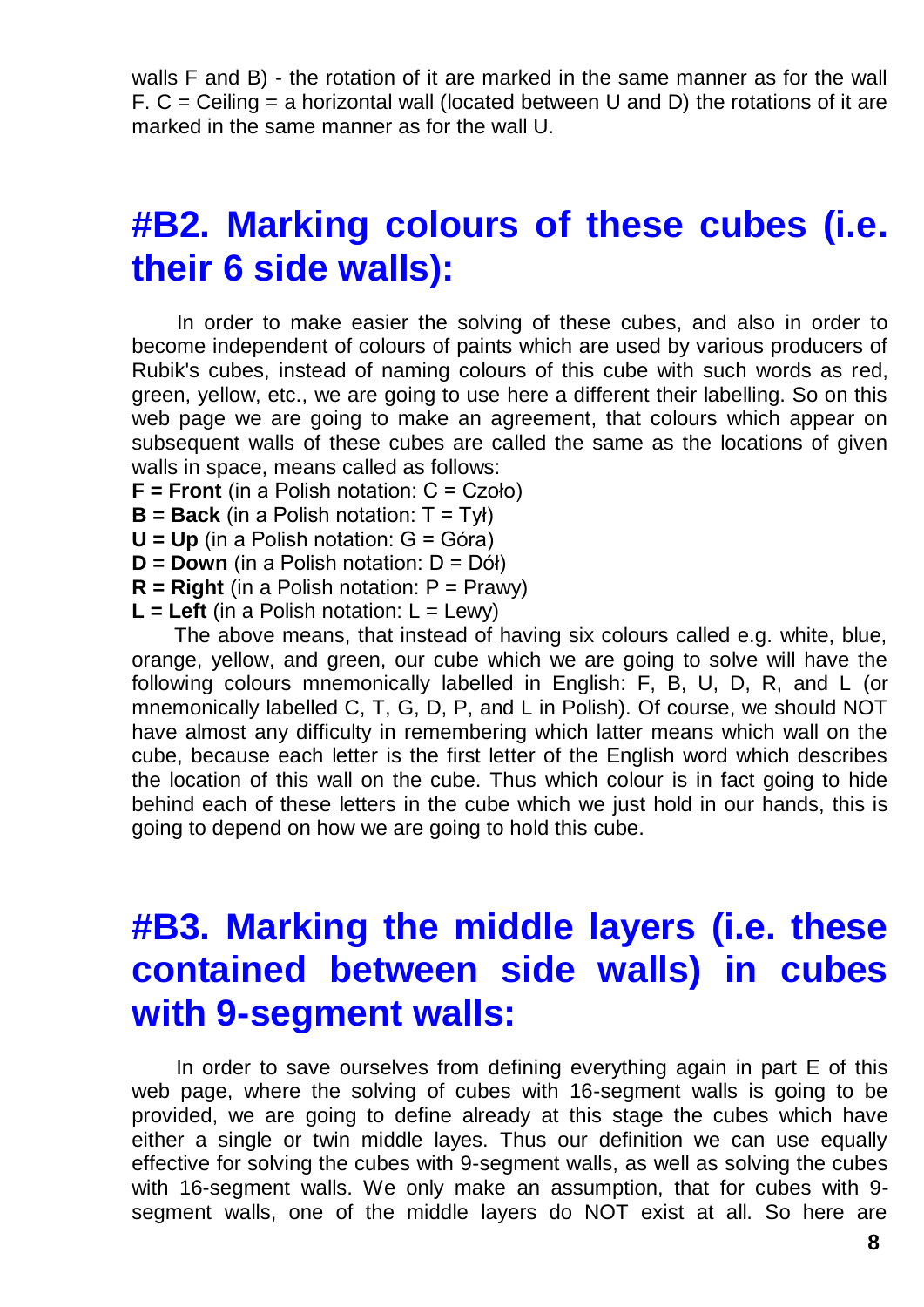mnemonic labelling and names for subsequent middle layers of Rubik's cubes (notice that these names are so selected that in the English language they relate to the location of a given layer in space):

**T** = three o'clock side = this is a vertical middle layer from the right side (i.e. located by the wall R). The position of it corresponds to the position of 3 o'clock on dials. The movements and manoeuvres of it are carried out and marked in the same way as for the right wall R. The layer T exists in all Rubik's cubes, including the cube with 9-segment walls. (In a Polish notation:  $T = K = k$ rawężnik.)

**N = nine o'clock side** = a middle vertical layer from the left side (i.e. located by the wall L). The position of it corresponds to the position of 9 o'clock on dials. The movements and manoeuvres of it are carried out and marked in the same way as for the left wall L. The layer N exists only in Rubik's cubes with 16-segment walls. So it does not exists in the cube for which the solution is described in the part C of this web page. (In a Polish notation:  $N = J = i$ ezdnia.)

**C = ceiling** = a horizontal layer (located just under the wall U). The movements and manoeuvres of it are carried out and marked in the same way as for the upper wall U. The layer C exists in all Rubik's cubes, including the cube with 9 segment walls. (In a Polish notation:  $C = S = \text{suffix}$ .)

**P = parquet floor** = another horizontal layer (located under the layer C, but above the down wall D). The movements and manoeuvres of it are carried out and marked in the same way as for the down wall D. The layer P exists only in Rubik's cubes with 16-segment walls. So it does not exists in the cube for which the solution is described in the part C of this web page. (In a Polish notation:  $P =$  $B =$  basement.)

**S** = second wall = a vertical laver (located just after the frontal wall F). The movements and manoeuvres of it are carried out and marked in the same way as for the frontal wall F. The layer S exists in all Rubik's cubes, including the cube with 9-segment walls. (In a Polish notation:  $S = N =$  nastepna.)

**A = away wall** = another vertical located just before the back wall B). The movements and manoeuvres of it are carried out and marked in the same way as for the back wall B. The layer A exists only in Rubik's cubes with 16-segment walls. So it does not exists in the cube for which the solution is described in the part C of this web page. (In a Polish notation:  $T = O = odleg 4a$ .)

In order to summarise the above, in the cube described here with 9-segment walls three mutually perpendicular middle layers do exist. These are marked with letters:  $T =$  three o'clock side (which lies between the walls L and R),  $C =$  ceiling (which lies between the walls U and D), and  $S =$  second wall (which lies between the walls F and B). Descriptions of movements of these three layers are exactly the same as for walls R, U, and F.

# **#B4. Marking the rotations of subsequent walls and layers of Rubik's cubes:**

In order to be able to write down in a most simple manner every single movement and every manoeuvre on our cube, we need to assume that on each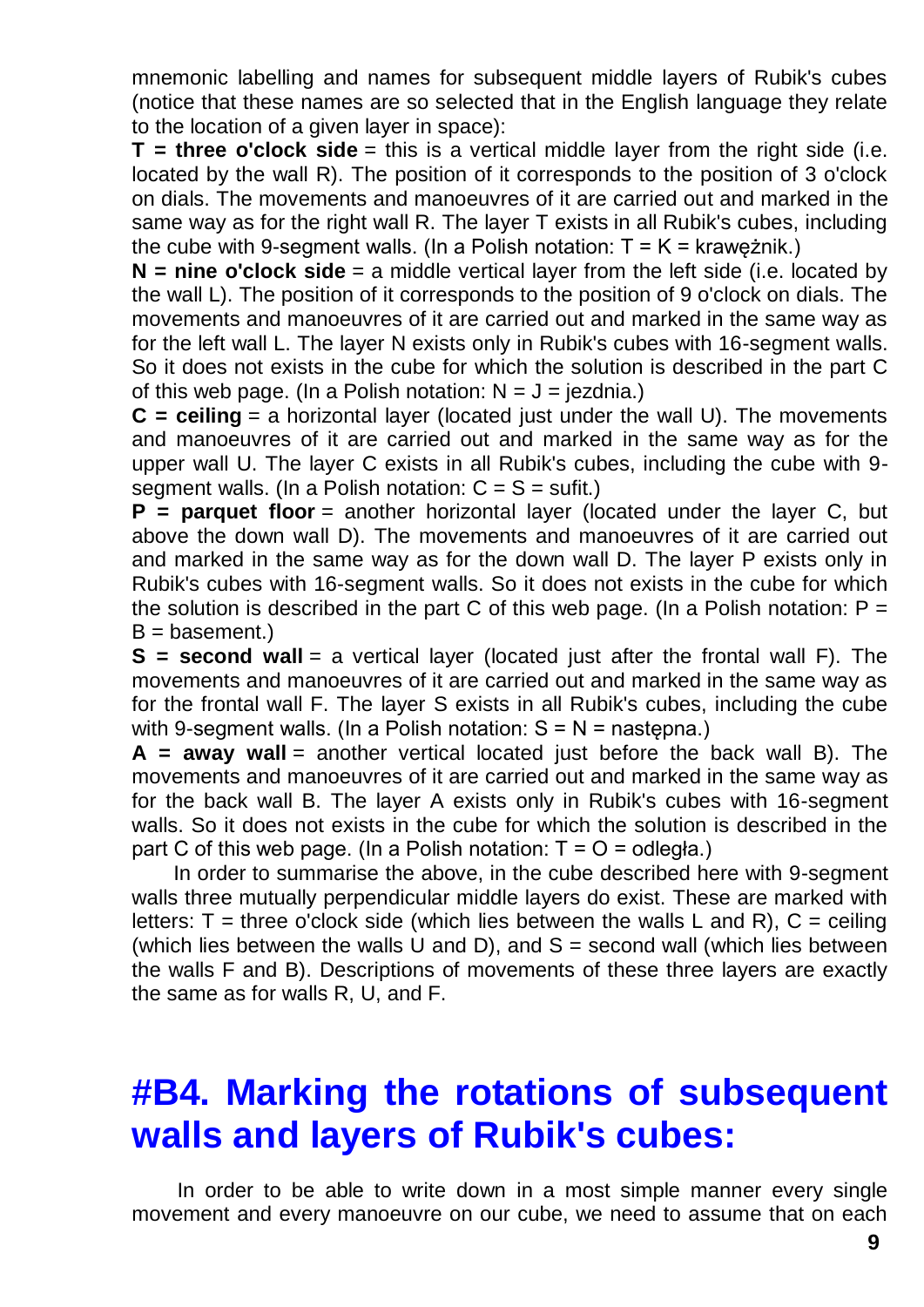side wall of it a kind of invisible clock's dial is attached. This dial is pointing outwards for each wall of the cube. So if one rotates a wall with this clock's dial in any direction, then this rotation can be carried out either in the clockwise direction, or in the counter-clockwise direction. If a rotation of a given wall takes place in the clockwise direction, then it is described simply by writing the label of the rotated wall. For example, writing the letter F means that someone rotated the frontal wall "F" for one step (i.e. for 90 degrees) in the clockwise direction. In turn writing the letter B means, that someone rotated for one step (i.e. for 90 degrees) the back wall "B" of a given cube. Notice here, that in fact when we watch the rotations of walls described by the manoeuvre FB, then we see that the back wall rotates in the direction exactly opposite to the frontal wall (similarly for manoeuvres UD and RL each wall in these two couples rotates in opposite direction). The reason is that this invisible clock's dial attached to the back wall "B" has the face directed to the outside of the cube. So the pointers of it rotate in the direction which is opposite to the rotation of pointers on the dial attached to the frontal wall "F".

In order to mark the rotation of a given wall in the counter-clockwise direction, to the letter which labells a given wall another symbol @ is added on this web page. I selected this particular symbol for several valid reasons, for example because it is very clear (thus disallows a mistake), well visible from a distance, and additionally is the only symbol in our computer keyboards which unambiguously illustrates that something (i.e. the "tail" in the symbol "@") rotates in the counter-clockwise direction. Therefore for example the writing

F@B@

means that walls frontal "F" and back "B" should be rotated both in the counterclockwise directions. Means that the writing

#### F@B@

represents a manoeuvre which is exactly opposite to the manoeuvre

#### FB.

Notice that in a significant proportion of publications about Rubik's cubes, for marking the rotation in the counter-clockwise direction the symbol of apostrophe (') is used. Thus the manoeuvre which on this web page is marked F@B@ these other publications would mark F'B'. Unfortunately, although this writing with the apostrophe looks much better in print, the apostrophe is not well visible - and thus one can overlook it easily. Therefore the use of it leads to numerous errors. So I do not use it.

If a give wall must be rotated for two steps, means for an angle of 180 degrees, then to marking this movement the digit 2 is used. For example, the writing

#### F2B2

means a manoeuvre in which firstly we rotate the frontal wall "F" for two steps (i.e. for 180 degrees), then we rotate the back wall "B" for two steps as well. Please notice that for the rotation by two steps it is not vital in which direction one carries them out, because for both directions the rotated wall lands in exactly the same position.

Independently from side walls, Rubik's cubes have also middle layers. For example, cubes with 9-segment walls have one such a middle layer between each two side walls. In order to describe the rotations of these middle layers in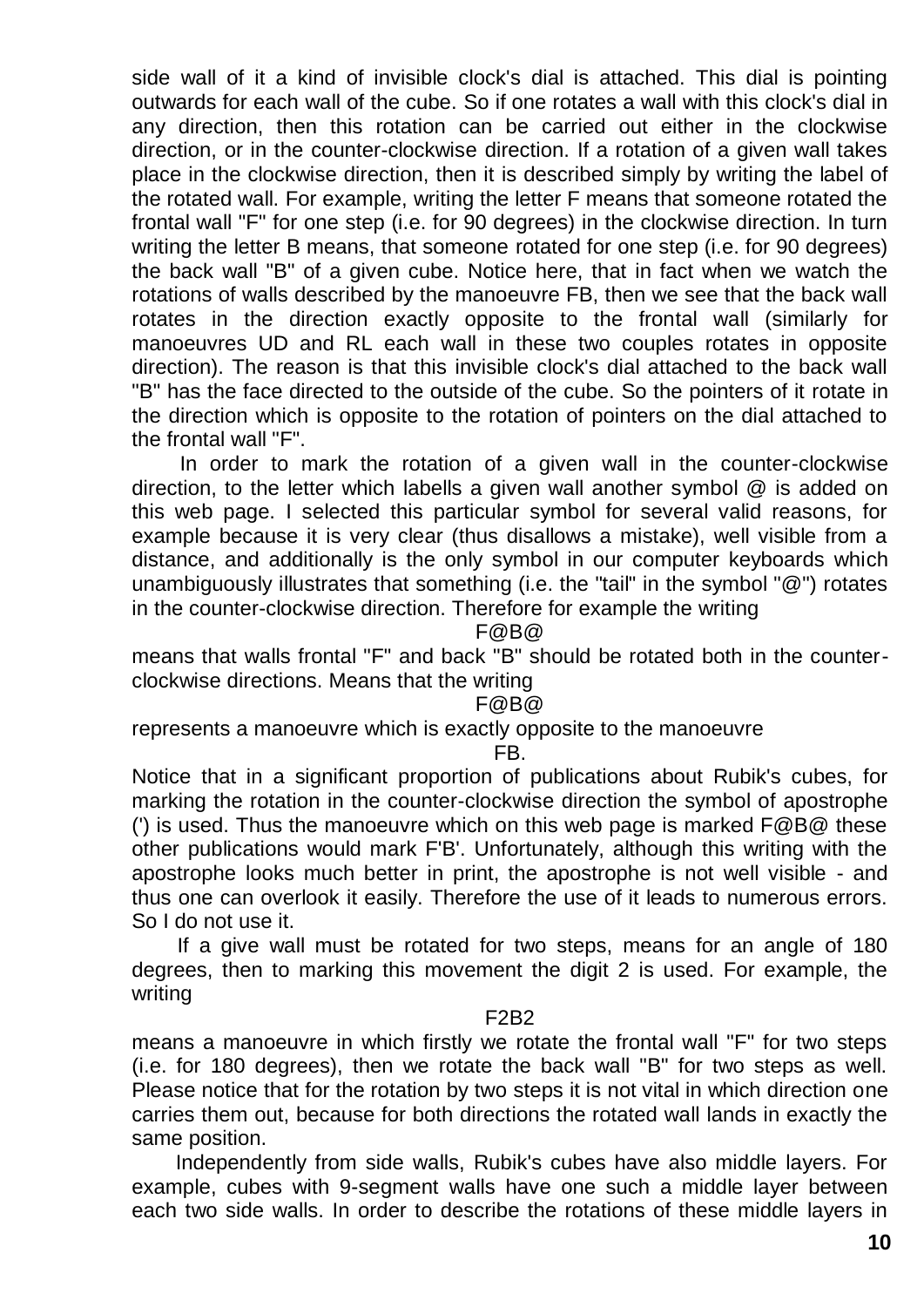exactly the same manner as for the side walls, in the notation of writing we assume that each such middle layer belongs to a nearest side wall. In this manner the rotations of this layer are described in the same way as the rotations of the closest side wall. This system works perfectly for cubes with the even number of middle layers, for example for the cube with 16-segment side walls. In turn for cubes with odd number of middle layers, for example for cubes with 9 segment side walls, we assume that these odd middle layers belong to the primary side walls, means to walls F, U, and R. Therefore, rotations of these middle layers are described in exactly the same way as we describe rotations of these primary side walls F,U, and R. Also movements that we practically carry out on these middle layers, we also do with the use of these primary side walls. For example, in order to rotate the layer C (i.e. ceiling), practically we grab with fingers of one hand by C (i.e. ceiling) and U (i.e. upper wall), then we rotate them both, then we release from fingers of one hand the layer C while grab this layer with fingers of the other hand - which previously was holding the motionless wall D, then holding with this other hand walls D and C motionlessly, we return back the wall U@.

Please notice that in order to avoid confusion rotations of middle layers are going to be used only in part D of this web page. The entire part A to C of this web page accomplishes the goals in a manner that does not involve any rotations of middle layers T, C, nor S (just only rotations of side walls).

### **#B5. Manoeuvres on cubes - how to read them and complete them:**

A "manoeuvre" on Rubik's cubes is called a sequence of strictly defines rotations of walls and layers, which lead to accomplishing specific goals (e.g. inserting a specific edge or corner to the place on the cube where we wish to have it).

Consider the following manoeuvre described in item #D1.1 of this web page:

(U2R2)3

The above writing of a manoeuvre should be interpreted (and completed on the cube) in the following manner. In the first movement rotate the wall "U" by two positions (i.e. by 180 degrees), then rotate the wall "P" also by two steps, then the entire this double movement repeat 3 times.

Jeśli jakiś bardziej kompleksowy manewr składa się z kilku podmanewrów, wówczas będzie on zapisywany w taki sposób że owe podmanewry składowe oddzielane są od siebie plusami. Przykładowo manewr [2#B5]:

(G2P2)3+G+(P2G2)3+G@

należy interpretować w ten sposób, że najpierw wykonaj manewr [1#B5] opisany poprzednio, potem wykonaj pojedynczy ruch ścianką G, w końcu wykonaj manewr odwracający ów poprzedni [1#B5] oraz skompensuj G@ ów poprzedni pojedynczy ruch.

Warto tutaj odnotować, że każdy manewr posiada swój **manewr odwracający**. Manewr odwracający to taki manewr który odwraca i niweluje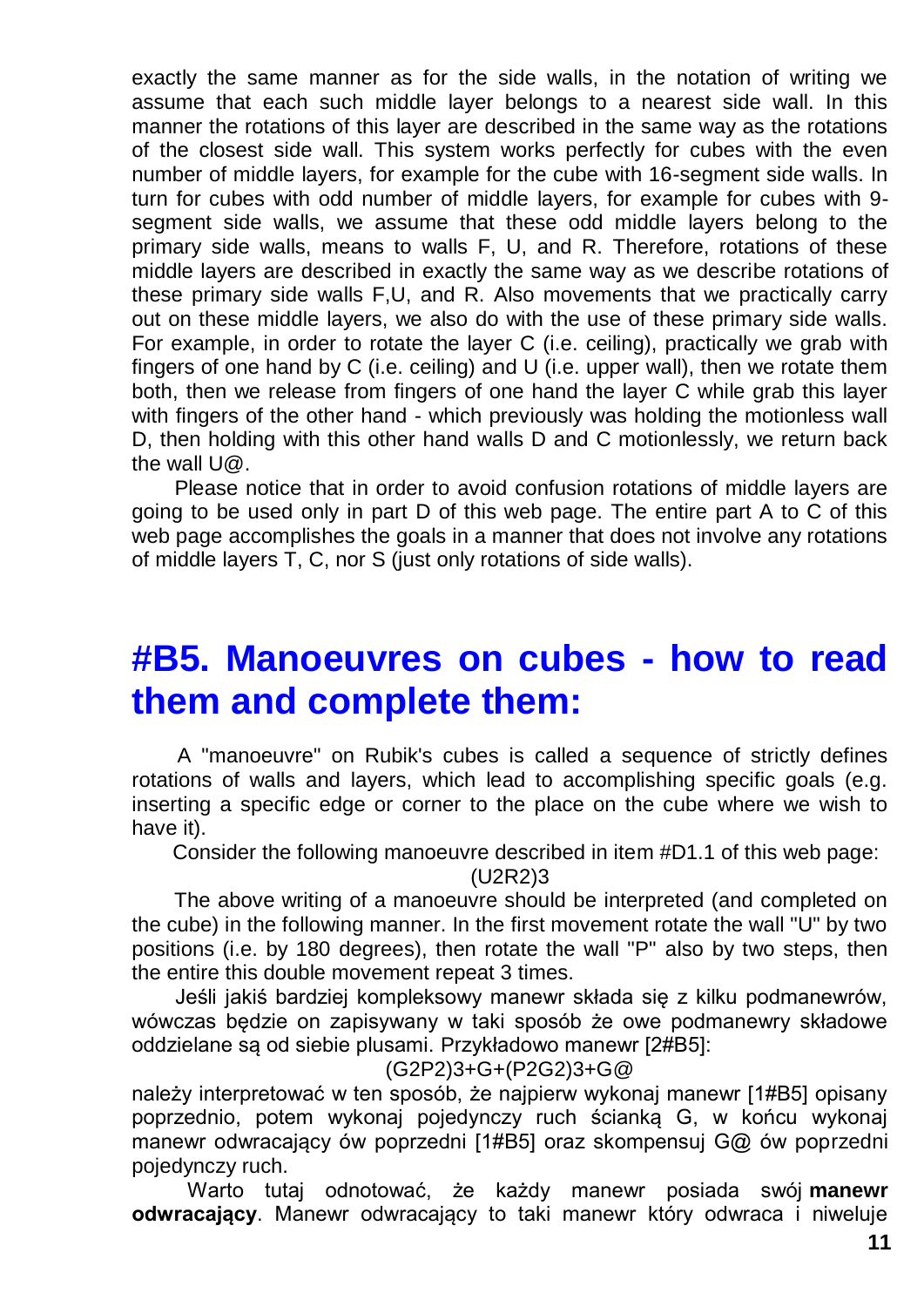skutki danego manewru. Innymi słowy, jeśli na nowej (ułożonej) kostce wykonamy jakiś manewr, wówczas manewr ten pozmienia (pomiesza) kolory owej kostki. Jeśli jednak potem wykonamy na niej manewr odwracający dla owego manewru, wówczas kostka powróci do początkowego stanu, czyli ponownie będzie jak nowa (ułożona). Manewr odwracający uzyskuje się poprzez zapisanie danego manewru w kierunku od tylu do przodu, przy czym każdy z zapisywanych ruchów zmienia się na ruch do niego przeciwny. Przykładowo, dla opisanego powyżej manewru [2#B5], manewrem odwracającym jest manewr [3#B5]:

G+(G2P2)3+G@+(P2G2)3

Z kolei dla następującego manewru [4#B5]:

L@P2T2P2T2LPG2P

jaki opisany został w punkcie #D1.2 tej strony, manewrem odwracającym będzie następujący manewr [5#B5]:

P@G2P@L@T2P2T2P2L

a także wice wersa. (Owo wice wersa oznacza, że dany manewr jest też manewrem odwracającym dla swego manewru odwracającego.)

### **#B6. Klasyfikacja manewrów na kostkach Rubika:**

Na kostkach Rubika daje się zrealizować aż kilka odmiennych rodzajów manewrów. Każdy z nich posiada swoją popularną nazwę, np. "manewry proste", "manewry pospolite", "manewry czyste", "manewry szlachetne", itp. Opiszmy teraz najważniejsze rodzaje tych manewrów, oraz wyjaśnijmy jakie są ich cechy charakterystyczne:

**1. Manewry proste.** Należą do nich wszystkie manewry, które za pośrednictwem najmniejszej możliwej liczby obrotów (ruchów ściankami i/lub warstewkami) pozwalają nam uzyskać zamierzone przez nas efekty (np. pozwalają nam wstawić wymagany segment w "pozycję operacyjną" jaką zostawiliśmy sobie w narożniku "podłogi kostki"). Manewry proste mają duże znaczenie podczas układania kostek na czas. Faktycznie to w układaniu na czas korzysta się niemal wyłącznie z manewrów prostych. Sporo manewrów prostych to manewry pospolite (tj. takie w których poruszeniu ulegają również warstewki środkowe).

**2. Manewry czyste.** Do tej kategorii należą manewry w których zamierzony efekt uzyskuje się w taki sposób że po ich zakończeniu na kostce w zmienionych pozycjach znajdzie się nie więcej niż 4 segmentów. Znaczy jeśli wykonamy taki "czysty manewr" na ułożonej kostce, wówczas po jego zakończeniu kostka ta nadal wyglądałaby jak niemal ułożona, bowiem w wyniku owego manewru swoje położenie zmieniłoby nie więcej niż 4 segmenty. Przykładem czystego manewru jest (G2P2)3. Manewry czyste są bardziej skomplikowane niż manewry proste stąd zwykle nie nadają się do użycia w sytuacjach układania kostek "na czas". Jednak są one lepsze dla nowicjuszy, bowiem nie psują one im tego co uprzednio zdołali oni już ułożyć na swoich kostkach.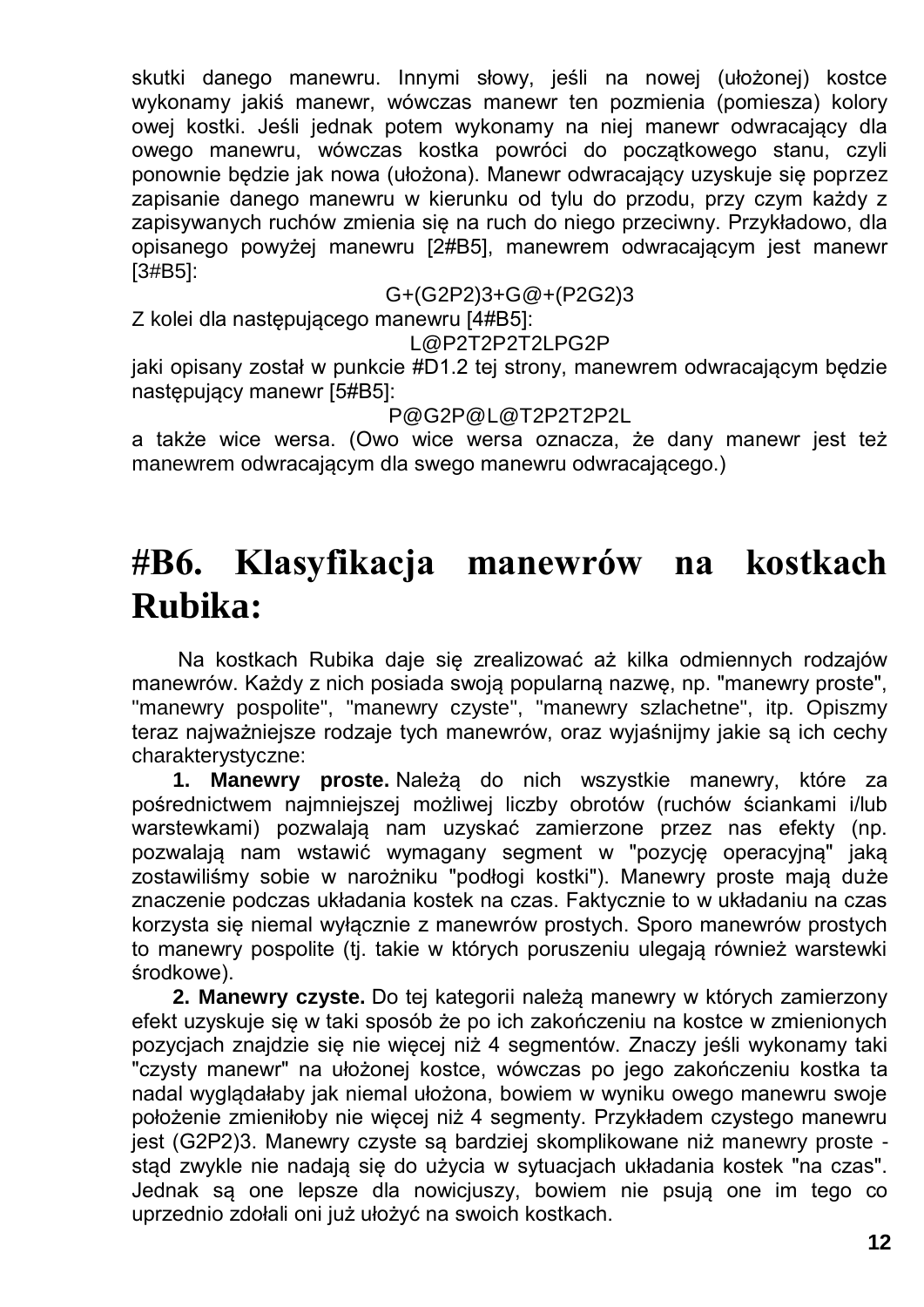**3. Manewry szlachetne.** Obejmują one takie manewry proste i czyste, które zamierzony cel pozwalają uzyskać wyłącznie poprzez obracanie ścianek bocznych kostki. Obracanie bowiem warstewek środkowych najwyraźniej uważa się za "pospolite" ruchy, chociaż w szybkim układaniu "na czas" są one często stosowane z uwagi na ich wysoką szybkość i efektywność. Manewry szlachetne są bardzo dobre dla nowicjuszy w układaniu kostek. Są one bowiem proste w realizacji, a stąd zmniejszają liczbę pomyłek. Ponieważ daje się nimi efektywnie układać kostki o ściankach z 9 segmantami, w części C tej strony opisane są wyłącznie właśnie takie manewry szlachetne.

**4. Manewry pospolite.** Obejmują one wszelkie manewry w których poruszeniu ulegają również warstewki środkowe. (Znaczy, manewry pospolite są przeciwieństwem manewrów szlachetnych.) W pierwszych latach po pojawieniu się kostek Rubika z 9-segmentowymi ściankami, manewry pospolite uważane były za niedozwolony rodzaj. Mianowicie, wszystkie publikowane algortytmy starały się ich nie zawierać, a ograniczać się wyłącznie do manewrów szlachetnych. Jednak po pojawieniu się kostek o 16-segmentowych ściankach okazało się, że tych powiększonych kostek nie daje się już ułożyć z użyciem wyłącznie manewrów szlachetnych, a konieczne jest także używanie manewrów pospolitych. Przykładowo, niemal wszystkie manewry które w kostkach o 9 segmentowych ściankach powodują przemieszczenia się pojedynczych krawędzi bocznych (tj. takich o dwóch kolorach), po ich powtórzeniu na kostkach o 16 segmentowych ściankach te same manewry powodują przemieszczanie się całych par krawędzi bocznych.

## **#B7. Oznaczanie pozycji na kostce:**

Odnotuj że pozycje (miejsca w przestrzeni) na kostce oznaczane są DUŻYMI literami alfabetu, przykładowo: (GC) = pozycja zajmowana przez dwukolorowa krawędź "górna/przednia", a leżąca w środku styku ścianek G i C. (CGP) = pozycja zajmowana przez trzykolorowy narożnik "góra/przód/prawa", a leżąca w narożniku kostki na zbiegu ścianek C, G, P.

## **#B8. Oznaczanie segmentów kostki: segmentów centralnych, kwawężników, oraz narożników:**

Kostki Rubika składają się z trzech rodzajów segmentów. Omówmy tutaj dokładniej każdy z nich.

**1.Segmenty centralne.** Pierwszy rodzaj segmentów to włąśnie jednokolorowe "segmenty centralne". Ich cechą jest że każdy z tych segmentów posiada tylko jedną powierzchnię zewnętrzną, a więc także tylko jeden kolor, np. "c". W kostkach o 9-segmentowych ściankach istnieje tylko 6 owych segmentów centralnych. Owe segmenty centralne nie dadzą się też w nich przemieścić na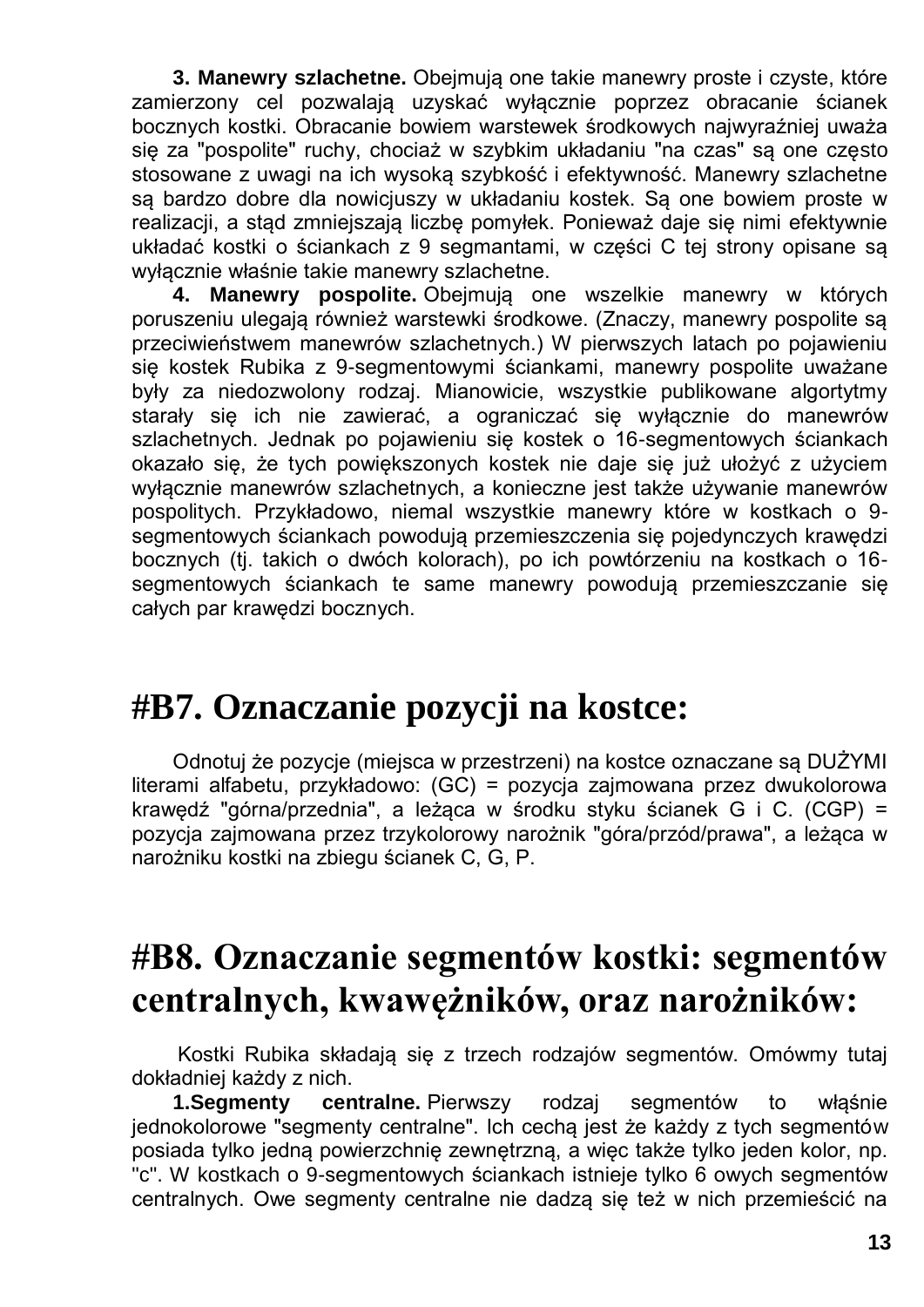inne ścianki. Dlatego nie wymagają one odrębnego układania. Jednak w kostkach o większej liczbie segmentów, owych segmentów centralnych jest więcej. Przykładowo, kostki o 16-segmentowych ściankach mają już 24 segmenty centralne. Ponadto każdy segment centralny daje się w nich już oddzielić od innych i przemieścić na odmienne ścianki. To zaś dodaje sporo uciechy nie tylko do układania owych kostek, ale także do notacji ich jednoznacznego opisu. Przykładowo, podczas gdy w kostce o 9-segmentowych ściankach aby jednoznacznie opisać segment centralny ze ścianki czołowej "C", wystarczy podać jeden symbol "c". Jednak już w kostce o 16-segmentowych ściankach aby jednoznacznie opisać jeden z segmentów centralnych na ściance czołowej "C", konieczne jest podanie aż trzech symboli, np "c(sk)". (Owe symbole "c(sk)" trzeba interpretować, że wskazywany jest nimi ten segment centralny ze ścianki czołowej "C", jaki leży na przecięciu się warstewek S" oraz "K".)

**2. Krawężniki.** Drugi rodzaj segmentów kostek Rubika to właśnie "krawężniki". (Inaczej nazywane też "krawędziami", "segmentami krawędziowymi", itp.) Te zawsze mają po dwa kolory. Zawsze też zawarte są one na załamaniu się warstewki środkowej. Do ich jednoznacznego opisania w kostkach o 9-segmentowych ściankach wystarczy użyć nazwy dwóch kolorów jakie istnieją na ich powierzchniach, np. "cp". Natomiast w kostkach o 16 lub więcej segmentach na każdej ściance, jednoznaczne opisanie każdego krawężnika wymaga podania aż trzyliterowego symbolu, np. "cp(s)" jaki wyraża zarówno kolory tego krawężnika (tj. "cp"), jak i warstewkę środkową na jakiej krawężnik ten oryginalnie leży (tj. "(s)").

Odnotuj, że owo nieco odmienne (poszerzone) oznaczanie segmentów centralnych i krawężników w kostkach o 16-segmentowych ściankach odnosi się tylko do części E tej strony. Dlatego w częściach B do D tej strony, jakie opisują wyłącznie układanie kostki o 9-segmentowych ściankach, owe poszerzone oznaczanie wcale nie będzie używane. Znaczy, dla kostek o 9-segmentowych ściankach część nawiasowa owych oznaczeń jest pomijana. Wszakże tylko niepotrzebnie by ona komplikowała wszelkie zapisy.

**3. Narożniki.** Trzeci rodzaj segmentów kostek Rubika to owe narożniki. Każdy narożnik zawsze charakteryzuje się aż trzema kolorami, np. "cpg". Dlatego jego oznaczenie wymaga podania tylko owych trzech kolorów, niezależnie od wielkości kostki na jakiej narożnik ten się opisuje. Narożników zawsze jest mniej niż krawężników. Przykładowo w kostce o 9-segmentowych ściankach jest tylko 8 narożników, ale aż 12 krawężników. Natomiast w kostce o 16-segmentowych ściankach ciągle jest tylko 8 narożników, ale aż 24 krawężniki.

Odnotuj że segmenty na kostce zawsze oznaczane są małymi literami alfabetu, przykładowo: (gc) = dwukolorowy krawężnik na styku ścianek "górna/przednia" (tj. na stuku ścianek G i C), zaś (gcp) = trzykolorowy narożnik "góra/przód/prawa (na zbiegu ścianek G, C, P). W ten sposób segmenty kostki Rubika odróżniane są od pozycji na owej kostce, które to pozycje na tej stronie oznaczane są zawsze dużymi literami.

**#B9. Oznaczanie rotacji i przemieszczeń**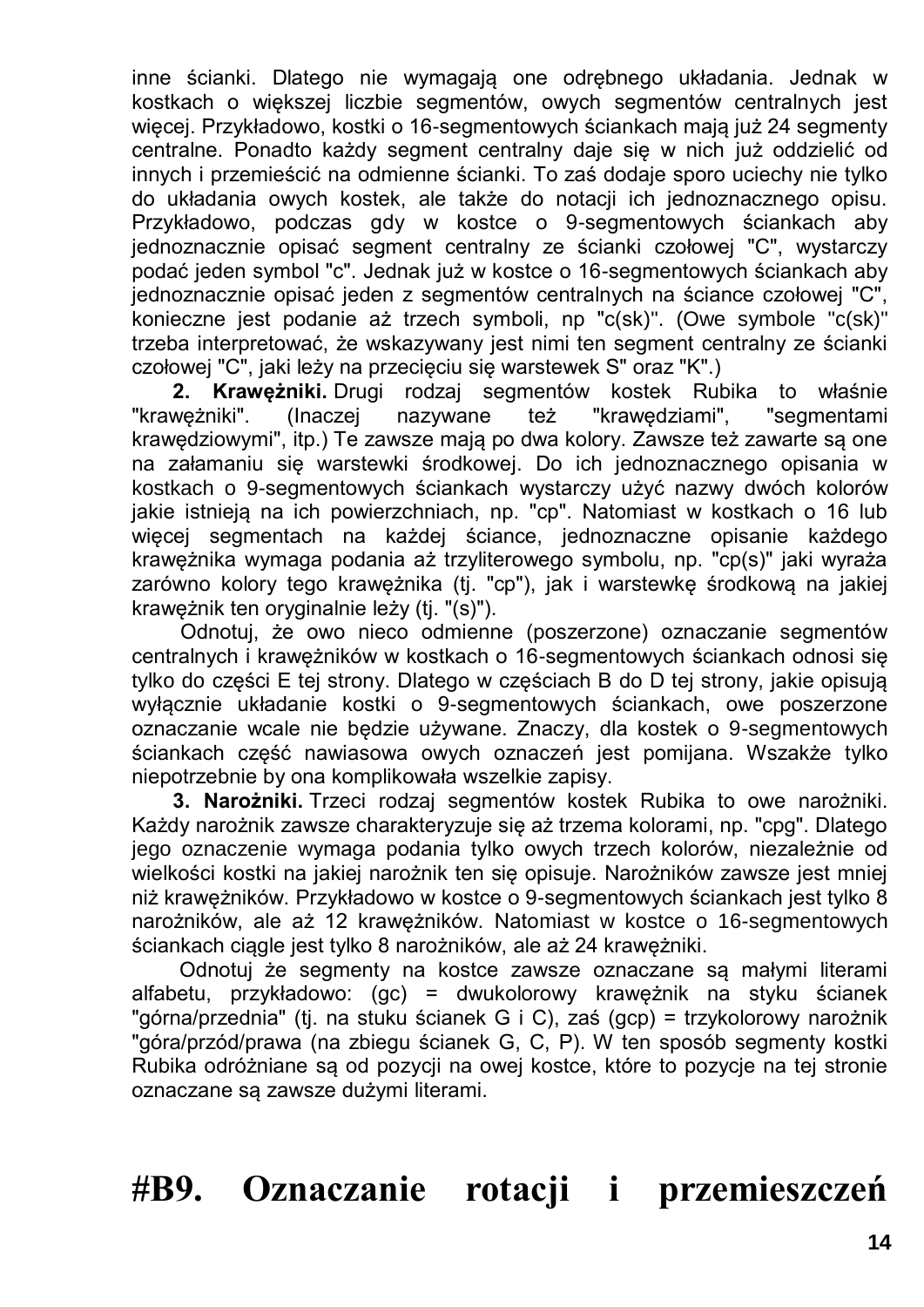### **segmentów:**

Pamiętajmy że segmenty na kostce Rubika na tej stronie oznaczane są małymi literami alfabetu. Dowolne więc rotacje i przemieszczenia segmentów opisywane są na tej stronie przez przytoczenie położenia danego segmentu przed danym manewrem, potem zaś ponowne przytoczenie opisu tych samych kolorów owego segmentu w ich położeniu już po manewrze. Przykładowo zapis "(gcp) na (cpg)" należy interpretować następująco: narożnik "górny/czołowy/prawy" został tak zarotowany wokół swojej osi centralnej, że jego kolor "g" po manewrze znalazł się w pozycji "c", jego kolor "c" znalazł się w pozycji "p", zaś jego kolor "p" znalazł się w pozycji "g". Z kolei zapis "(cg) do (pt)" należy interpretować następująco: narożnik "czoło/góra" zotał tak przemieszczony, że po zakończeniu tego przemieszczenia jego kolor "c" znalazł się w pozycji "p", zaś jego kolor "g" znalazł się w pozycji "t".

## **Część C: Algorytm systematycznego ułożenia kostki Rubika z 9-segmentowymi ściankami:**

Przypomnijmy sobie z punktu #A2 tej strony, że kostkę układamy systematycznie, warstwę po warstwie, dokładnie tak samo jak buduje się "dom". Układanie zaczynamy od dolnej poziomej ścianki "D", tj. jakby zaczynamy od budowy "fundamentów" owego hipotetycznego "domu". Potem budujemy środkową poziomą warstwę "S", czyli jakby "ściany domu". W końcu budujemy górną ściankę "G", czyli jakby "dach domu". Manewry jakie są niezbędne dla zrealizowania każdej z owych trzech podstawowych faz budowania naszej kostki, opisane zostały w trzech kolejnych punktach tej części strony, czyli w punktach odpowiednio #C1, #C2, oraz #C3. Powodzenia!

# **#C1. Budowanie dolnej ścianki "D" (czyli jakby "fundamentu" naszej kostki):**

Na tym stadium układamy całą dolną ściankę "D" kostki, tyle że bez jednego tzw. "narożnika operacyjnego". Narożnik ten pozostawiamy jako przypadkowy w celu użycia go do układania środkowej warstwy "S" naszej kostki.

### **#C1.1. Ustalenie dla siebie trwałego zorientowania kostki podczas jej układania:**

Jeśli nie ustalimy sobie dokładnie które kolory na kostce reprezentują dla nas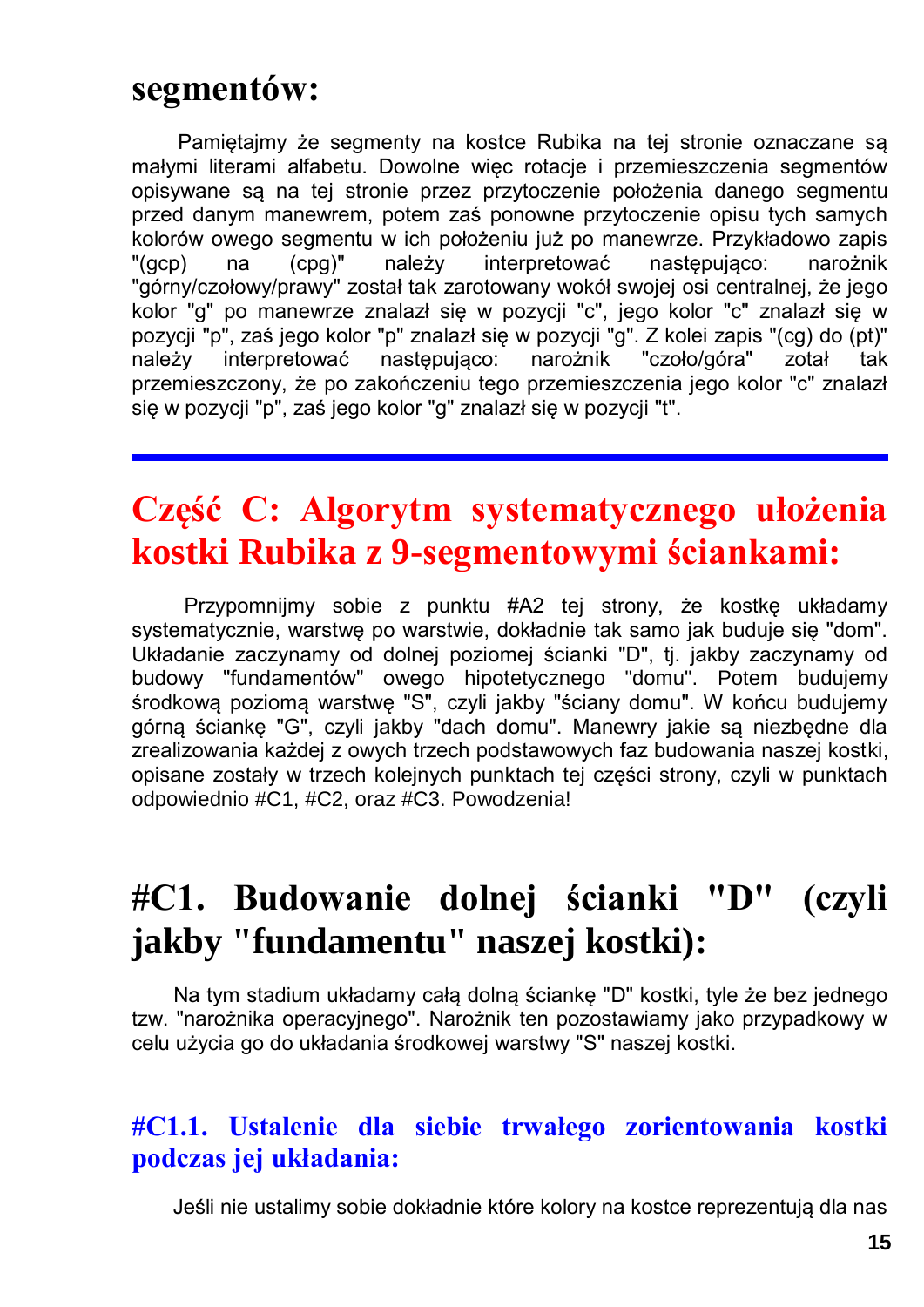ścianki C i D, wówczas podczas całej budowy nieustannie będziemy popełniali pomyłki. Wszakże nieustannie będziemy mylili ścianki i kolory. Dlatego nasze układanie powinniśmy zacząć od wybrania sobie dwóch "kolorów kotwiczących". Pierwszym z nich będzie ten kolor z trzymanej przez nas kostki, jaki zawsze będziemy uważali za jej dolną ściankę "D". Musimy także wybrać jeszcze jeden kolor, jaki zawsze będziemy uważali za przednią ściankę "C" tej samej kostki. Na dolną ściankę "D" proponuję wybrać jakiś ciemny kolor, jaki najbardziej kojarzy nam się z ziemią. Z kolei na przednią ściankę "C" proponuję wybrać jakiś żywy kolor jaki jest najprzyjemniejszy dla naszych oczu i jaki nastraja nas optymistycznie, np. biały czy zielony.

Po wybraniu owych dwóch "kolorów kotwiczących" ustawiamy swoją kostkę którą trzymamy w ręku w taki sposób, aby w dół skierować centralny segment jakiejś ścianki, mający kolor który wybraliśmy aby reprezentował "D". Z kolei w naszym własnym kierunku kierujemy centralny segment jakiejś ścianki, mający kolor który wybraliśmy sobie aby reprezentował "C". Cokolwiek będziemy dalej czynili z naszą kostką, jeśli sytuacja nie będzie tego wymagała inaczej, wówczas zawsze powinniśmy starać się utrzymywać takie właśnie stałe zorientowanie trzymanej przez siebie kostki.

### **#C1.2. Budowanie krzyża z krawężników na dolnej ściance "D":**

Na samym początku układniania budujemy dolny krzyż z "krawężników". Aby realizować tą budowę, jeden po drugim najpierw znajdujemy położenie jakiegoś "krawężnika", którego dwa kolory dopasowane są do koloru centrum ścianki D naszej kostki, oraz koloru centrum którejś ze ścianek przylegających do tej ścianki dolnej D. Po znalezieniu tego krawężnika tak manewrujemy ścianką lub warstewką w jakiej się on znajduje, aby znalazł się on na ściance do której należy, oraz aby tworzył ten sam kolor z centralnym segmentem owej ścianki. Potem tak obracamy tą ściankę, aby krawężnik ten znalazł się dokładnie na granicy podstawy oraz owej ścianki bocznej. Zabieg ten powtarzamy cztery razy, tak aby wszystkie cztery krawężniki w podstawie naszej kostki miały kolory jakie pokrywają się z centralnym segmentem owej podstawy, oraz z centralnym segmentem każdej ścianki jaka do podstawy tej przylega.

Po zrealizowaniu tego etapu budowy, nasza kostka powinna posiadać na podstawie rodzaj krzyża ułożonego już w poprawnych kolorach.

### **#C1.3. Wypełnienie narożników ścianki "D" poprawnymi segmentami:**

Kiedy krzyż z krawężników jest już gotowy, przystępujemy do zabudowania 3 narożników dolnej ścianki "D". (Jeden narożnik zostawiamy niezabudowany aby służył nam potem jako "narożnik operacyjny" do zbudowania warstwy "S" naszej kostki.) Podczas wstawiania owych narożników dobrze jest przyjąć sobie jakiś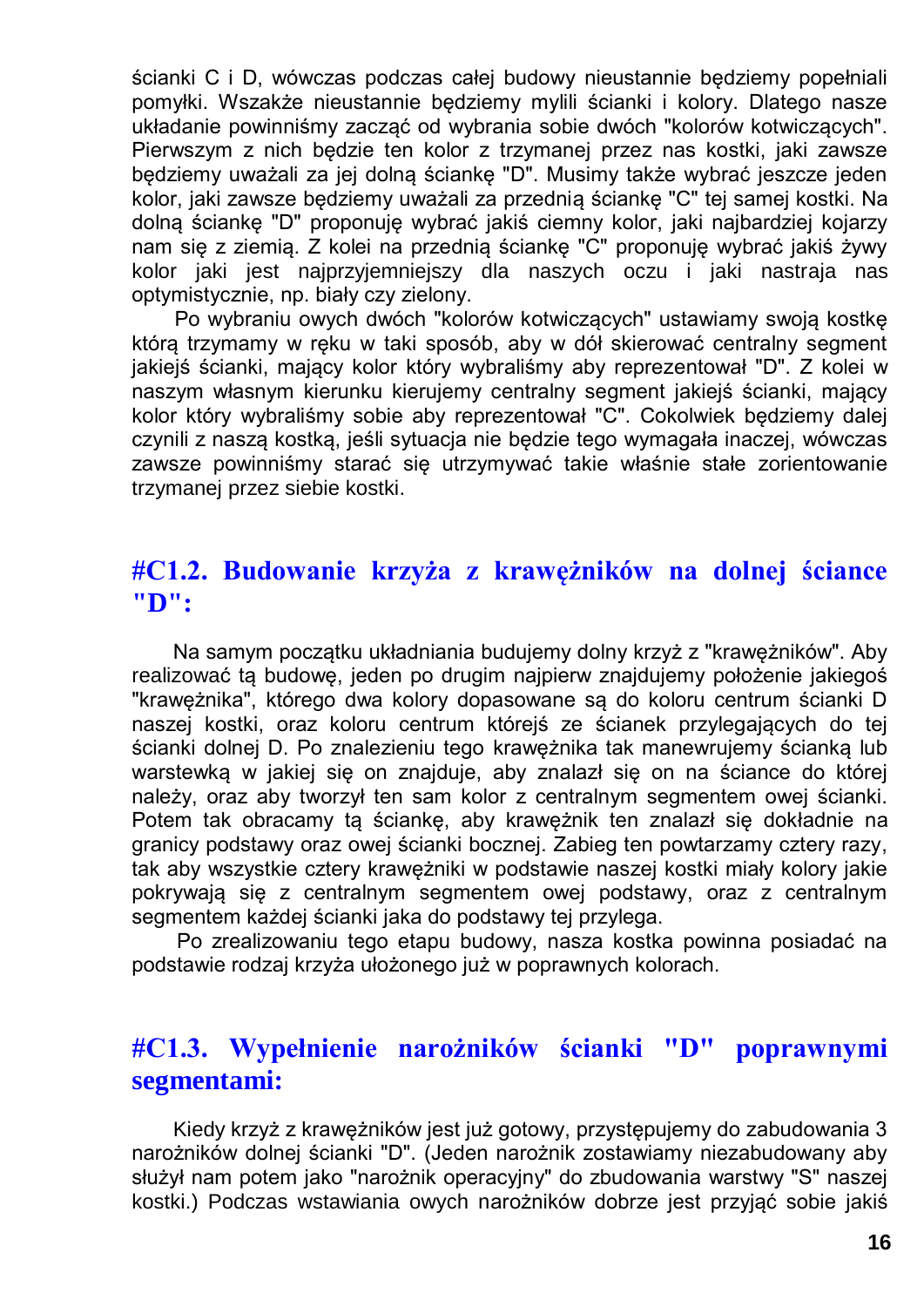system. W takim bowiem wypadku wstawianie owo staje się znacznie prostsze, zaś manewry znacznie łatwiejsze do opisania. Przykładowo, nasz system może polegać na tym, że dla każdego narożnika jaki wstawiamy, kostkę ustawiamy w swoim ręku w taki sposób, że miejsce w które ten narożnik ma być wstawiony zawsze położone jest na zbiegu ścianek prawa "P", dolna "D" oraz czołowa "C". Ponadto w naszym systemie wstawiamy wyłącznie narożniki które już znajdują się na gónej ściance "G".

Pierwszym działaniem w naszym wstawianiu narożnika jest zidentyfikowanie jakim kolorem ów narożnik "do wstawienia" zwrócony jest ku górze. (Zakładam, że narożnik ten ma być wstawiony w pozycję "PDC".) Wszakże ustawiony ku górze może być jego kolor "D" (znaczy ten sam kolor jaki posiada segment centralny dolnej ścianki "D"). Może też do góry być zwrócony jego kolor "P", albo kolor "C". Zależnie od tego który z tych kolorów jest skierowany ku górze, manewr wstawiania tego narożnika będzie inny. Każdy z owych manewrów opiszę w odrębnym podpunkcie poniżej.

\* \* \* Oczywiście, system i manewry jakie poniżej opisuję są tylko jednymi z wielu możliwych do zastosowania w celu wstawienia tych naroży. Przytoczyłem je tutaj tylko aby uzmysłowić czytelnikowi, że jeśli ma się jakiś system czy plan akcji, wówczas działania jakie realizujemy stają się precyzyjniejsze i efektywniejsze. Z kolei wiedząc o tym, czytelnik może sobie wypracować swój własny system i manewry z jakimi będzie się czuł najwygodniej. Wszakże wypracowanie takie staje się łatwe, jeśli ktoś przeanalizuje, krok-po-kroku, system i manewry jakie opisuję poniżej.

#### **#C1.3.1. Wstawinie narożnika "DPC" ze ścianki "G" do ścianki "D" kiedy ku górze zwrócony jest jego kolor "D":**

W przypadku kiedy narożnik "do wstawienia" jest tak zorientowany na ściance "G", że ku górze jest skierowany jego kolor "D", wówczas aby narożnik ten wstawić w pozycję "PDC", najpierw narożnik ten ustawiamy w pozycji "PGC" (tj. dokładnie ponad miejscem w jakie ma on być wstawiony). Potem zaś realizujemy następujący manewr [1#C1.3.1] jego wstawiania:

PG@P@C@G2C

Gdyby zaś ktoś się pomylił w realizacji tego manewru, wówczas można od odwrócić następującym manewrem [2#C1.3.1]:

C@G2CPGP@

#### **#C1.3.2. Wstawinie narożnika "DPC" ze ścianki "G" do ścianki "D" kiedy ku górze zwrócony jest jego kolor "P":**

W przypadku kiedy narożnik "do wstawienia" jest tak zorientowany na ściance "G", że ku górze jest skierowany jego kolor "P", wówczas aby narożnik ten wstawić w pozycję "PDC", najpierw narożnik ten ustawiamy w pozycji "PGC" (tj. dokładnie ponad miejscem w jakie ma on być wstawiony). Potem zaś realizujemy następujący manewr [1#C1.3.2] jego wstawiania: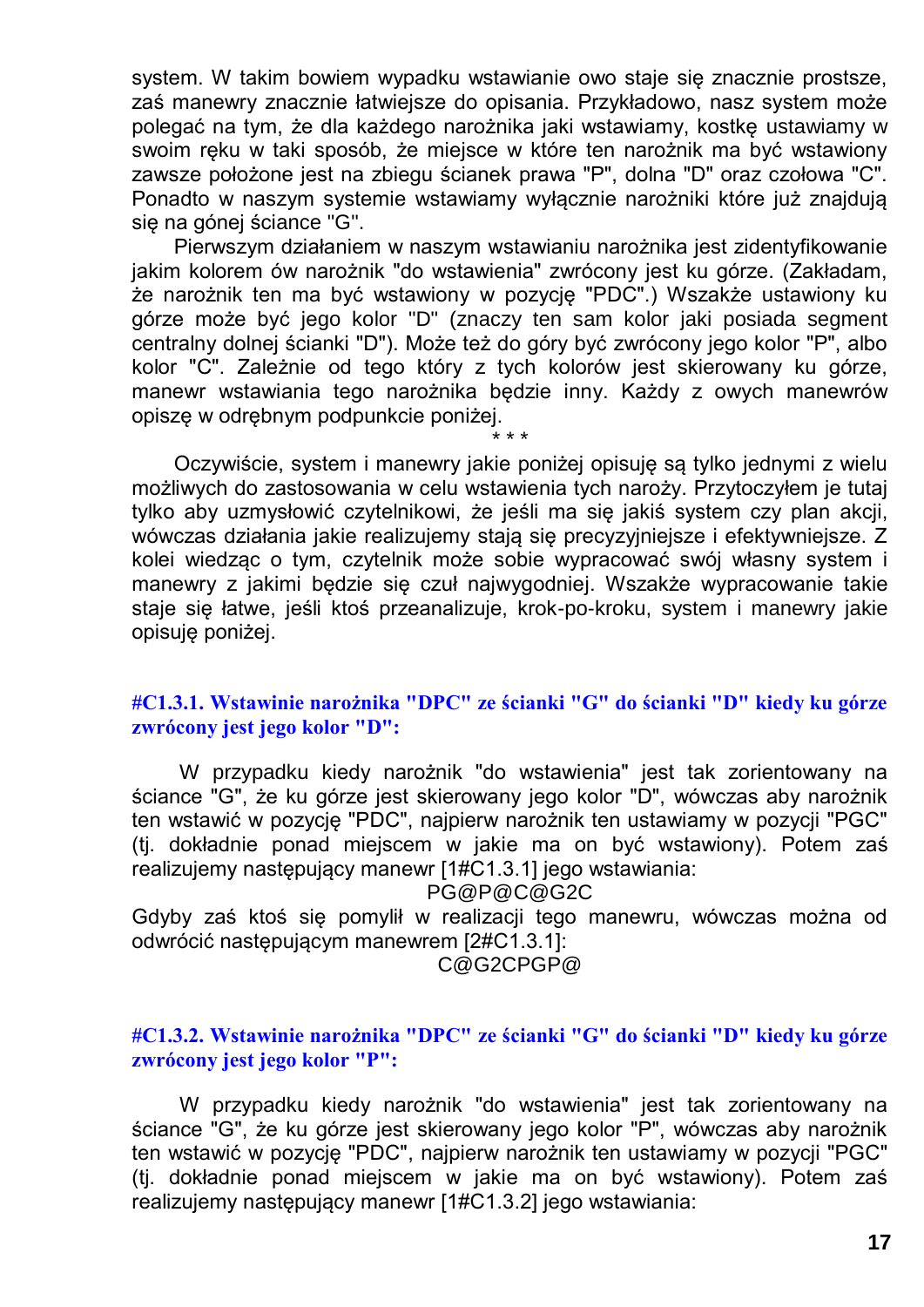#### **#C1.3.3. Wstawinie narożnika "DPC" ze ścianki "G" do ścianki "D" kiedy ku górze zwrócony jest jego kolor "C":**

W przypadku kiedy narożnik "do wstawienia" jest tak zorientowany na ściance "G", że ku górze jest skierowany jego kolor "C", wówczas aby narożnik ten wstawić w pozycję "PDC", najpierw narożnik ten ustawiamy w pozycji "PGC" (tj. dokładnie ponad miejscem w jakie ma on być wstawiony). Potem zaś realizujemy następujący manewr [1#C1.3.3] jego wstawiania:

GPG@P@

## **#C2. Budowanie środkowej warstwy "S" (czyli jakby "ścian" naszej kostki):**

Kiedy cała dolna ścianka "D" jest już ustawiona (z wyjątkiem "narożnika operacyjnego" który celowo pozostawiamy niezabudowany), możemy przystąpić do zabudowania wszystkich 4 krawężników warstwy "S". Krawężniki te wstawiamy wykorzystując ten jeden wolny "narożnik operacyjny" jaki pozostawiliśmy na dolnej ściance "D". W tym celu zawsze obracamy ów "narożnik operacyjny" pod ten róg środkowej warstwy "S", w który chcemy osadzić jakiś przynależny mu krawężnik. Następnie realizujemy odpowiedni manewr z punktu #C2.1 poniżej. Z kolei po zakończeniu wstawiania wszystkich krawężników warstwy "S", wstawiamy właściwy narożnik za nasz "narożnik operacyjny", tak jak to opisane w punkcie #C2.2 poniżej.

### **#C2.1. Budowanie całej środkowej warstwy "S" z pomocą "operacyjnego narożnika" z dolnej ścianki "D":**

Podczas wstawiania poszczególnych krawężników do warstwy "S" również dobrze jest przyjąć sobie jakiś system. W takim bowiem wypadku owo wstawianie staje się znacznie prostsze, zaś manewry znacznie łatwiejsze do opisania. Przykładowo, nasz system może polegać na tym, że dla każdego krawężnika jaki wstawiamy, kostkę ustawiamy w swoim ręku w taki sposób, że miejsce w które ten krawężnik ma być wstawiony zawsze położone jest na zbiegu ścianek prawa "P" oraz czołowa "C". Ponadto w naszym systemie wstawiamy wyłącznie krawężniki które już znajdują się na górnej ściance "G".

Pierwszym działaniem w naszym wstawianiu krawężnika jest zidentyfikowanie jakim kolorem ów krawężnik "do wstawienia" zwrócony jest ku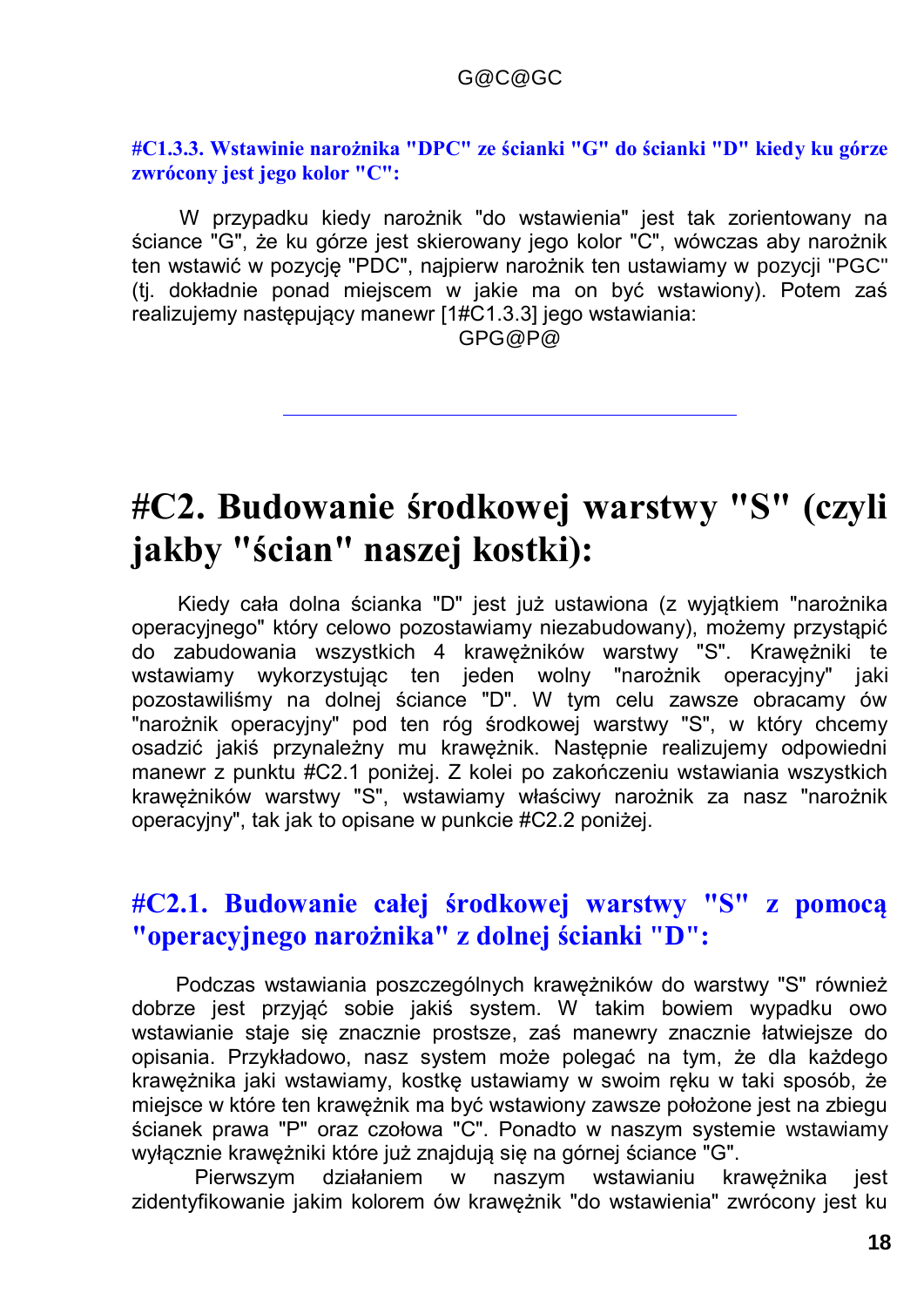górze. (Zakładam, że krawężnik ten ma być wstawiony w pozycję "PC".) Wszakże ustawiony ku górze może być jego kolor "P" (znaczy ten sam kolor jaki posiada segment centralny prawej ścianki "P"). Może też do góry być zwrócony jego kolor "C". Zależnie od tego który z tych kolorów jest skierowany ku górze, manewr wstawiania tego krawężnika będzie inny. Każdy z owych manewrów opiszę w odrębnym podpunkcie poniżej. Podobne działania przeprowadzamy dla wszystkich krawędzi warstewki "S", aż cała ta warstewka zostanie ułożona poprawnie.

#### **#C2.1.1. Wstawinie krawężnika "PC" ze ścianki "G" do warstwy "S", kiedy ku górze zwrócony jest jego kolor "P":**

W przypadku kiedy krawężnik "do wstawienia" jest tak zorientowany na ściance "G", że ku górze jest skierowany jego kolor "P", wówczas aby krawężnik ten wstawić w pozycję "PC", najpierw ustawiamy go w pozycji "GC". Potem zaś realizujemy następujący manewr [1#C2.1.1] jego wstawiania: G@C@GC

#### **#C2.1.2. Wstawinie krawężnika "PC" ze ścianki "G" do warstwy "S", kiedy ku górze zwrócony jest jego kolor "C":**

W przypadku kiedy krawężnik "do wstawienia" jest tak zorientowany na ściance "G", że ku górze jest skierowany jego kolor "C", wówczas aby krawężnik ten wstawić w pozycję "PC", najpierw ustawiamy go w pozycji "GC". Potem zaś realizujemy następujący manewr [1#C2.1.2] jego wstawiania: PG@P@

### **#C2.2. Pobranie wybranego narożnika "cdp" z górnej ścianki "G", oraz jego wstawienie w pozycję "operacyjnego narożnika DCP" z dolnej warstwy "D" - bez naruszania reszty kostki (poza "G"):**

Narożnik wstawiany w pozycję DCP może znajdować się na górnej ściance "G" w jednym z trzech możliwych zorientowań. Mianowicie, narożnik ten może być tak zorientowany na ściance "G", że ku górze skierowany jest albo jego kolor "D" (wówczas użyj #C2.2.1), albo też kolor "C" (wówczas użyj #C2.2.2) czy "P" (wówczas użyj #C2.2.3). Zależnie też od owego zorientowania, do jego wstawienia użyty powinien być jeden z trzech możliwych manewrów. Każdy z tych manewrów opisany będzie teraz w odrębnym podpunkcie poniżej.

Warto odnotować, że jeśli poniższy manewr owego wstawiania "segmentu operacyjnego" zostanie dobrany z niewłaściwego podpunktu, wówczas po jego wykonaniu okaże się że narożnik DCP wprawdzie wejdzie na przeznaczone mu miejsce, jednak będzie tam leżał w złej orientacji. W takim przypadku jest jednak możliwe przeorientowanie tego narożnika już bez ruszania go z jego miejsca,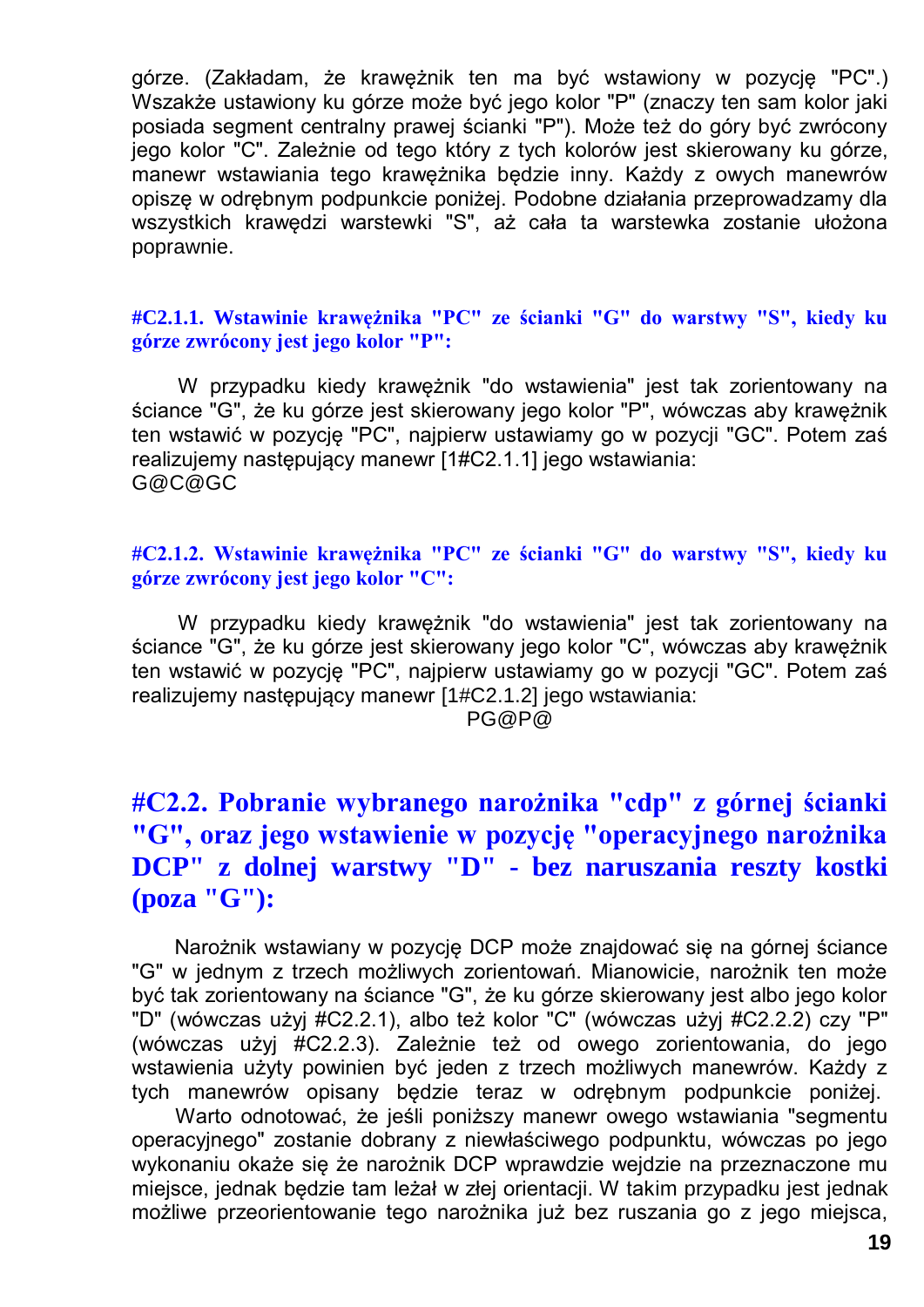poprzez użycie na nim manewru z punktu #C3.5.

W tym miejscu proponuję aby czytelnik sam też kiedyś postarał się opracować jakiś manewr na opisaną tutaj zamianę "narożnika operacyjnego" ze ścianki "D" z wybranym narożnikiem na ściance "G". Nie ma przy tym znaczenia czy manewr ten będzie "prosty" czy też "szlachetny". Ciekaw byłbym usłyszeć jak mu z tym poszło.

#### **#C2.2.1. Wstawienie "dcp" pobranego z pozycji GTP na górnej ściance "G", kiedy narożnik ten zwrócony jest kolorem "D" ku górze:**

Poniższy manewr ja sam opracowałem. Wstawia on segment ustawiony w pozycji (PGT) z kolorem ścianki dolnej (D) skierowanym do góry, w pozycję (PDC). Używa się go w przypadkach kiedy narożnik wymagający wstawienia na ściance "G" ma skierowany do góry kolor ścianki "D". Oto zapis tego czystego manewru [1#C2.2.1]:

T2G2P@T2PG2T2+G2+T2G2P@T2PG2T2.

W rezultacie tego manewru następuje zamiana segmentów (pgt) na (pdc) zaś (pdc) na (pgt). Jednak pozostałe segmenty ścianki dolnej (D) oraz warstwy środkowej (S) pozostają nienaruszone na swoich uprzednich miejscach. Manewr tej jednak zmienia orientację dalszych 7 segmentów na ściance górnej "G", za wyjątkiem naroża (pgc). Znaczy, zmienia on na "G" co następuje: gc) do (gt) zaś (gt) do (gc), ponadto (gl) do (gp) zaś (gp) do (gl), oraz wymienia też (lcg) do (lgt) zaś (lgt) do (lcg). Jeśli jednak dodamy do niego dodatkowy manewr kompensujący [2#C2.2.1]:

 $G<sub>2</sub>$ 

wówczas zmienia on orientację jedynie wszystkich czterech narożników owej ścianki górnej "G" - co potem łatwo daje się skorygować manewrami z punktu #C3.5. Odnotuj, że dla odwrócenia jego efektów wystarczy manewr ten powtórzyć (tj. wykonać jeszcze raz manewr kompensujący G2 (jeśli został on podjęty), oraz manewr [3#C2.2.1]:

T2G2P@T2PG2T2+G2+T2G2P@T2PG2T2).

Opisywany tutaj manewr posiada również swoją formę lustrzaną. W owej formie lustrzanej zamianie ulega segment z (LGT) skierowany w górę kolorem ścianki "D", z segmentem z (LDC). W swojej formie odwróconej ów manewr posiada następujący zapis [4#C2.2.1]:

T2G2LT2L@G2T2+G2+T2G2LT2L@G2T2

Jego wynikiem jest zamiana segmentów (lgt) na (ldc) zaś (ldc) na (lgt), podczas gdy pozostałe segmenty ścianki dolnej (D) oraz warstwy środkowej (S) pozostają nienaruszone na swoich uprzednich miejscach. Oprócz powyższej wymiany naroży, manewr ten zmienia położenie wszystkich pozostałych elementów w ściance G (za wyjątkiem narożnika "lcg"), mianowicie powoduje on: (gc) do (gt) zaś (gt) do (gc), ponadto (gl) do (gp) zaś (gp) do (gl), oraz wymienia też (pcg) do (pgt) zaś (pgt) do (pcg). Odwrócenie efektów tego lustrzanego manewru też następuje przez jego powtórzenie.

**#C2.2.2. Wstawienie "dcp" pobranego z pozycji CPG na górnej ściance "G", kiedy**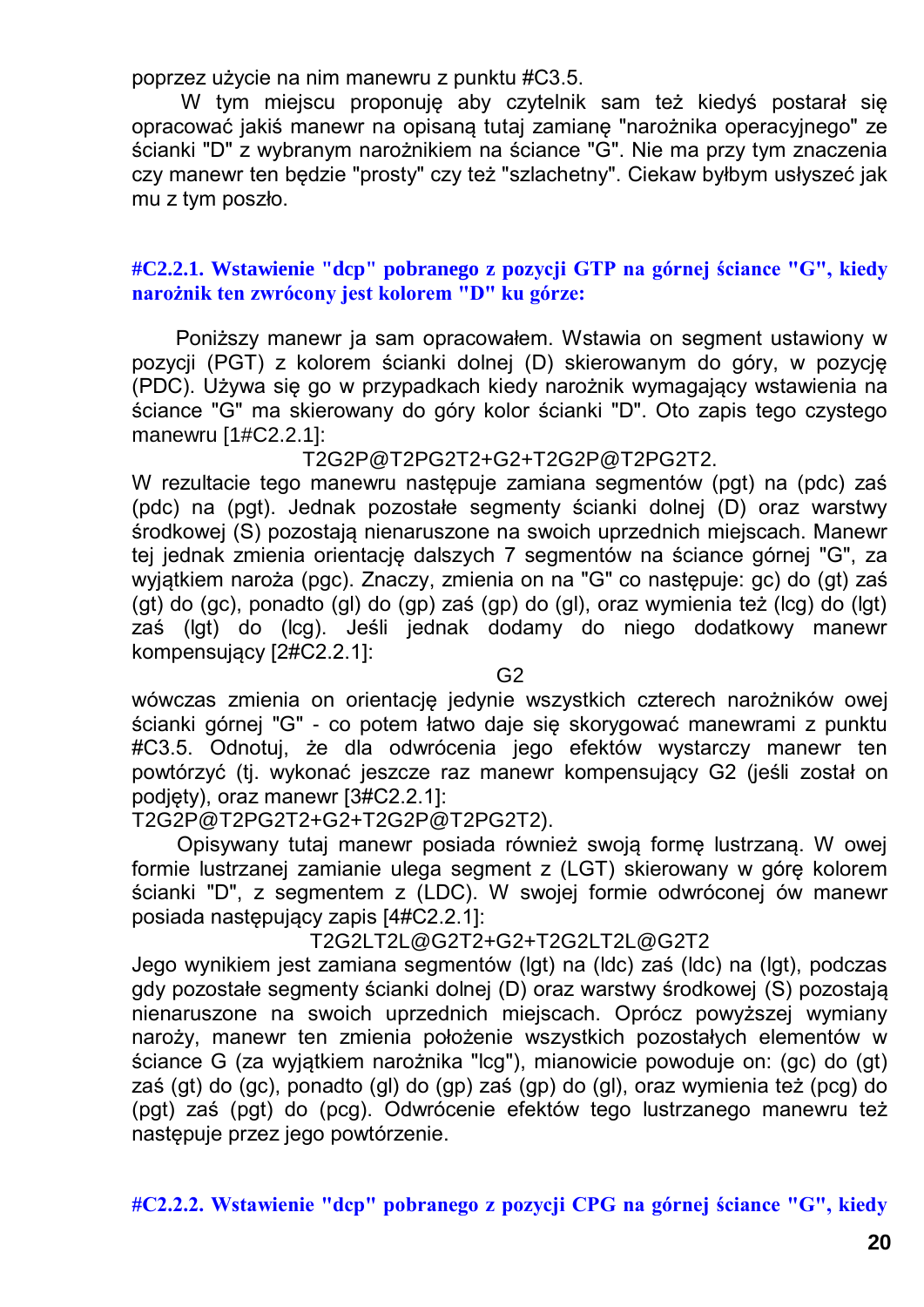**narożnik ten zwrócony jest kolorem "C" ku górze:**

Oto kolejny "manewr czysty" wstawiania "narożnika manewrowego". Wstawia on ten narożnik ustawiony w pozycji (CPG) z kolorem ścianki dolnej (D) skierowanym do przodu, w pozycję (DPC). Używa się go kiedy narożnik wymagający wstawienia, na ściance "G" ma skierowany do góry kolor ścianki "C". Oto zapis tego czystego manewru [1#C2.2.2]:

#### GLG@PGL@G@P@

W rezultacie tego manewru następuje zamiana zmiana pozycji wyłącznie 3 następujących narożników: (cpg do dpc) + (dpc do cgl) + (cgl do cpg). Cała zaś reszta kostki pozostaje po nim bez zmiany. W swojej formie odwróconej ów manewr posiada następujący zapis [2#C2.2.2]:

#### PGLG@P@GL@G@

#### **#C2.2.2.2. Wstawienie "dcp" pobranego z pozycji CPG na górnej ściance "G", kiedy narożnik ten zwrócony jest kolorem "C" ku górze:**

Jest to jeszcze jeden sposób wstawiania "narożnika manewrowego". Jego skutki są bardzo podobne jak w manerwrze z poprzedniego punktu #C2.2.2, tyle że ma on mniej ruchów (tj. tylko 6), ale za to miesza on bardziej dokumentnie segmenty na ściance górnej "G". Wstawia on narożnik "dcp" pobrany ze ścianki "G" gdzie jest on ustawiony w pozycji (PGT) z kolorem ścianki dolnej (D) skierowanym do "P", w pozycję (DCP). Też używa się go kiedy narożnik wymagający wstawienia na ściance "G" ma skierowany do góry kolor ścianki "P". Oto zapis tego manewru [1#C2.2.2.2]:

#### C@G2L@G2LC

W rezultacie tego manewru następuje zamiana położenia następujących segmentów: Segment wstawiany: (gpt) do (cdp) podczas gdy (cdp) do (tlg), Przemieszczane krawężniki: (cg) do (gp) zaś (gp) do (gl) zaś (gl) do (cg). Przemieszczane narożniki: (gtl) do (cpg) zaś (cpg) do (lcg) zaś (lcg) do (tgp) zaś (tgp) do (wstawianego "pcd"). Warstwy bez zmian: cała środkowa warstwa "S", niemal cała ścianka "D" (za wyjątkien wstawianego segmentu "cpd"), segment (tg).

W swojej formie odwróconej ów manewr posiada następujący zapis [2#C2.2.2.2]:

#### C@L@G2LG2C

#### **#C2.2.3. Wstawienie "dcp" pobranego z pozycji CLG na górnej ściance "G", kiedy narożnik ten zwrócony jest kolorem "P" ku górze:**

Oto kolejny "manewr czysty" wstawiania "narożnika manewrowego". Wstawia on ten narożnik ustawiony w pozycji (CLG) z kolorem ścianki dolnej (D) skierowanym do przodu, w pozycję (DCP). Używa się go kiedy narożnik wymagający wstawienia na ściance "G" ma skierowany do góry kolor ścianki "P". Oto zapis tego czystego manewru [1#C2.2.3]: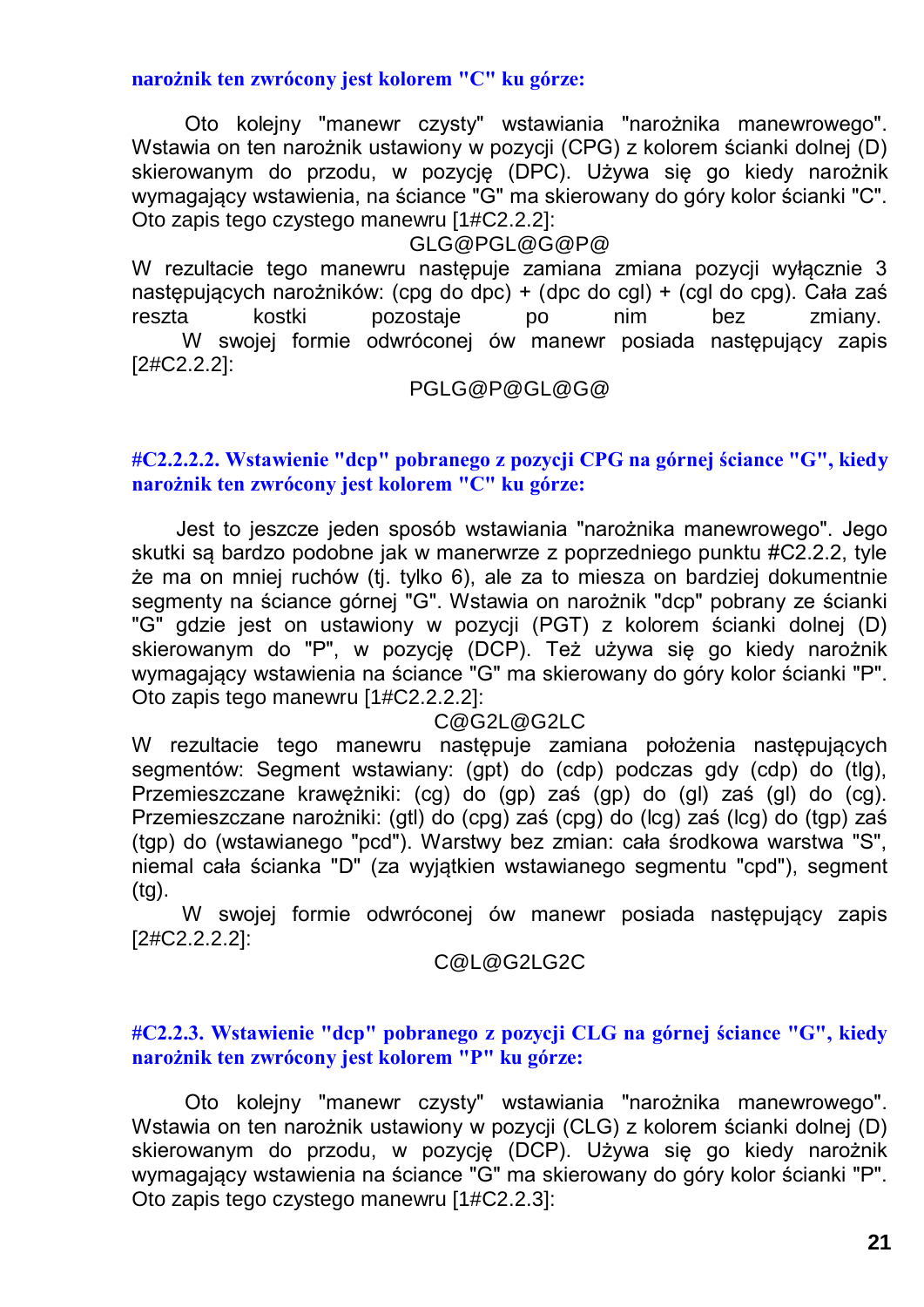#### PGLG@P@GL@G@

W rezultacie tego manewru następuje zamiana położenia wyłącznie trzech następujących narożników: (clg do dcp) + (dcp do cgp) + (cgp do clg). Cała zaś reszta kostki pozostaje po nim bez zmiany.

W swojej formie odwróconej ów manewr posiada następujący zapis [2#C2.2.3]:

#### GLG@PGL@G@P@

#### **#C2.2.3.2. Wstawienie "dcp" pobranego z pozycji CLG na górnej ściance "G", kiedy narożnik ten zwrócony jest kolorem "P" ku górze:**

Jest to jeszcze jeden sposób wstawiania "narożnika manewrowego". Jego skutki są bardzo podobne jak w manerwrze z punktu #C2.2.3, tyle że ma on mniej ruchów (tj. tylko 6) ale za to miesza on bardziej dokumentnie segmenty na ściance górnej "G". Wstawia on narożnik "dcp" pobrany ze ścianki "G" gdzie jest on ustawiony w pozycji (CLG) z kolorem ścianki dolnej (D) skierowanym do przodu, w pozycję (DCP). Też używa się go kiedy narożnik wymagający wstawienia na ściance "G" ma skierowany do góry kolor ścianki "P". Oto zapis tego manewru [1#C2.2.3.2]:

#### PG2TG2T@P@

W rezultacie tego manewru następuje zamiana położenia następujących segmentów: Segment wstawiany: (cgl) do (dpc) podczas gdy (dpc) do (tlg), Przemieszczane krawężniki: (cg) do (tg) zaś (tg) do (gp) zaś (gp) do (cg). Przemieszczane narożniki: (cpg) do (ptg) zaś (ptg) do (glc) zaś (glc) do (wstawianego "pcd"). Warstwy bez zmian: cała środkowa warstwa "S", niemal cała ścianka "D" (za wyjątkien wstawianego segmentu), segment (lg).

W swojej formie odwróconej ów manewr posiada następujący zapis [2#C2.2.3.2]:

#### PTG2T@G2P@ \* \* \*

Inna zasada którą także można użyć do wstawienia odpowiedniego segmentu w wymagane położenie "narożnika operacyjnego", polega na użyciu w tym celu manewrów opisanych poniżej w punkcie #C3.4.

### **Alternatywnie:**

Zamiast powyższych dwóch manewrów #C2.1 i #C2.2 możliwe jest też bezpośrednie budowanie poziomej warstwy "S" poprzez podmienianie jej krewężników z krawężnikami zawartymi w górnej ściance "G" lub w innych pozycjach warstwy "H". W takim przypadku przed zakończeniem budowania ścianki (S) możemy zlikwidować "narożnik operacyjny" bowiem zapewne okaże się on nam niepotrzebny. W przypadku takiego podmieniania przydatne mogą okazać się manewry z punktu #D1.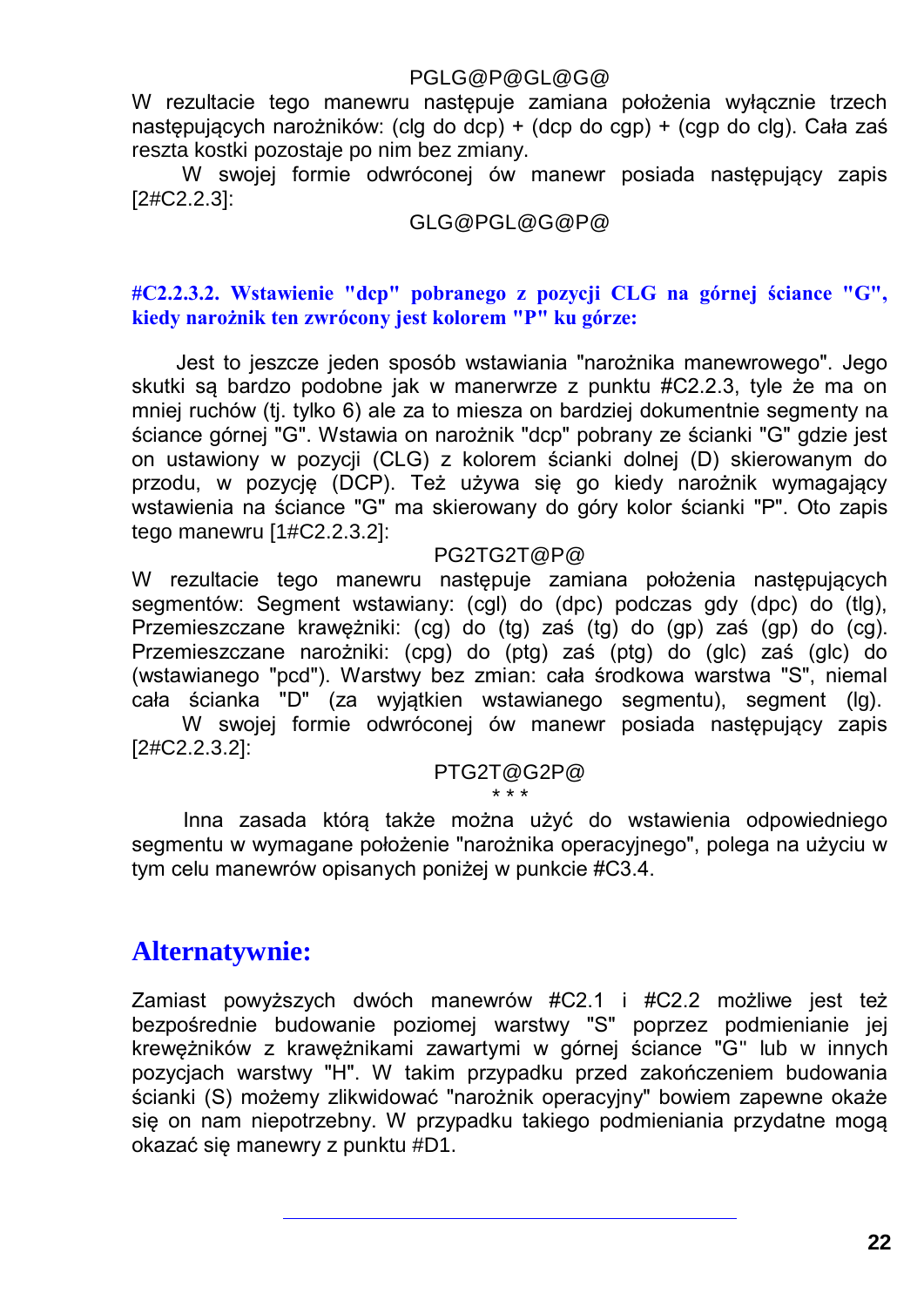## **#C3. Budowanie górnej ścianki "G" (czyli jakby "dachu" naszej kostki):**

Górną ściankę (G) budujemy dopiero kiedy dolna ścianka (D) i środkowa warstwa (S) zostały już całkowicie skompletowane. Na tym etapie układania kostki pamiętamy jedynie aby z dwóch ścianek które w punkcie #C1.1 przyjęliśmy sobie jako "ścianki kotwiczące", tylko dolną ściankę o kolorze (D) zawsze utrzymywać w pozycji (D). Natomiast za kolor przedniej ścianki (C) w każdym z poniższych manewrów budowania górnej ścianki (G) przyjmujemy tą ściankę która ustawia segmenty jakie chcemy powymieniać w wymaganych przez nie pozycjach na kostce.

Dla każdego działania wykonanego na górnej ściance (G) poniżej podane zostało aż kilka odmiennych manewrów. Manewry te należy stosować odpowiednio dla sytuacji na kostce. Przykładowo, poniżej czytelnik znajdzie aż trzy odmienne manewry dla dokonania rotacji krawężników ze ścianki górnej. Pierwszy z tych manewrów, podany w punkcie #C3.1 używany jest w przypadku, kiedy wszystkie krawężniki na ściance górnej (G) odwrócone już mają ku górze właściwy kolor, czyli ten kolor jaki panuje w centralnym segmencie górnej ścianki (G). Z kolei manewry opisane w punkcie #C3.2 używane są w przypadkach kiedy krawężniki z górnej ścianki nie tylko wymagają wstawienia w przynależne im miejsca, ale również odwrócenia właściwym kolorem ku górze. W końcu manewry z punktu #C3.3 używane są w przypadkach kiedy musimy ciągle przemieszczać krawężniki, podczas gdy narożniki już znalazły się w przynależnych im pozycjach. Odnotuj, że praktycznie dla każdej fazy układania owej górnej ścianki (G) podanych jest po kilka manewrów, każdy z których posiada najkorzystniejszą sytuację w której warto go stosować. (Oczywiście każdy z tych manewrów może też być stosowany w sytuacjach jakie wcale nie są najodpowiedniejsze dla niego.)

### **#C3.1. Ustawianie krawężników górnej ścianki w wymaganych przez nich pozycjach bez zmiany ich koloru skierowanego do góry:**

W zabudowywaniu górnej ścianki (G) postępujemy podobnie jak to czyniliśmy w punkcie #C1 z dolną ścianką (D). Mianowicie, w pierszym etapie układania koncentrujemy się na powstawianiu na wymagane im miejsca wszystkich czterech krawężników górnej ścianki (G), podczas gdy zupełnie nie przejmujemy się co się stanie z narożnikami owej górnej ścianki. Dopiero kiedy owe cztery krawężniki górnej ścianki są już na swoich pozycjach i w wymaganej orientacji (tj. formują one na górnej ściance już ułożony krzyż z krawężników), przystępujemy do układania narożników.

Manewry opisane w tym punkcie #C3.1 powodują: (1) rotowanie krawężników górnej ścianki (G) jednak pozbawione zmiany kolorów jakie te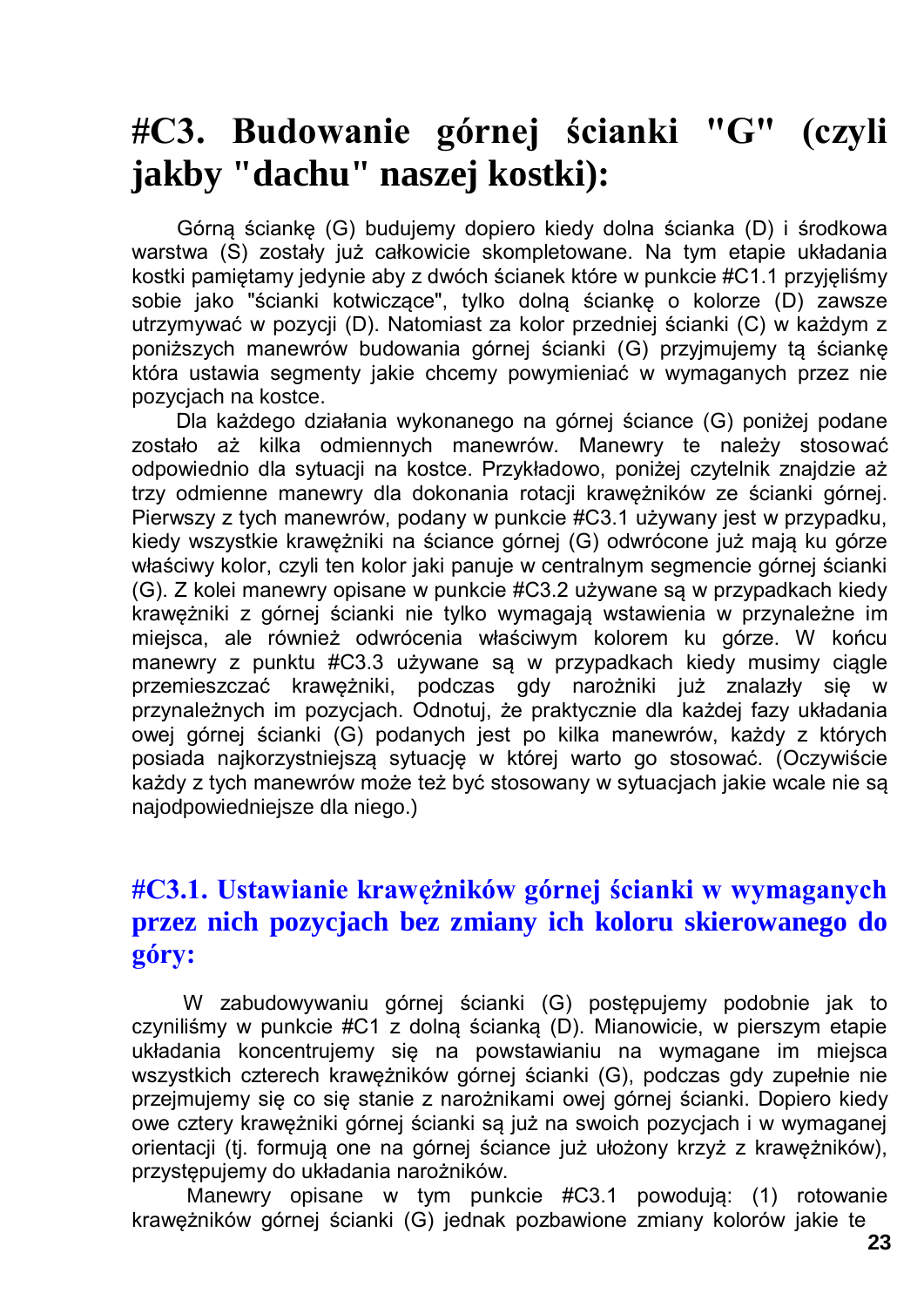krawężniki kierują ku górze. (Tj. po wykonaniu manewrów z tego punktu, wszystkie przemieszczone krawężniki będą kierowały ku górze te same kolory co przed rozpoczęciem tych manewrów.) Jedyny krawężnik który pozostaje nieruszony tymi manewrami to (gp). Ponadto manewry te powodują przemieszczenie wszystkich rogów na górnej ściance "G". Jednak NIE naruszają one warstwy środkowej "S" ani ścianki dolnej "D". Oto manewry jakie nam to umożliwiają:

#### **#C3.1.1. Rotowanie zgodne z ruchem wskazówek zegara 3 krawężników górnej ścianki (bez zmiany koloru jaki krawężniki te mają zwrócony ku górze):**

Ten manewr stosujemy, jeśli krawężniki na gónej ściance są już odwrócone przynależnum kolorem do góry, a jedynie nie znajdują się jeszcze na wymaganych pozycjach. Następujący manewr ich rotowania pomaga nam powstawiać je w wymagane im miejsca:

#### L@G@LG@L@G2L

Jego skutki: zmienia ułożenie 3 krawężników i 4 narożników tylko na ściance górnej "G", podczas gdy reszta kostki (tj. warstwa "S" oraz ścianka dolna "D") pozostają nienaruszone. Rotowanie 3-ch krawężników zgodnie z ruchem wskazówek zegara: (gp) do (gl), oraz (gl) do (gt), oraz (gt) do (gp) - tj. jedynie krawężnik (gc) pozostaje na uprzednim, przynależnym mu miejscu. Podmienienie dwóch par narożników: (lcg) do (tgp) oraz (tgp) do (glc), / a także / (pcg) do (ltg) oraz (ltg) do (gpc).

Manewr odwracający jego skutki:

#### L@G2LGL@GL

#### **#C3.1.2. Rotowanie zgodnie z ruchem wskazówek zegara 3 krawężników górnej ścianki (bez zmiany koloru jaki krawężniki te mają zwrócony ku górze):**

Ten manewr jest bardzo podobny do manewru opisanego w punkcie A3.3.1.1 powyżej. Stosujemy go kiedy równocześnie ze wstawianiem krawężników zechcemy także wstawić któryś z narożników na przynależne mu miejsce, oraz jeśli krawężniki na gónej ściance są już odwrócone przynależnym kolorem do góry, a jedynie NIE znajdują się jeszcze na wymaganych pozycjach. Oto manewr ich rotowania pomaga nam powstawiać je w wymagane im miejsca: PG2P@G@PG@P@

Jego skutki: zmienia ułożenie 3 krawężników i 4 narożników tylko na ściance górnej "G", podczas gdy reszta kostki (tj. warstwa "S" oraz ścianka dolna "D") pozostają nienaruszone. Rotowanie 3-ch krawężników zgodnie z ruchem wskazówek zegara: (gp) do (gl), oraz (gl) do (gt), oraz (gt) do (gp) - tj. jedynie krawężnik (cg) pozostaje na uprzednim, przynależnym mu miejscu. Podmienienie dwóch par narożników: (lcg) do (tgp) oraz (tgp) do (cgl), / a także / (pcg) do (glt) oraz (glt) do (cgp).

Manewr odwracający jego skutki:

PGP@GPG2P@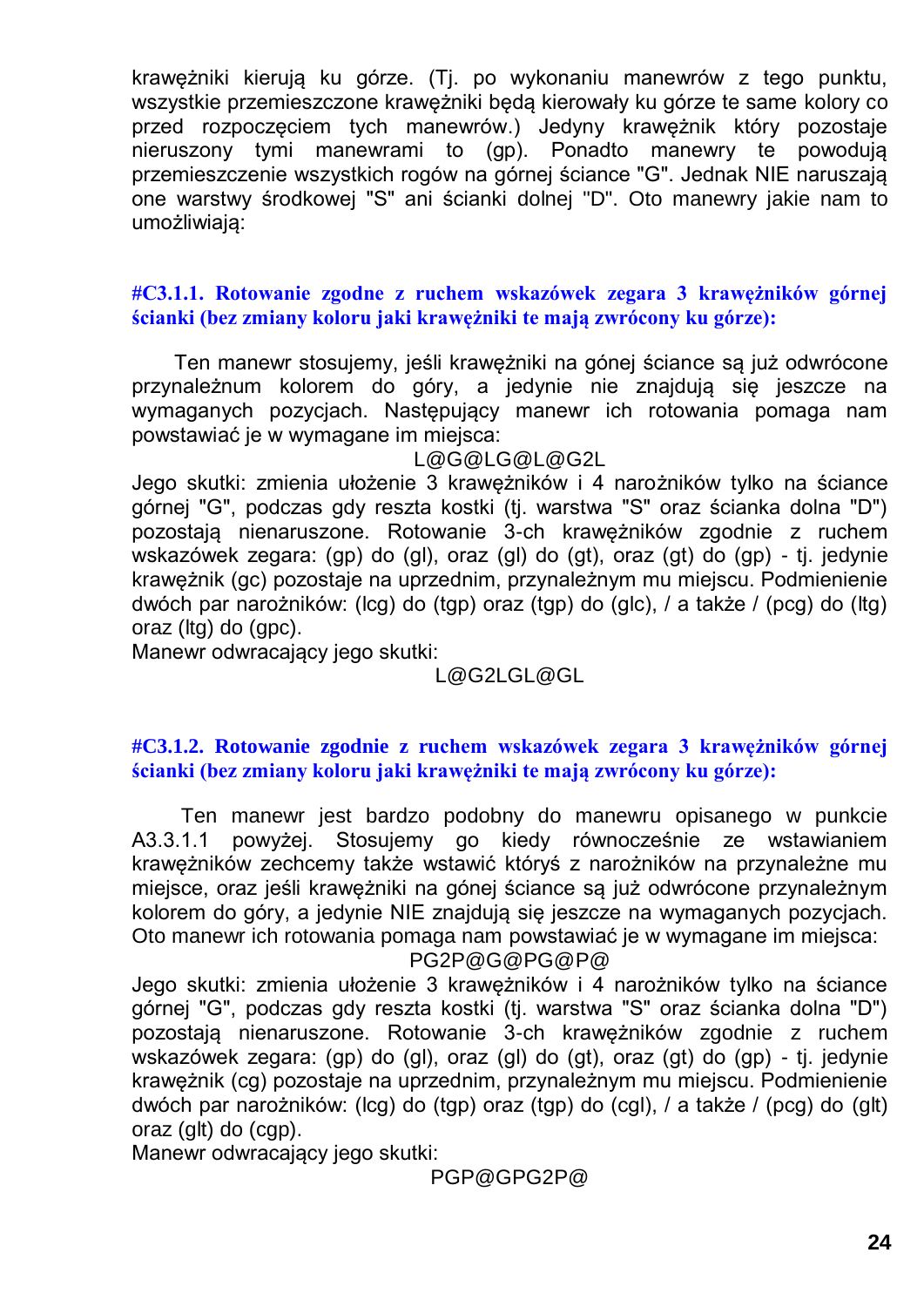#### **#C3.1.3. Rotowanie przeciwstawne do ruchu wskazówek zegara 3 krawężników górnej ścianki (bez zmiany koloru jaki krawężniki te mają zwrócony ku górze):**

Ten manewr stosujemy, jeśli krawężniki na górnej ściance są już odwrócone przynależnym im kolorem do góry, a jedynie nie znajdują się jeszcze na wymaganych pozycjach. Następujący manewr ich rotowania pomaga nam powstawiać je w wymagane im miejsca:

#### L@G2LGL@GL

Jego skutki: zmienia ułożenie 3 krawężników i 4 narożników tylko na ściance górnej "G", podczas gdy reszta kostki (tj. warstwa "S" oraz ścianka dolna "D") pozostają nienaruszone. Rotowanie 3-ch krawężników przeciwstawnie do ruchu wskazówek zegara: (gl) do (gp), oraz (gp) do (gt), oraz (gt) do (gl) - tj. jedynie krawężnik (cg) pozostaje na uprzednim, przynależnym mu miejscu. Podmienienie dwóch par narożników: (lcg) do (gpt) oraz (gtp) do (clg), / a także / (pcg) do (tgl) oraz (glt) do (gpc).

Manewr odwracający jego skutki:

#### L@G@LG@L@G2L

#### **#C3.1.4. Rotowanie przeciwstawne do ruchu wskazówek zegara 3 krawężników górnej ścianki (bez zmiany koloru jaki krawężniki te mają zwrócony ku górze):**

Ten manewr jest bardzo podobny do manewru opisanego w punkcie A3.3.1.1 powyżej. Stosujemy go kiedy równocześnie ze wstawianiem krawężników zechcemy także wstawić któryś z narożników na przynależne mu miejsce, oraz jeśli krawężniki na gónej ściance są już odwrócone przynależnym kolorem do góry, a jedynie NIE znajdują się jeszcze na wymaganych pozycjach. Oto manewr ich rotowania pomaga nam powstawiać je w wymagane im miejsca:

#### PGP@GPG2P@

Jego skutki: zmienia ułożenie 3 krawężników i 4 narożników tylko na ściance górnej "G", podczas gdy reszta kostki (tj. warstwa "S" oraz ścianka dolna "D") pozostają nienaruszone. Rotowanie 3-ch krawężników zgodnie z ruchem wskazówek zegara: (gl) do (gp), oraz (gp) do (gt), oraz (gt) do (gl) - tj. jedynie krawężnik (cg) pozostaje na uprzednim, przynależnym mu miejscu. Podmienienie dwóch par narożników: (lcg) do (gpt) oraz (gtp) do (clg), / a także / (pcg) do (tgl) oraz (glt) do (gpc).

Manewr odwracający jego skutki:

PG2P@G@PG@P@

**#C3.2. Przemieszczanie lub przeorientowywanie krawężników górnej ścianki (G) połączone ze zmianą ich kolorów**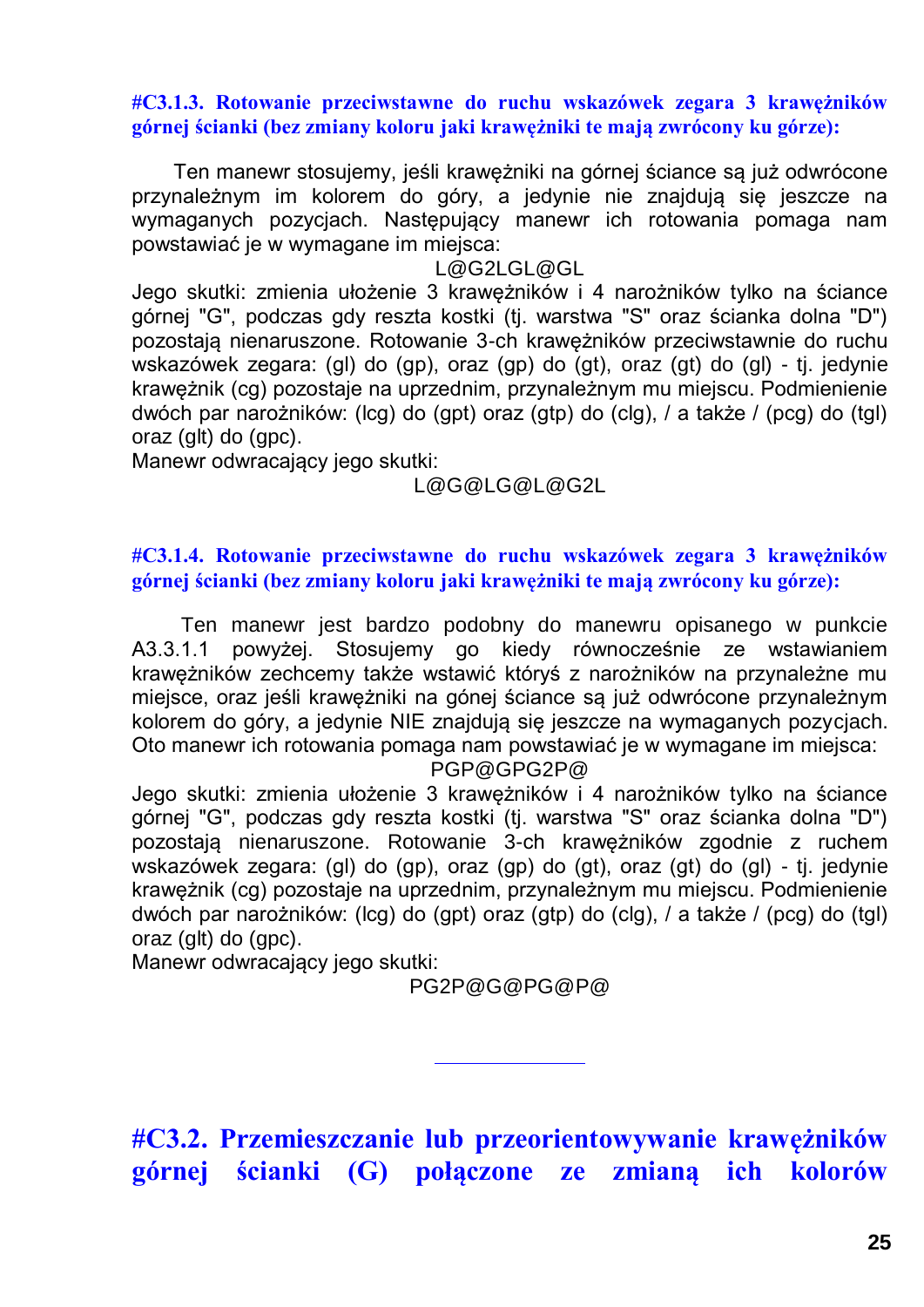### **skierowanych ku górze:**

Manewry opisane w tym punkcie #C3.2 powodują: (1) przemieszczanie lub przeorientowanie krawężników gónej ścianki (G) połączone ze zmianą kolorów jakie te krawężniki kierują ku górze. Ponadto manewry te powodują przemieszczenie lub przeorientowanie wskazywanych narożników na górnej ściance "G". Jednak NIE naruszają one ani warstwy środkowej "S" ani ścianki dolnej "D".

Niniejsza cała grupa manewrów służy tym samym celom co manewry z punktu #C3.1 powyżej. Znaczy wstawiają one w przynależne im miejsca poszczególne krawężniki z górnej ścianki. Jednak przy okazji tego wstawiania opisane tu manewry obracają te krawężniki odmiennymi kolorami ku górze. Dlatego stosuje się je w przypadkach, kiedy krawężniki na górej ściance (G) nie znajdują się w przynależnych im pozycjach, a na dodatek poodwracane są one do góry niewłaściwymi kolorami. Odnotuj że z chwilą kiedy manewry z niniejszego punktu poodwracają krawężniki w ściance górnej właściwym kolorem ku górze, zaprzestajemy dalszego używania manewrów z tego punktu a powracamy do użycia manewrów z punktu #C3.1 lub z punktu 3.3. Oto zapis poszczególnych manewrów z niniejszej grupy:

#### **#C3.2.1. Przemieszczanie trzech (3) krawężników połączone ze zmianą ich kolorów skierowanych ku górze, oraz przemieszczenie wszystkich rogów na górnej ścience "G", bez ruszenia warstw środkowej "S" ani dolnej "D":**

Oto manewr dla cyrkulowanie krawężników gónej ścianki (G) zgodnie z ruchem wskazówek zehgara, przy jednoczesnym odwracaniu do góry bocznych kolorów tych krawężników:

#### TGLG@L@T@

Manewr ten powoduje następujące zmiany na ściance górnej: Przemieszczone krawędzie: (cg) do (lg) / (lg) do (gt) / (gt) do (cg) (znaczy, te trzy krawędzie cyrkulują w kierunku zgodnym z ruchem wskazówek zegara). Jedyna krawędź która pozostaje nieruszona to (gp). Przemieszczone narożniki: (cgp) do (lgc) / zamienione z/ (lgc) do (gpc) / oraz / (glt) do (pgt) / zamienione z/ (gpt) do (gtl).

Odwrócenie efektów tego manewru można uzyskać zrealizowaniem jego odwrotności, tj. manewru:

#### TLGL@G@T@

#### **#C3.2.2. Przemieszczanie trzech (3) krawężników oraz wszystkich narożników na górnej ścience "G", bez ruszenia warstw środkowej "S" ani dolnej "D":**

Oto manewr dla cyrkulowanie krawężników górnej ścianki (G) przeciwstawnie do ruchu wskazówek zegara, przy jednoczesnym odwracaniu do góry bocznych kolorów tych krawężników:

#### TLGL@G@T@

Manewr ten powoduje następujące zmiany na ściance górnej: przemieszczone krawędzie: (cg) do (tg) / (tg) do (gl) / (gl) do (gc) (znaczy te trzy krawędzie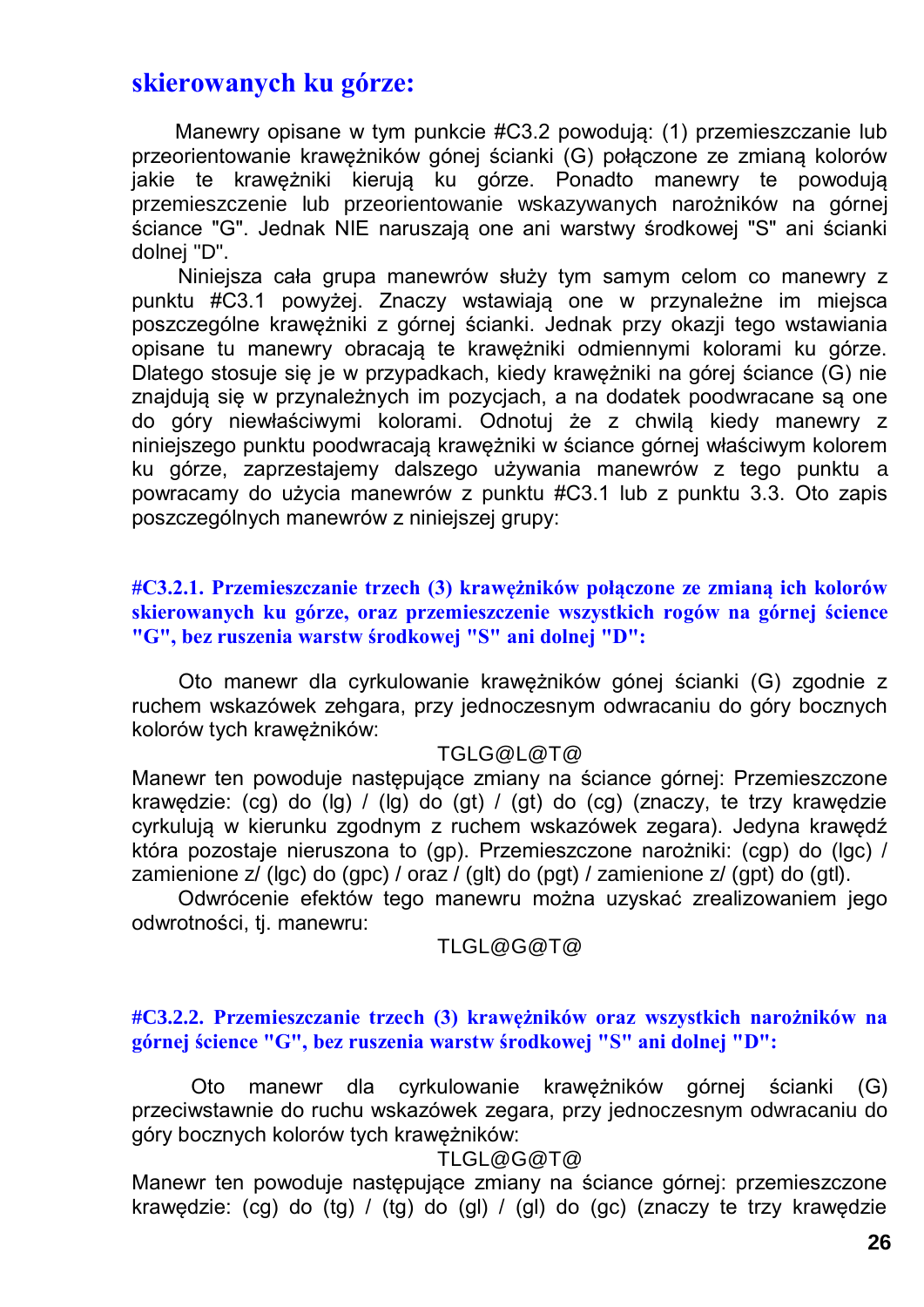cyrkulują w kierunku przeciwstawnym do ruchu wskazówek zegara). Krawędź (pg) pozostaje nienaruszona. Przemieszczone narożniki: (pcg) do (gcl) / zamienione z/ (lgc) do (cgp) / a także / (lgt) do (tgp) / zamienione z/ (pgt) do (glt).

Odwrócenie efektów tego manewru można uzyskać zrealizowaniem jego odwrotności, tj. manewru:

TGLG@L@T@

**#C3.2.3. Przeorientowanie dwóch (2) krawężników z górnej ścienki "G", bez bez zmiany ich położenia ani bez ruszenia warstw środkowej "S" i dolnej "D":**

Oto manewr dla przeorientowania 2-ch krawężników górnej ścianki (G), przy jednoczesnym pozostawieniu ich w tych samych pozycjach:

(PGTG@T@P@G@)2

Manewr ten powoduje następujące zmiany na ściance górnej: przeorientowane 2 krawędzie: (cg) w (gc) oraz (pg) w (gp). (znaczy te dwie krawędzie się obrócone ich bocznym kolorem do góry. Przeorientowane narożniki: (cgp) w (gpc), oraz (gtp) w (tpg), oraz (glt) w (ltg). Nienaruszone segmenty: grawężniki (gl) i (gt), narożnik (gcl), ścianki "S" i "D".

Odwrócenie efektów tego manewru można uzyskać zrealizowaniem jego odwrotności, tj. manewru:

(GPTGT@G@P@)2

### **#C3.3. Przemieszczanie tylko krawężników górnej ścianki (G), bez naruszania narożników tej warstwy, ani bez zmiany ich kolorów skierowanych ku górze:**

Manewry opisane w tym punkcie #C3.3 powodują: (1) zmiany pozycji krawężników górnej ścianki (G) dokonywane w taki sposób że nie powoduje ono ani zmiany kolorów jakie te krawężniki kierują ku górze, ani przemieszczenia któregokolwiek z narożników na górnej ściance "G", ani nawet jakiejkolwiek innej zmiany w innych częściach kostki. Zgodnie więc z definicją z punktu #B6 tej strony, manewry opisane w tym punkcie należą do grupy tzw. "czystych manewrów".

Niniejsza cała grupa manewrów służy niemal tym samym celom co manewry z punktów #C3.1 oraz #C3.2 powyżej. Znaczy wstawiają one w przynależne im miejsca wybrane krawężniki z górnej ścianki. Styosuje się jednak w tych przypadkach, kiedy podczas któregoś z uprzednich manewrów wstawiania owych krawężników przez przypadek osiągnęliśmy systuację, że także i narożniki górnej ścianki (G) znalazły się już w przynależnych im miejscach. Czyli gdy musimy nadal wstawiać krawężniki, ale już nie chcemy poruszać narożników. Oto zapis poszczególnych manewrów z niniejszej grupy: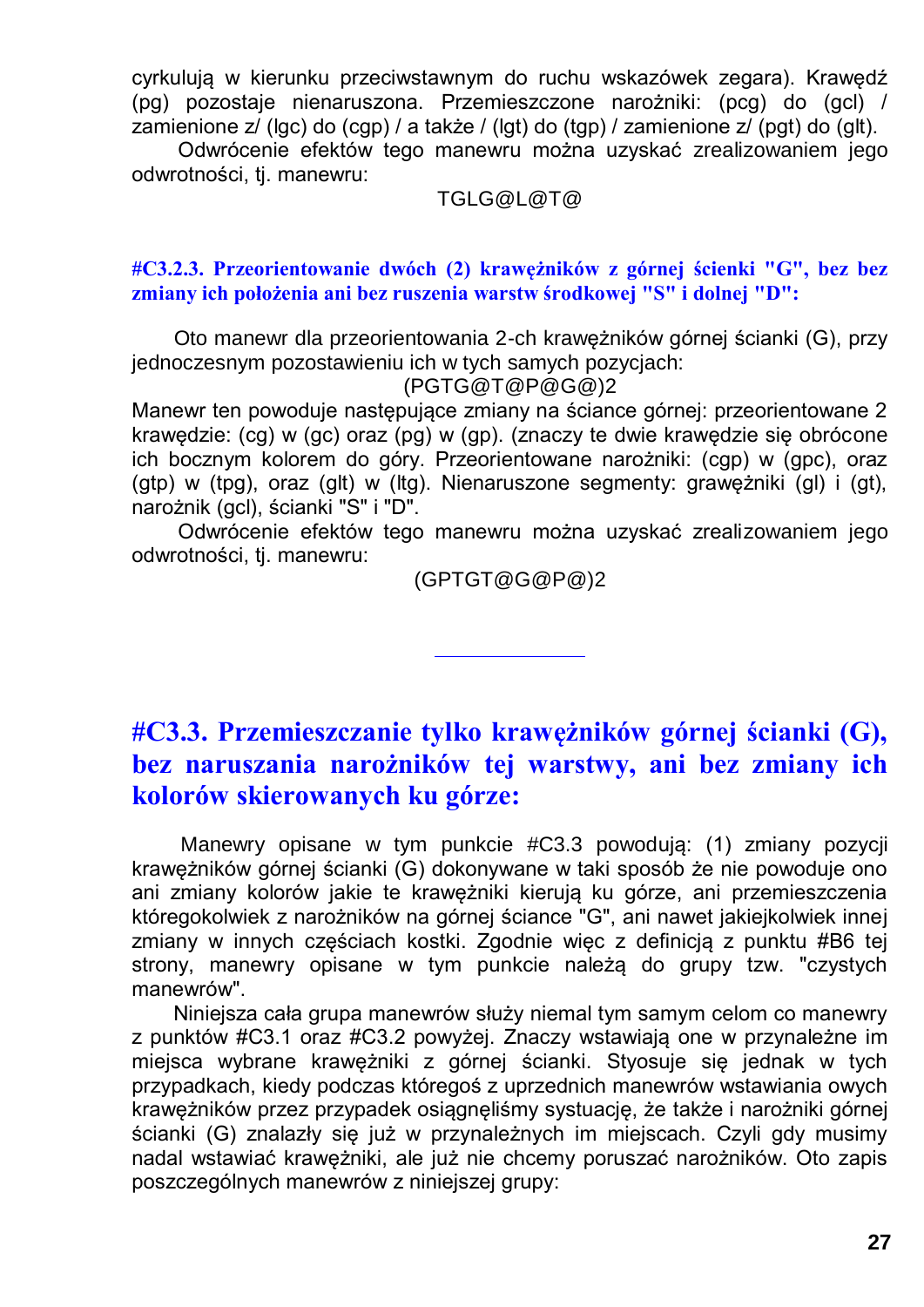#### **#C3.3.1. Wymienienie pozycji tylko trzech krawężników w górnej ściance "G", podczas gdy cała reszta kostki pozostaje bez zmiany.**

Ten manewr stosuje się zamiast manewru #C3.2 w przypadkach jeśli w chwili zapoczątkowywania układania górnej ścianki (G) narożniki tej ścianki są już w wymaganych pozycjach. Powoduje on powstawianie wszystkich krawędzi z górnej ścianki w przynależne im miejsca - z pozostawieniem całej reszty kostki w stanie nienaruszonym. Jego zapis jest jak następuje:

#### T2GL@PT2P@LGT2

Ten manewr powoduje zarotowanie w kierunku przeciwnym do ruchu wskazówek zegara trzech krawężników położonych na górnej ściance "G", przy całej reszcie kostki pozostawionej bez zmiany. (Niniejszy manewr jest więc jakby prostszym i bardziej efektywnym odpowiednikiem dla manewru z punktu #C3.3.2) Manewr ten zamienia położenie owych trzech krawężników w następujący sposób: (lg) do  $(tq) / (tq)$  do  $(pq) / (pq)$  do  $(lq)$ .

Aby odwrócić efekty tego manewru wykonaj następujący manewr odwrotny: T2G@L@PT2P@LG@T2

#### **#C3.3.2. Wymienienie pozycji tylko trzech krawędzi w górnej ściance "G", podczas gdy cała reszta kostki pozostaje bez zmiany:**

Ten manewr stosuje się zamiast manewru #C3.1 w przypadkach jeśli w chwili zapoczątkowywania układania górnej ścianki (G) narożniki tej ścianki są już w wymaganych pozycjach. Powoduje on powstawianie wszystkich krawędzi z górnej ścianki w przynależne im miejsca - z pozostawieniem całej reszty kostki w stanie nienaruszonym. Jego zapis jest jak następuje:

#### (G2P2)3T@GT(G2P2)3T@G@T

Manewr ten powoduje zarotowanie zgodnie z kierunkiem ruchu wskazówek zegara następujących trzech krawędzi ścianki (G): (cg) do (pg) / oraz / (pg) do (tg) / oraz / (tg) do (cg). Cała reszta kostki pozostaje nienaruszona. Krawędź nienaruszona to (gl).

#### **#C3.3.3. Zamienienie pozycjami tylko dwóch par (2x2=4) krawężników górnej ścianki (bez zmiany koloru jaki krawężniki te mają zwrócony ku górze):**

Jest to tzw. "manewr czysty" (tj. na całej kostce zmienia on jedynie położenie owych 4-ch krawężników). Stosujemy go kiedy za jednym zamachem chcemy pozamieniać pozycjami aż cztery krawężniki. Oto jego zapis: (G2P2)3+G+(P2G2)3+G@

Jego skutki: zmienia położeniami 4 krawężniki tylko na ściance górnej "G", podczas gdy reszta kostki (tj. warstwa "S" oraz ścianka dolna "D") pozostają nienaruszone. Zamieniane położeniami krawężniki są jak następuje: (cg) do (tg) zaś (tg) do (cg) oraz (pg) do (lg) zaś (lg) do (pg). Bez zmiany pozostają wszystkie cztery narożniki ścianki górnej.

Manewr odwracający jego skutki: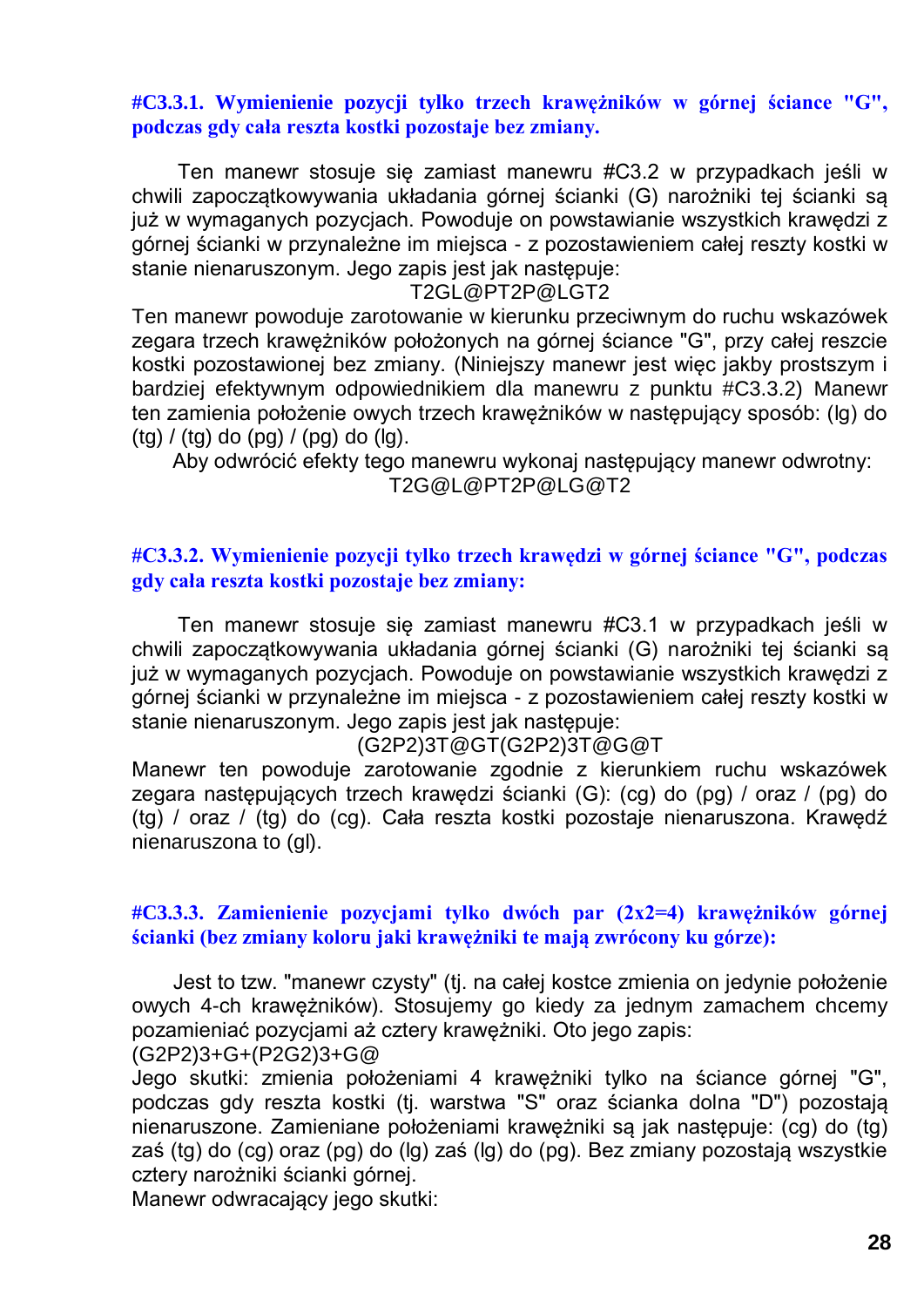### **#C3.4. Przemieszczanie tylko narożników górnej ścianki (G), bez naruszania krawężników tej górnej ścianki ani reszty kostki:**

Manewry opisane w tym punkcie #C3.4 używane są w końcowej fazie ustawiania kostki. Powodują one: (1) przemieszczanie narożników z górnej ścianki (G) dokonywane w taki sposób że nie powoduje ono ani przemieszczenia któregokolwiek z krawężników na górnej ściance "G", ani nawet powodowania jakiejkolwiek innej zmiany w innych częściach kostki. Zgodnie więc z definicją z punktu #B6 tej strony, manewry opisane w tym punkcie też należą do grupy tzw. "czystych manewrów". Oto zapis poszczególnych manewrów z niniejszej grupy:

**#C3.4.1. Przemieszczanie trzech (3) narożników w górnej warstwie "G", bez ruszenia warstw środkowej (S) ani dolnej "D", ani bez ruszenia czterech krawężników w górnej warstwie "G".**

Zapis tego manewru jest jak następuje:

#### C@GTG@CGT@G@

Manewr ten powoduje że przemieszczone narożniki wędrują zgodnie z ruchem wskazówek zegara w sposób jak następuje: (cpg) do (cgl) / (clg) do (glt) / (glt) do (cgp) - inny zapis tego samego: (gtl) do (cpg) / (gcp) do (lcg) / (gcl) do (tgl): Nienaruszony narożnik to (pgt).

Odwrócenie efektów tego manewru można uzyskać zrealizowaniem jego odwrotności, tj. manewru:

GTG@C@GT@G@C

#### **#C3.4.2. Przemieszczanie trzech (3) narożników w górnej warstwie "G", bez ruszenia warstw środkowej (S) ani dolnej "D", ani bez ruszenia czterech krawężników w górnej warstwie "G".**

Zapis tego manewru jest jak następuje:

LG@P@GL@G@PG

Manewr ten powoduje że przemieszczone narożniki wędrują przeciwnie do ruchu wskazówek zegara w sposób jak następuje: "lcg" do "gcp" / "gcp" do "lgt" / "lgt" do "lcg". Nienaruszony narożnik to (pgt).

Odwrócenie efektów tego manewru można uzyskać zrealizowaniem jego odwrotności, tj. manewru:

G@P@GLG@PGL@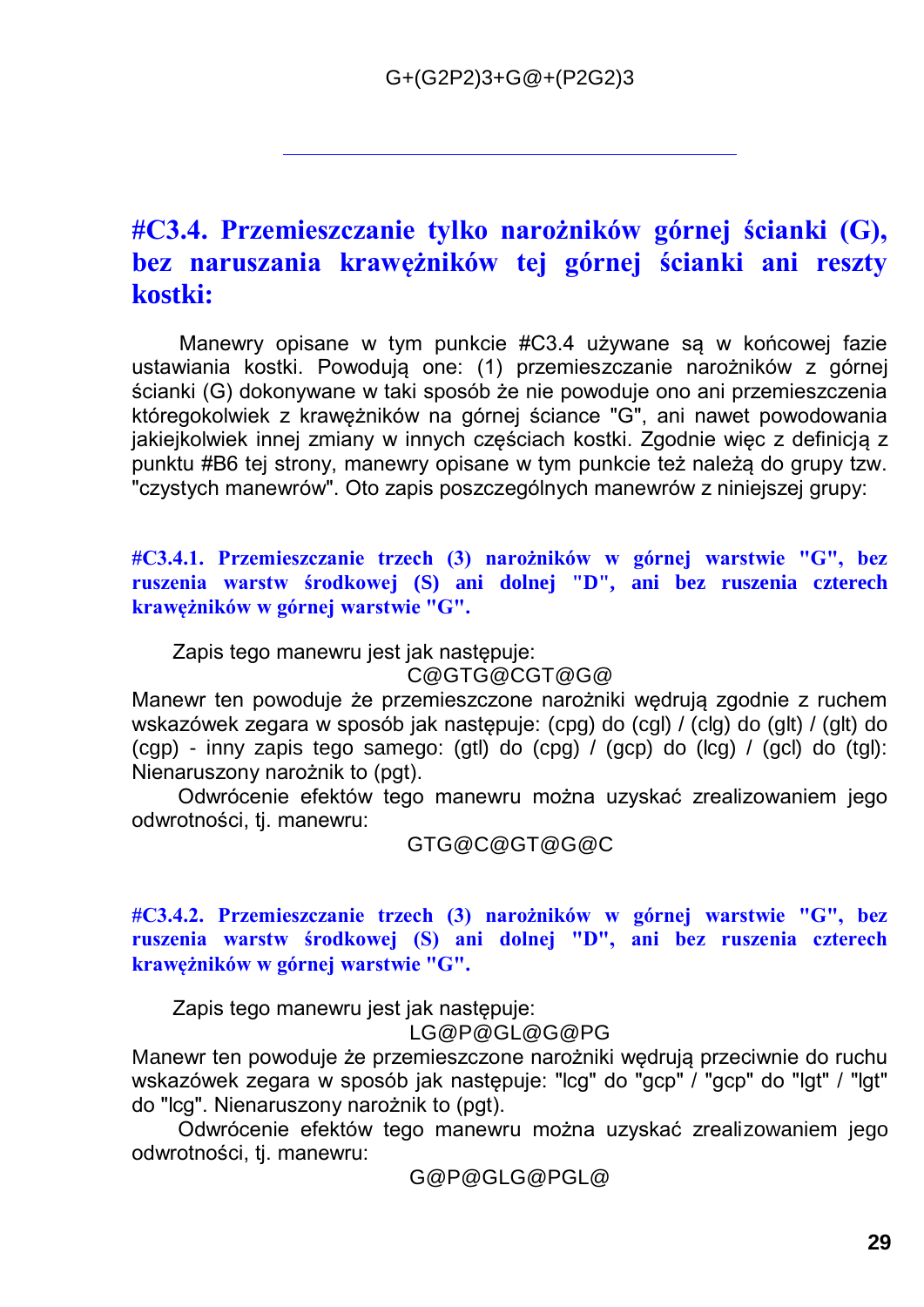**#C3.4.3. Zamienienie pozycjami tylko dwóch par (2x2=4) narożników górnej ścianki (ze zmianą koloru jakim narożniki te są odwrócone ku górze):**

Ten manewr stosujemy kiedy za jednym zamachem chcemy pozamieniać pozycjami aż cztery narożniki. Oto jego zapis:

C+(GPG@P@)3+C@

Jego skutki: zmienia położeniami 4 narożniki tylko na ściance górnej "G", podczas gdy reszta kostki (tj. warstwa "S" oraz ścianka dolna "D") pozostają nienaruszone. Zamieniane położeniami narożniki wędrują jak następuje: (lcg) do (pgc) zaś (pgc) do (lcg) oraz (ltg) do (pgt) zaś (pgt) do (ltg). Bez zmiany pozostają wszystkie cztery krawężniki ścianki górnej.

Manewr odwracający jego skutki:

C+(PGP@G@)3+C@

Przy odrobinie szczęścia, w tym miejscu powinno pomyślnie się zakończyć układanie kostki. Moje gratulacje. Tylko niekiedy wymagane może też się okazać poniższe rotowanie narożników.

### **#C3.5. Rotowanie 1 narożnika z górnej ścianki (G) (jeśli połączone z rotowaniem innego narożnika tej ścianki wówczas bez naruszania całej reszty kostki):**

Manewry opisane w tym punkcie #C3.5 używane są tylko czasami w końcowej fazie ustawiania kostki. Mianowicie, czasami wszystkie segmenty kostki dają się ustawić na przynależne im miejsca, jednak dwa narożniki mają niewłaściwe zorientowanie swoich kolorów. Wymagane jest więc zarotowanie najpierw jednego z tych narożników, a potem drugiego. Zarotowania tego dokonują następujące manewry z niniejszej grupy:

**#C3.5.1. Rotowanie narożnika (GPC) w kierunku zgodnym z ruchem wskazówek zegara (tj. "gpc" na "pcg"): Rotowanie to powoduje obrócenie się w tym samym miejscu tylko jednego narożnika na ściance "G", tj. rotowanie "gpc" na "pcg", bez naruszenia reszty ścianki "G" (jednak przy okazji przemieszcza się krawężnik (dl) do (cp) oraz miesza całą ściankę "D"):**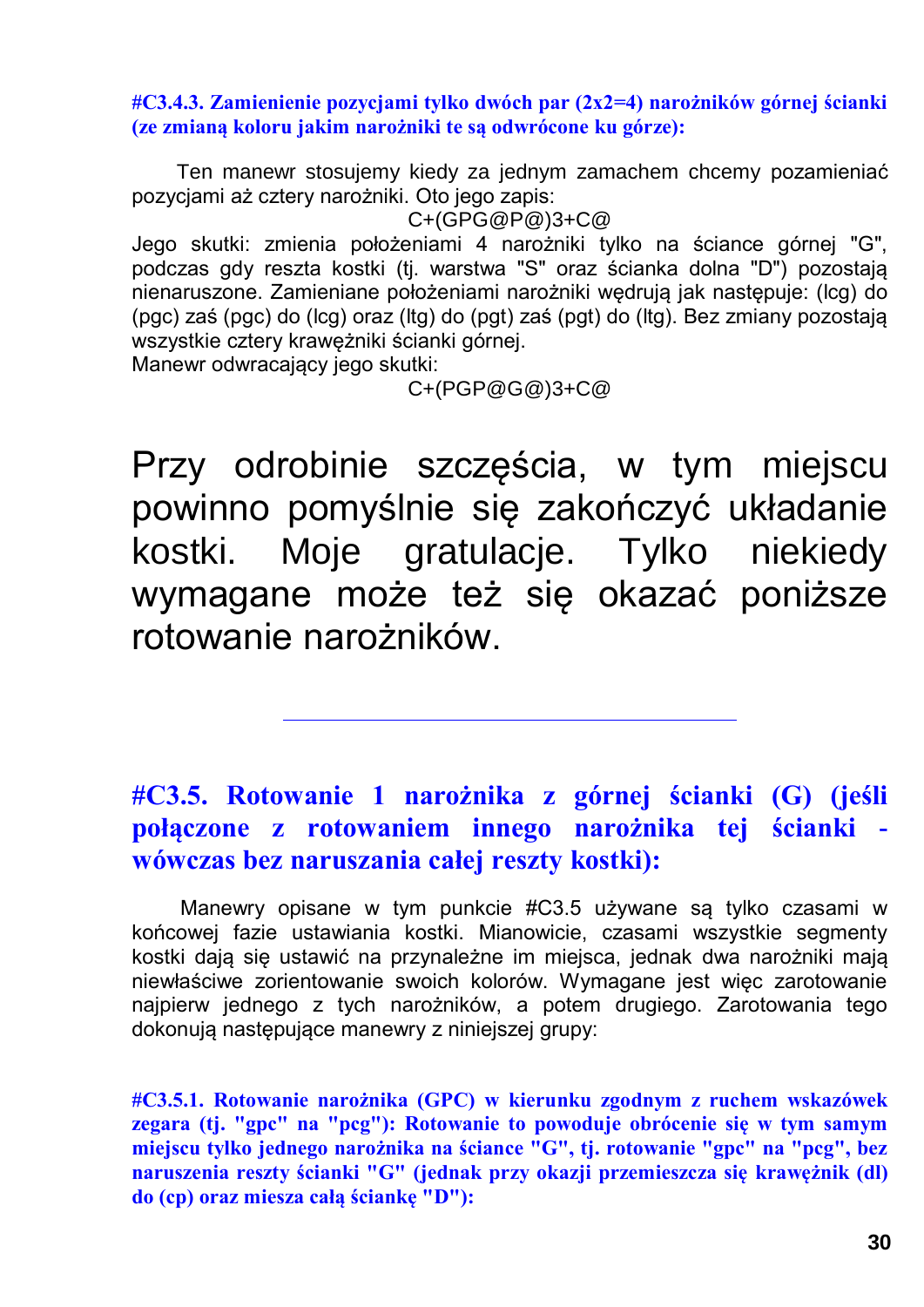Jeśli zdarzy nam się że zdołamy wstawić jakiś narożnik w poprawne miejsce, tyle że jest on w niewłaściwej orientacji, wówczas narożnik ten jesteśmy w stanie zarotować - znaczy obrócić go dookoła własnej osi. Odnotuj że następujący manewr powoduje zarotowanie kolorów tego narożnika w pozycji (GPC) w kiedunku zgodnym z ruchem wskazówek zegara.

#### (CDC@D@)2

Uwaga, ruch ten powoduje również zmianę a pozycji (CP) z warstewki (S), oraz zamieszanie segmentów w ściance (D). Odwrócenie efektów omawianego tutaj manewru można dokonać na trzy odmienne sposoby. Pierwszy z tych sposobów polega na wykonaniu następującego manewru:

#### (DCD@C@)2

Drugi sposób odwrócenia efektów manewru opisywanego w tym punkcie polega na zarotowaniu innego narożnika ze ścianki (G) po jego wstawieniu w pozycję (GCP) dokonanego poprzez obracanie wyłącznie ścianką (G), oraz po powtórzeniu powyższego manewru. (Odnotuj, że kiedy powtórzenie to jest zakończone, konieczne jest wykonanie jeszcze jednego ruchu korygującego "G@"). Trzeci zaś sposób odwrócenia efektów manewru opisywanego w tym punkcie polega na zarotowaniu innego narożnika ze ścianki (G) po jego wstawieniu w pozycję (GCP), ale w odwrotnym kierunku rotowania (znaczy w kierunku przeciwnym do ruchu wskazówek zegara) używając w tym celu manewru podanego w punkcie #C3.5.2. Stąd użycie po kolei obu manewrów z punktu niniejszego oraz #C3.5.2 spowoduje w ostatecznym rozrachunku obrócenie dwóch narożników na ściance (G), pozostawijąc całą resztę kostki nienaruszoną.

#### **#C3.5.2. Rotowanie tylko jednego narożnika na ściance "G", tj. rotowanie "gcp" na "cpg", bez naruszenia reszty ścianki "G" (jednak przy okazji przemieszcza się krawężnik (dl) do (pc) oraz miesza całą ściankę "D"):**

Odnotuj że niniejszy manewr jest odwrotnością manewru z punktu #C3.5.1. Jeśli więc zdarzy nam się, że zdołamy wstawić jakiś narożnik w poprawne miejsce, tyle że jest on w niewłaściwej orientacji, wówczas narożnik ten jesteśmy w stanie zarotować - znaczy obrócić go dookoła własnej osi. Odnotuj że następujący manewr powoduje zarotowanie kolorów tego narożnika w pozycji (GPC) w kiedunku przeciwnym do ruchu wskazówek zegara.

#### (DCD@C@)2

Odwrócenie efektów omawianego tutaj manewru też można dokonać na dwa odmienne sposoby. Pierwszy z tych sposobów polega na wykonaniu następującego manewru odwracającego:

#### (CDC@D@)2

Drugi zaś sposób odwrócenia efektów manewru opisywanego w tym punkcie polega na zarotowaniu innego narożnika ze ścianki (G) po jego wstawieniu w pozycję (GCP), ale w odwrotnym kierunku rotowania (znaczy w kierunku zgodnym z ruchem wskazówek zegara) używając w tym celu manewru podanego w punkcie #C3.5.1. Stąd użycie po kolei obu manewrów z punktu niniejszego oraz #C3.5.1 spowoduje w ostatecznym rozrachunku obrócenie dwóch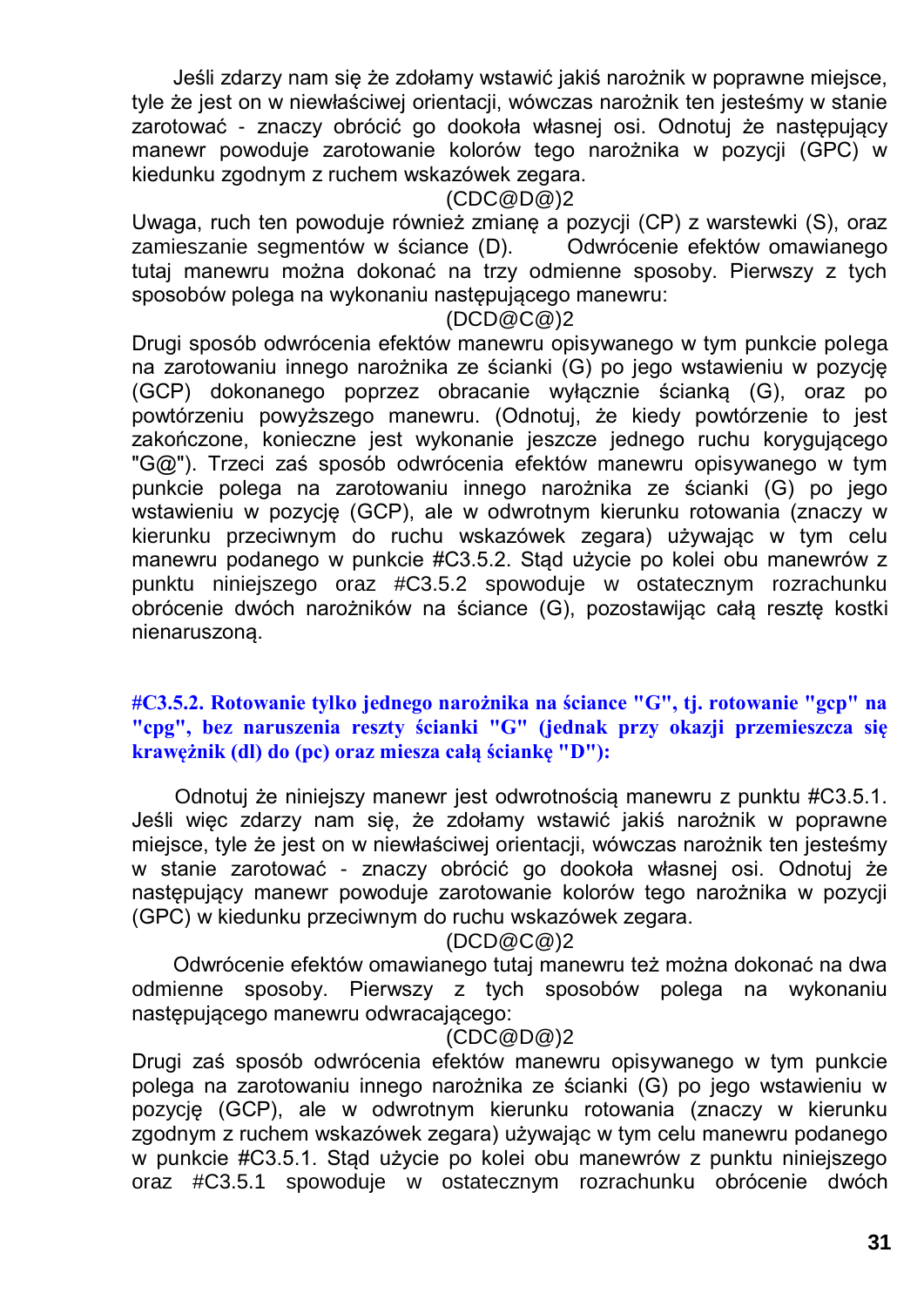### **Część D: Dalsze interesujące manewry dla kostki Rubika z 9-segmentowymi ściankami:**

## **#D1. Co bardziej interesujące "manewry szlachetne":**

Poniżej zestawiam kilka dalszych "szlachetnych" manewrów - czyli manewrów uzyskiwanych wyłącznie poprzez obracanie ścianek bocznych kostki. Zostały one wypracowane dla kostki z 9-segmentowymi ściankami. Manewry te wypracowałem samemu przy okazji dotychczasowego "bawienia się" ową kostką. Zwykle okazują się one małoprzydatne w systematycznym budowaniu kostki metodą opisaną w części C tej strony, ponieważ powodują one przemieszczenia segmentów aż w dwóch warstewkach (ściankach) naraz. Jednak w trudnych sytuacjach, kiedy manewry z części C tej strony nas zawiodą, poniższe manewry mogą dopomóc nam wyjść z impasu.

Odnotuj, że aby docenić zalety tych manewrów, po raz pierwszy warto je zrealizować na kostce która uprzednio została już ułożona. (Wszakże po zrealizowaniu i przeanalizowaniu można podwrócić ich efekty poprzez wykonanie podanych po nich manewrów odwracających.) Oto one:

#### **#D1.1. Zamienianie ze sobą dwóch par segmentów z warstewek (S) i (K), podczas gdy reszta kostki pozostaje nienaruszona:**

Oto "czysty" manewr który na całej kostce zamienia ze sobą pozycjami jedynie dwie pary segmentów leżące w warstewkach (K) oraz (S):

(G2P2)3

Manewr ten zamienia położenie owych czterech segmentów w następujący sposób: (gc) do (gt) / (gt) do (gc), plus takze: (cp) do (tp) / (tp) do (cp).

Aby odwrócić efekty tego manewru wykonaj manewr odwrotny:

(P2G2)3

#### **#D1.2. Zamienianie ze sobą dwóch par segmentów z warstewek (S) i (N), podczas gdy reszta kostki pozostaje nienaruszona:**

Oto "czysty" manewr który na całej kostce zamienia ze sobą pozycjami jedynie dwie pary segmentów leżące w warstewkach (K) oraz (S): L@P2T2P2T2LPG2P

Manewr ten zamienia położenie owych czterech segmentów w następujący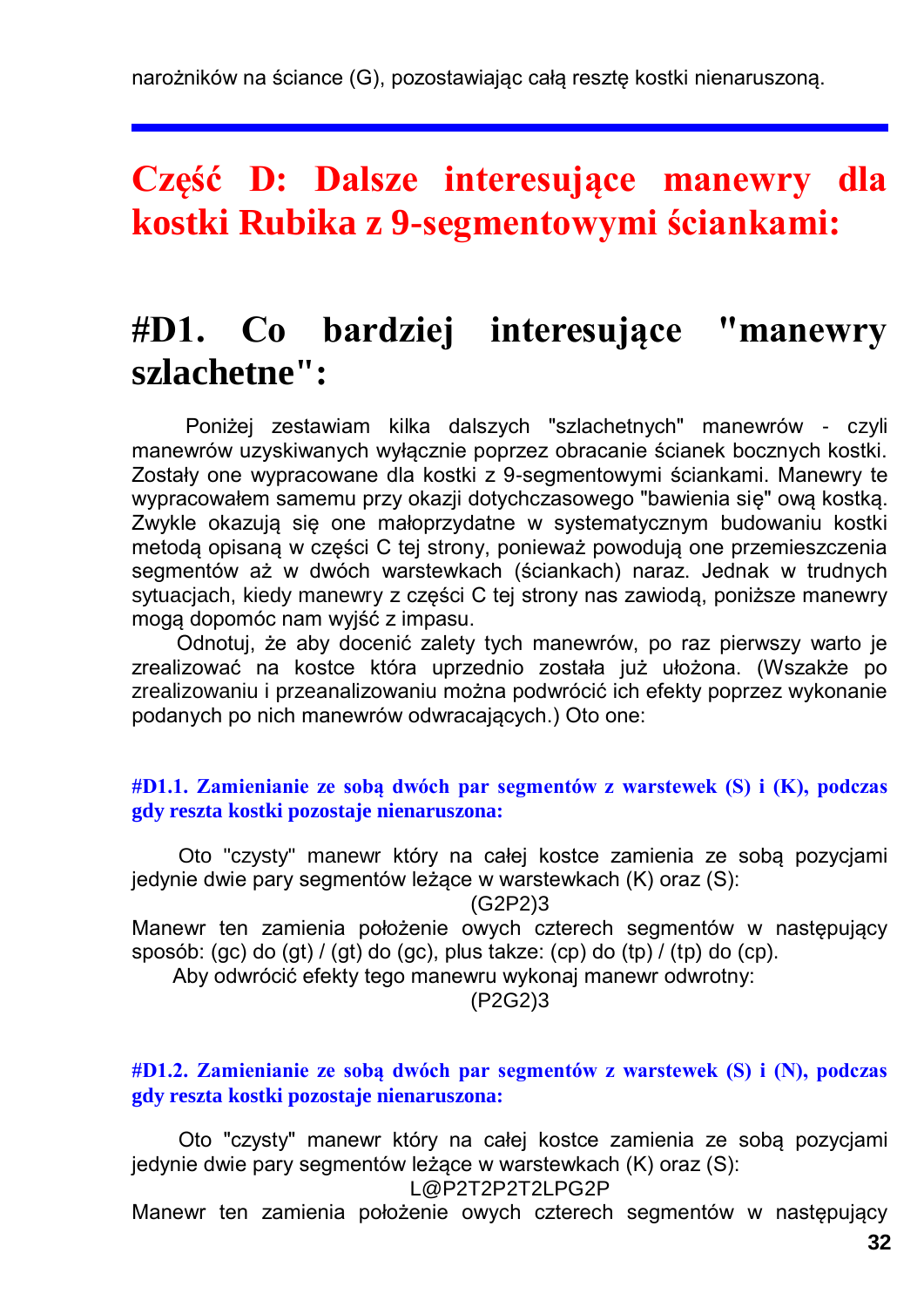## **#D2. Co bardziej interesujące "manewry pospolite":**

Poniżej zestawiam także kilka interesujących "manewrów pospolitych" - czyli takich które wymagają rotowania również warstwek środkowych. (W poniższych przykładach rotowana jest tylko jedna warstewka "K" leżąca pomiędzy ściankami (L) i (P).) Owe manewry pospolite zaprezentowałem tutaj aż z kilku powodów. Po pierwsze demonstrują one wyraźnie, jak poprzez włączenie do manewrów również warstwek środkowych, upraszcza się oraz przyspiesza poszczególne manewry. To zaś ilustruje doskonale dlaczego w wyczynowym układaniu kostek ("na czas") manewry pospolite są często stosowane. Po drugie poniższe manewry demonstrują, że niezależnie od "szlachetnych manewrów" jakie były wyłącznie używane w metodzie z części C tej strony, te same efekty daje się również uzyskiwać na inne sposoby - np. za pomocą opisywanych tutaj menewrów pospolitych. Po trzecie zaś w niektórych sytuacjach impasu poniższe manewry mogą również komuś dopomóc w wyjściu z jakiejś trudnej sytuacji czy impasu. Warto przy tym odnotować, że po opanowaniu szybkiego i niezawodnego sposobu wykonywania manewrów pospolitych, tak jak to opisane w punkcie #B4, manewry te okazują się wysoce efektywne i wydatnie skracają nam czas układania. Są one jednak przydatne tylko do ludzi o zaawansowanej znajomości układania kostek Rubika, bowiem ich zrealizowanie wymaga wyższego poziomu obycia w używaniu tych kostek. Oto więc kilka takich manewrów pospolitych (po notację oznaczania ścianek i warstewek patrz część B tej strony):

### **#D2.1. Zarotowanie zgodne z kierunkiem ruchu wskazówek zegara trzech krawężników położonych w warstewce "K", przy całej reszcie kostki pozostawionej bez zmiany:**

Oto zapis owego manewru:

#### G2KG2K@

Ten manewr spowodował zarotowanie trzech krawężników położonych w warstewce "K", przy całej reszcie kostki pozostawionej bez zmiany. Manewr ten zamienia położenie owych trzech krawężników w następujący sposób: (cd) do  $(cq) / (cq)$  do  $(tq) / (tq)$  do  $(cd)$ .

Aby odwrócić efekty tego manewru wykonaj następujący manewr odwracający:

KG2K@G2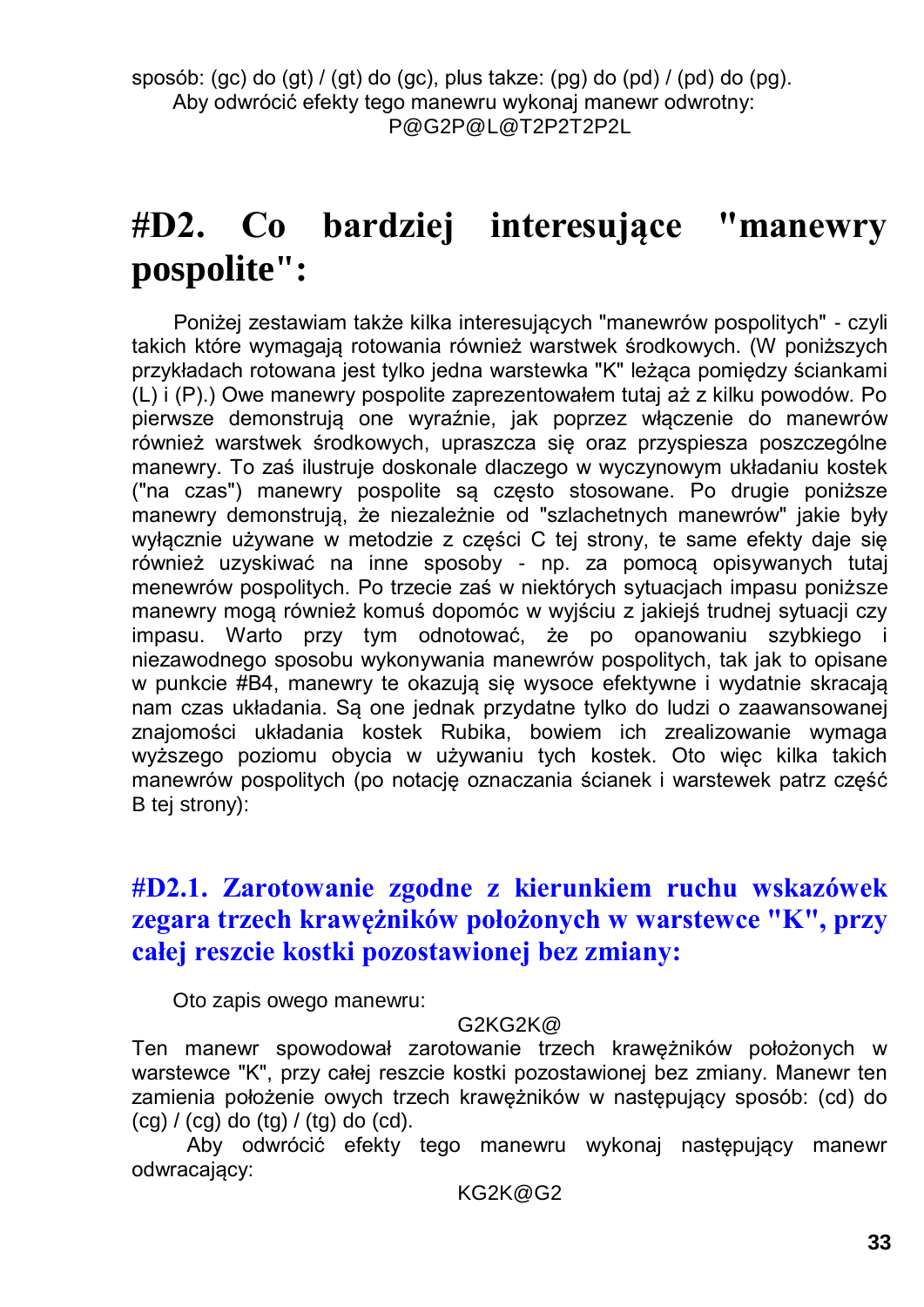### **#D2.2. Zarotowanie w kierunku przeciwstawnym do ruchu wskazówek zegara trzech krawężników położonych w warstewce "K", przy całej reszcie kostki pozostawionej bez zmiany:**

Oto zapis owego manewru:

#### C2K@C2K

Ten manewr też spowodował zarotowanie trzech krawężników położonych w warstewce "K", przy całej reszcie kostki pozostawionej bez zmiany. Manewr ten zamienia położenie owych trzech krawężników w następujący sposób: (cg) do  $(cd) / (cd)$  do  $(qt) / (gt)$  do  $(qc)$ .

Aby odwrócić efekty tego manewru wykonaj następujący manewr odwrotny:

K@C2KC2

### **#D2.3. Zarotowanie zgodne z kierunkiem ruchu wskazówek zegara trzech krawężników położonych na górnej ściance "G", bez zmiany ustawienia koloru skierowanego do góry a także przy całej reszcie kostki pozostawionej bez zmiany:**

Oto zapis owego manewru:

#### T2GK@G2KGT2

Ten manewr spowodował zarotowanie w kierunku zgodnym z ruchem wskazówek zegara trzech krawężników położonych na górnej ściance "G", przy całej reszcie kostki pozostawionej bez zmiany. (Niniejszy manewr jest więc jakby prostszym i bardziej efektywnym odpowiednikiem dla manewru z punktu #C3.3.) Manewr ten zamienia położenie owych trzech krawężników w następujący sposób: ( $\lg$ ) do ( $\lg$ ) / ( $\lg$ ) do ( $\lg$ ) / ( $\lg$ ) do ( $\lg$ ).

Aby odwrócić efekty tego manewru wykonaj następujący manewr odwrotny: T2G@K@G2KG@T2

**#D2.4. Zarotowanie przeciwstawne do kierunku ruchu wskazówek zegara trzech krawężników położonych na górnej ściance "G", bez zmiany ustawienia koloru skierowanego do góry a także przy całej reszcie kostki pozostawionej bez zmiany:**

Oto zapis owego manewru:

#### T2G@K@G2KG@T2

Ten manewr spowodował zarotowanie w kierunku przeciwnym do ruchu wskazówek zegara trzech krawężników położonych na górnej ściance "G", przy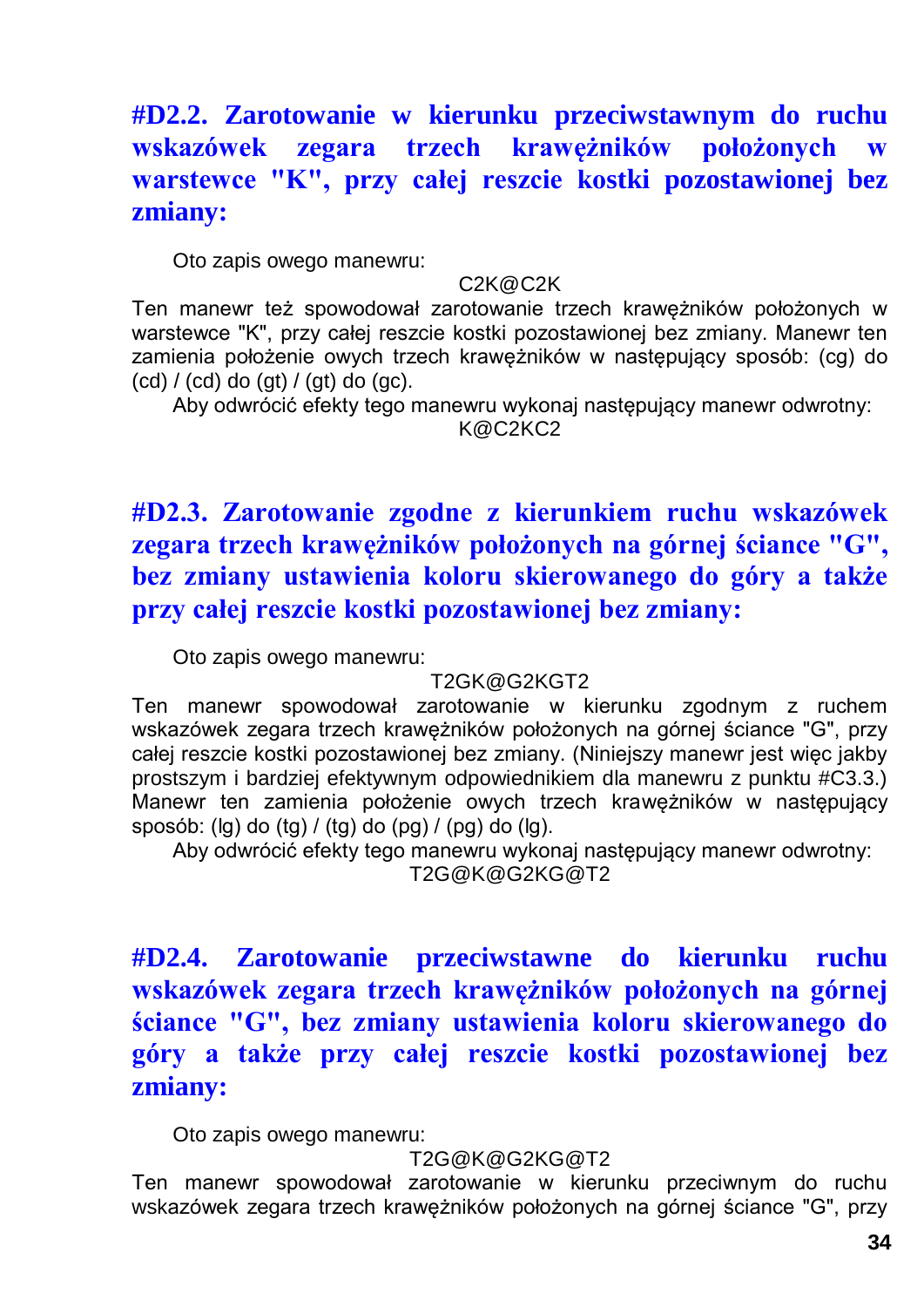całej reszcie kostki pozostawionej bez zmiany. (Niniejszy manewr jest więc jakby prostszym i bardziej efektywnym odpowiednikiem dla manewru z punktu #C3.3.) Manewr ten zamienia położenie owych trzech krawężników w następujący sposób: (lg) do (tg) / (tg) do (pg) / (pg) do (lg).

Aby odwrócić efekty tego manewru wykonaj następujący manewr odwrotny: T2GK@G2KGT2

## **#D3. Metoda którą najłatwiej przychodzi samemu wypracować sobie własne manewry dla kostek Rubika:**

Aby opracować własne manewry dla tych kostek, czy nawet aby wypracować sobie całkowicie nową (własną) metodę układnia kostki, czynimy co następuje: **Krok 1:** Kupujemy sobie fabrycznie ułożoną kostkę, lub układamy już posiadaną kostkę dowolną metodą.

**Krok 2:** Zapisujemy sobie we notatniku jakiś manewr jaki wcześniej zaplanowaliśmy do wytestowania.

**Krok 3:** Wykonujemy ów manewr.

**Krok 4:** Zapisujemy sobie wszystkie efekty tego manewru.

**Krok 5:** Odwracamy zapis danego manewru aby otrzymać manewr dla niego odwracający. (Aby odwrócić zapis danego manewru wystarczy zapisać go ponownie w kolejności od ostatniego ruchu do ruchu pierwszego, przy czym każdy z owych ruchów zamieniany jest na ruch dla niego odwrotny. Jako przykład patrz oba manewry z punktu #D2.4 powyżej.)

**Krok 6:** Wykonujemy ów manewr odwrotny z "kroku 4" aby wrócić do wyjściowej sytuacji całkowicie ułożonej kostki.

Jakie dokładnie działania kryją się pod każdym z powyższych kroków wyjaśnione zostało szczegółowiej w punkcie #E2 poniżej. W taki sposób eksperymentujemy aż wypracujemy sobie wszystkie manewry jakie pozwalają nam na szybsze, prostsze, lub bardziej pewne budowanie naszej kostki. Oczywiście, jeśli wypracowujemy również całkowicie nową metodę układania, wówczas wolno nam też szukać własnego podejścia do układnia, jakie niekoniecznie musi budować kostkę warstwa po warstwie, tak jak buduje się dom - znaczy tak jak to opisano w punkcie #A2 oraz na początku części C tej strony. Jednak warto także pamiętać, że jeśli dana nowa metoda układania nie będzie bazowała na jakimś powszechnie uznanym porządku i zasadzie, a jednocześnie nie okaże się też rewelacją, wówczas ma małe szanse aby ktoś jej się nauczył i aby stosował ją w praktyce.

Warto tutaj także odnotować, że znacznie lepsze efekty w wypracowaniu swojej własnej metody układania kostki uzyskujemy jeśli najpierw zapoznamy się dokładniej z taką metodą opracowaną przez kogoś innego (np. z metodą opisaną w części C tej strony), a dopiero potem skupimy się na usuwaniu niedoskonałości i braków z tamtej innej metody. Wszakże, zgodnie z tym co wyjaśnia to motto z punktu #E2 poniżej, "postęp to nie tylko budowanie od nowa, ale także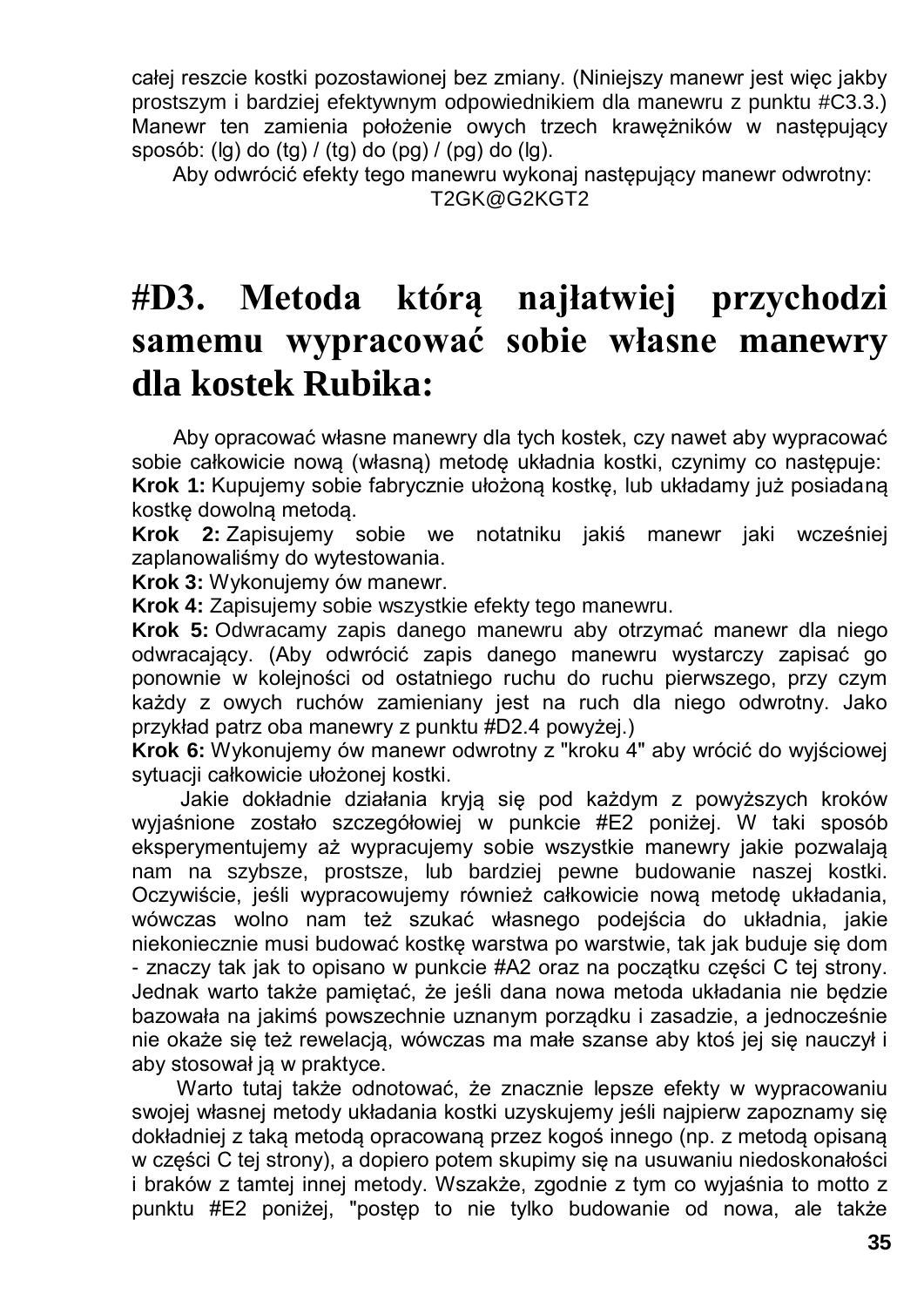dodawanie następnego piętra lub dalszych udoskonalań do tego co już istnieje."

## **Część E: Wypracowanie rozwiązania dla bardziej złożonych kostek Rubika, np. dla kostek z 16-segmentowymi ściankami:**

### **#E1. Nie ma fizycznych ograniczeń na wielkość kostek Rubika:**

Jak się okazuje, fizykalna zasada na jakiej poszczególne podzespoły kostek Rubika podtrzymują się wzajemnie, nie posiada żadnych ograniczeń co do liczby podzespołów takiej kostki. Przykładowo, na tej samej zasadzie działania co kostki Rubika, w dawnej Japonii budowane były całe świątynie opierające się silnym trzęsieniom ziemi, oraz całe samo-podtrzymujące się mosty. Składały się one aż z tysięcy nawzajem zaryglowanych ze sobą jednak wzajemnie ruchomych podzespołów. Niektóre z owych budowli przetrwały tam do dzisiaj. Technicznie możliwym jest więc budowanie również kostek Rubika jakie są znacznie większe od kostki o 9-segmentowych ściankach, czy nawet większe od kostek o 16 segmentowych ściankach. Jak ujawnia to zdjęcie z "Fot. #1", kostki zawierające 3x3 = 9 segmentów na każdej ściance istnieją już od lat 1970-tych, zaś kostki zawierająca po 4x4=16 segmentów na każdej ściance, istnieją już od lat 1980 tych. Z kolei w artykule **[1#E1]** o tytule "Puzzling addiction sees young Kiwi making the right moves" (tj. "nałóg zagadek zmobilizował młodego Nowozelandczyka do wykonywania właściwych ruchów"), ze strony A4 nowozelandzkiej gazety **[The Dominion Post](http://www.dompost.co.nz/)** (wydanie z poniedziałku (Monday), August 5, 2013) opublikowane jest zdjęcie najróżniejszych kostek Rubika kolekcjonowanych przez nowozelandzkiego mistrza w ich układaniu. Na zdjęciu tym utrwalone są już wszystkie kostki począwszy od 3x3=9 segmentowych ścianek, aż do 7x7=49 segmentowych ścianek. Zbudowanie zaś jeszcze większych takich kostek jest jedynie uzależnione od potrzeb rynku. Wszakże podjęcie ich produkcji zależy od istnienia na nie wystarczającego popytu aby uzasadniał on koszta wykonania ich projektu i wdrożenia ich do produkcji. Można się więc spodziewać, że o dowolnym czasie w przyszłości na rynku pojawią się kostki o 25-segmentowych ściankach, 36-segmentowych ściankach, czy nawet jeszcze większe. Mogą również się pojawić najróżniejsze modyfikacje już istniejących kostek, jakie zamiast kształtu sześciennej kostki będą przyjmowały dowolny inny kształt. Oczywiście, kiedy owe większe lub zmodyfikowane kostki już się pojawią, wskazane będzie aby czytelnik miał możność wypracowania dla nich własnego algorytmu ich układania. Niniejsza część tej strony wyjaśnia jak algorytm taki można sobie wypracować samemu.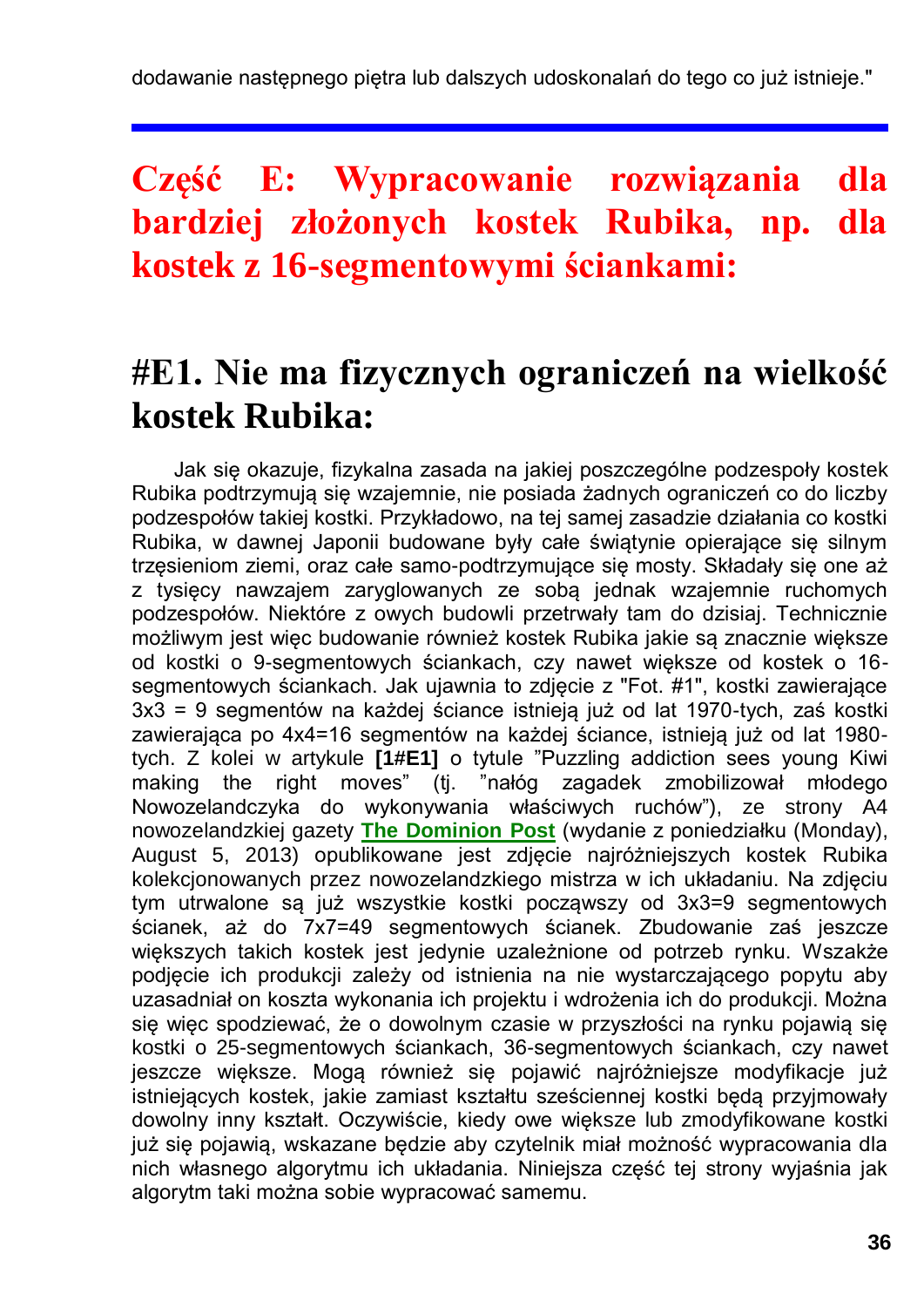## **#E2. Wypracowanie własnego algorytmu układania kostek Rubika większych od tutaj opisanej, np. kostek z 16-segmentowymi ściankami:**

#### **Motto:** *Postęp to nie tylko budowanie od nowa, ale także dodawanie następnego piętra lub dalszych udoskonalań do tego co już istnieje.*

Jeśli już obecnie posiadamy kostkę większą od tej opisanej na niniejszej stronie, np. kostkę 16-segmentową czy kostkę 25-segmentową, oraz natychmiast chcemy przystąpić do jej układania, wówczas możemy również samemu spróbować wypracowania wymaganego w tym celu algorytmu. Ponieważ taki algorytm będzie głównie użyty do osobistego układania tej kostki, a nie do publikowania, nie musi on być zbyt doskonały. Da się więc go opracować w czasie znacznie krótszym niż mi zajęło opracowanie algorytmu do opublikowania w naukowym czasopiśmie.

Kiedy zaś czytelnik zdecyduje się samemu wypracować sobie własny algorytm układania kostki Rubika, wówczas najefektywniejsze postępowanie dla owego wypracowywania sprowadza się do dwuetapowego działania. Mianowicie, w pierwszym etapie należy dokładnie poznać jakąś już istniejącą metodę układania kostki Rubika, która to metoda opracowana była przez kogoś innego. Przykładowo, w etapie tym można dokładnie sobie poznać metodę układania kostki z 9-segmentowymi ściankami która opisana została w części C niniejszej strony internetowej. Następnie, w drugim etapie, spożytkowujemy wiedzę zdobytą podczas poznawania owej metody kogoś innego, aby wypracować swoją własną metodę na bazie tamtej metody poznanej wcześniej. Znaczy, w tym drugim etapie sami wypracowujemy sobie nową metodę (algorytm) układania kostki, która to metoda albo jest lepsza i szybsza od metody poznanej wcześniej, albo też pozwala ona nam na układanie innej wersji kostki Rubika. Owa poznana w pierwszym etapie metoda układania kostki nauczy nas bowiem kilku umiejętności jakie będą potem nam potrzebne przy wypracowywaniu własnej metody. Przykładowo, nauczy nas generalnej zasady układania kostki, notacji używanej do zapisu poszczególnych manewrów, bezbłędnego wykonywania poszczególnych manewrów, metody odwracania manewrów, itd. Oczywiście, aby służyc jako takie narzędzie nauczające, owa wcześniej poznana metoda wcale nie musi być używana na kostce jaką my sami chcemy rozpracować, a może być używana na kostce mniejszej. Przykładowo, uczyć się możemy czyjejś metody na kostce z 9-segmentowymi ściankami, podczas gdy własną metodę układania kostki możemy wypracowywać dla kostki z 16-segmentowymi, czy z 25 segmentowymi, ściankami. Oto generalne podejście jakie powinno nas zaprowadzić najszybciej do wypracowania naszej własnej metody układania wybranej kostki Rubika:

**Krok 1:** Zawsze zaczynamy swe wypracowywanie nowej metody od kostki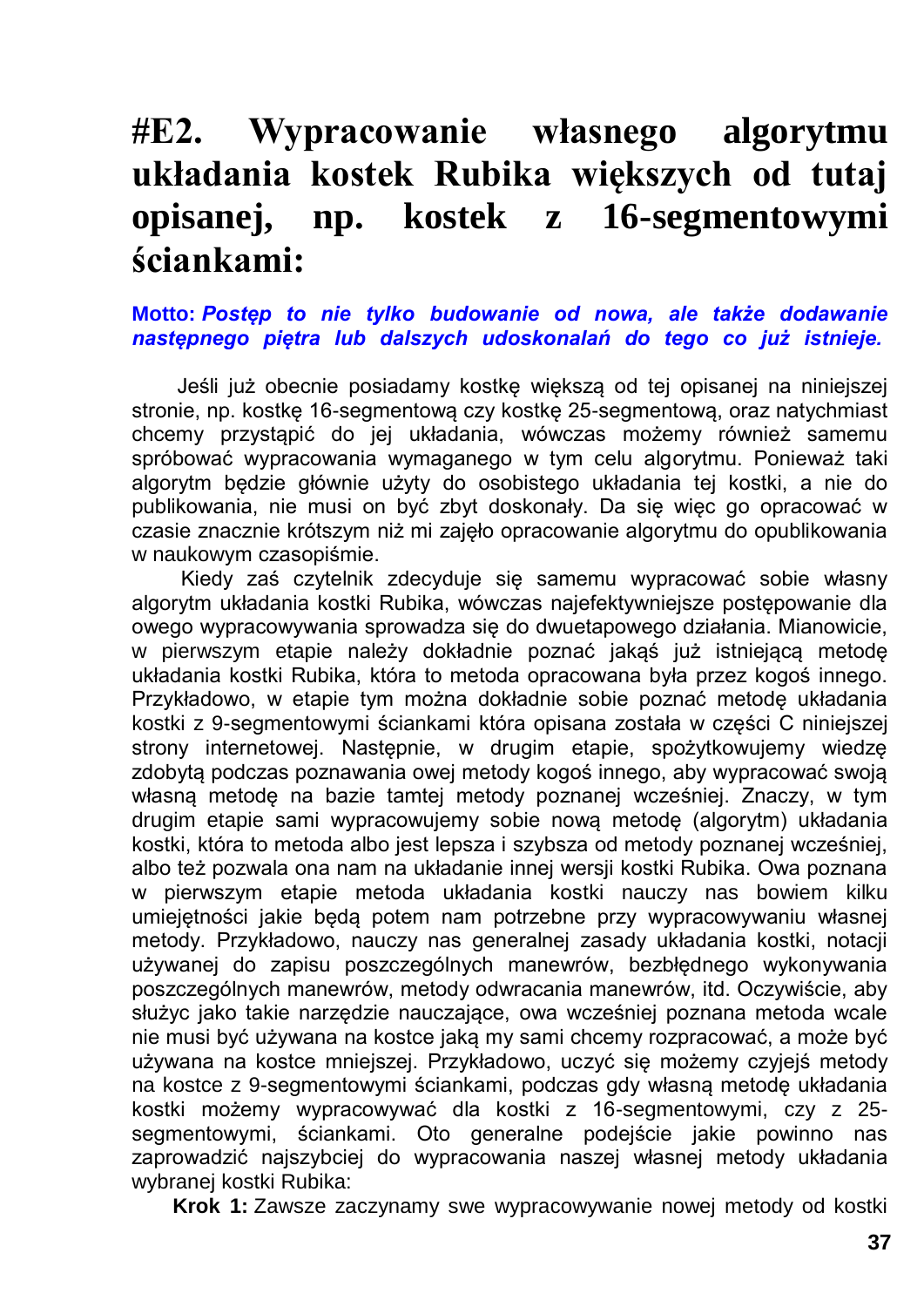która jest już ułożona. To zaś znaczy, że jeśli zakupimy sobie nową wersję kostki Rubika, np. kostkę z 25-segmentowymi ściankami, wówczas nie wolno nam "wymieszać" tej kostki aż do czasu kiedy mamy już rozpracowane najważniejsze manewry całkowitej metody jej układania.

**Krok 2:** Zanim cokolwiek uczynimy na swojej (nowej lub ułożonej) kostce, zawsze najpierw powinniśmy dokładnie zapisać w specjalnym notatniku jaki manewr planujemy właśnie wykonać. Najlepiej przy tym zaczynać swe wypracowanie od manewrów które już się poznało wcześniej z jakichś innych źródeł lub dla jakiejś innej kostki. Wszakże sporo manewrów które są używane np. na kostce z 9-segmentowymi ściankami działa również na kostkach z 16 segmentowymi ściankami (lub więcej). Tyle tylko, że ich wyniki na większej kostce czasami są nieco inne niż na owej mniejszej kostce. Duża liczba wysoce użytecznych manewrów opisana jest w części C tej strony. Pamiętać też trzeba, że aby móc zapisać sobie jakiś planowany manewr, konieczna jest dobra znajomość jakiejś jednoznacznej notacji zapisu tych manewrów - przykładowo znajomość notacji wyjaśnionej na rysunku z "Fot. #2" na niniejszej stronie internetowej.

**Krok 3:** Wykonujemy na swojej (ułożonej) kostce ów zapisany w kroku 2 manewr. Jego wykonywanie trzeba przy tym dokonywać bardzo precyzyjnie, tak aby przypadkiem nie popełnić jakiejś pomyłki czyli fałszywego (niezapisanego) ruchu. Pomyłka bowiem kosztowałaby nas albo kupę czasu na ponowne ułożenie kostki, albo też cenę zakupu nowej kostki.

**Krok 4:** Zapisujemy sobie wszystkie wyniki właśnie wykonanego manewru. Znaczy, zapisujemy sobie w notatniku które segmenty ułożonej kostki zmieniły swoje położenia, oraz dokładnie zapisujemy jakie są nowe położenia tych segmentów.

**Krok 5:** Wypracowujemy sobie i zapisujemy w notatniku odwrotność właśnie wykonanego manewru. Odwrotność tą uzyskujemy poprzez wypisanie sobie manewru odwróconego. Taki manewr odwrócony to po prostu dany manewr, tyle że czytany w kierunku począwszy od końca jego zapisu, aż do początka zapisu, przy czym każdy z jego ruchów jest równocześnie zamieniany na ruch do siebie dokładnie odwrotny.

**Krok 6:** Realizujemy ów manewr odwrotny z kroku 5. Po jego zrealizowaniu kostka powinna wrócić do stanu ułożonego, tj. do stanu w jakim była ona po nabyciu w sklepie, a przed zrealizowaniem kroku (3). To zaś oznacza, ze na tej samej kostce możemy teraz wypróbować następny manewr jaki także sobie dokładnie zaplanujemy. Itd., itp.

W podobny sposób sprawdzamy setki manewrów, aż w końcu stopniowo wypracowujemy sobie najważniejsze manewry naszej własnej metody układania kostki. Oczywiście, zaraz po tym jak zakończymy wypracowywanie tej metody, musimy ją także wytestować czy działa tak jak powinna. W tym celu pozwalamy aby kostka nam się wymieszała (zwykle takie wymieszanie samo nam się przytrafia zupełnie przypadkowo - i to aż kilka razy, podczas kolejnych etapów wypracowywania naszej nowej metody układania), poczym ją układamy od samego początku naszą własną metodą. Podczas takiego testowania zwykle odkrywamy jakie dalsze manewry ciągle wymagają dopracowania, itd.

W punkcie #A2 tej strony mamy opisaną generalną zasadę podejścia do układania kostki Rubika. Zasadę tą możemy więc użyć do układania dowolnej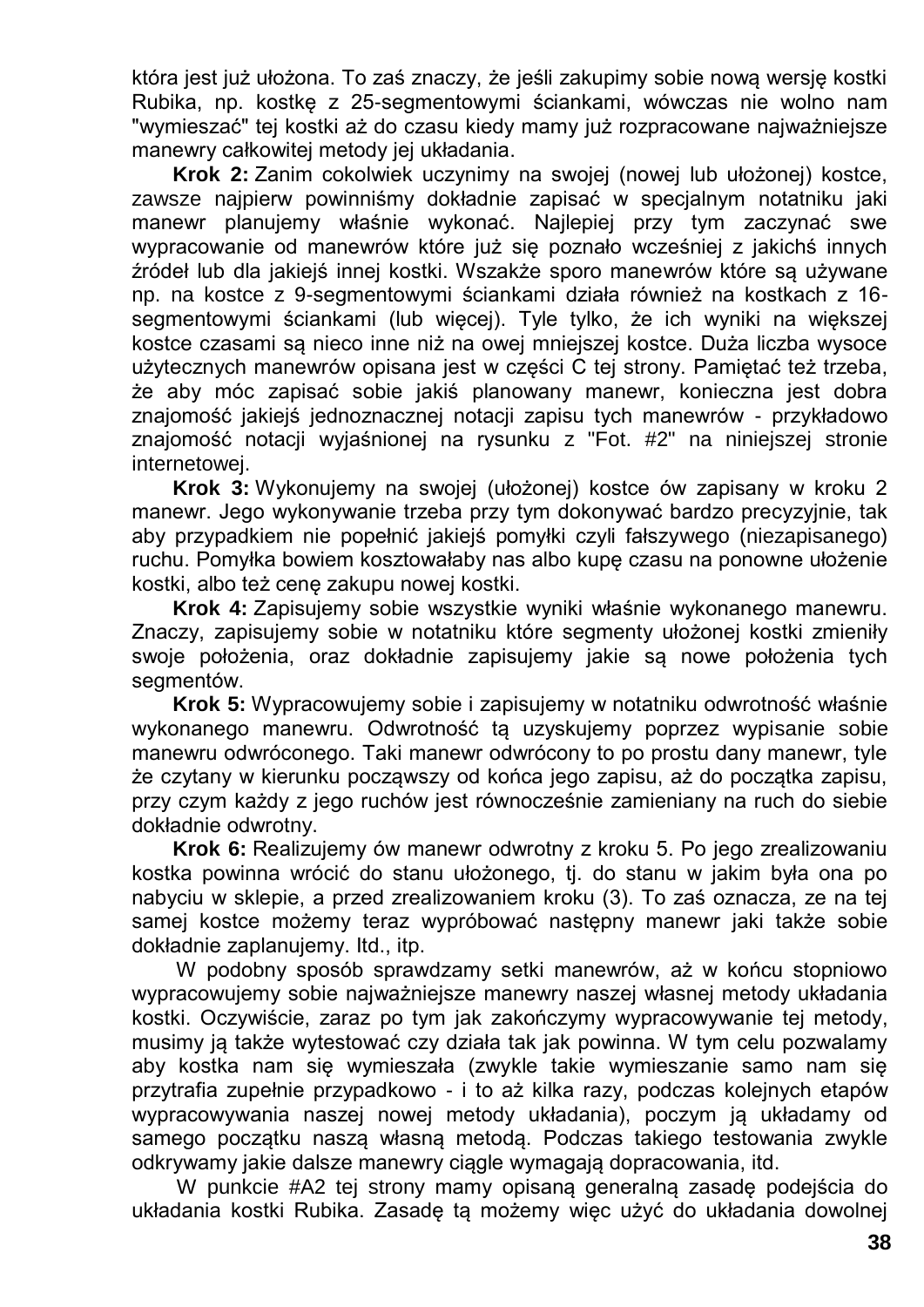kostki, w tym z 16-segmentowymi ściankami. Dlatego jej poznanie dostarczy nam wszelkich informacji jakie przydatne nam będą podczas opracowywania naszej własnej metody układania kostki z 16-segmentowymi ściankami.W części B wyjaśniony też został system oznaczeń ścianek i warstewek dowolnej kostki, a także notacja zapisu manewrów. Te również bez zmian możemy używać do rozwiązywania dowolnej kostki. W końcu wiele manewrów opisanych w części C działa także na dowolnej innej kostce, w tym na kostce o 16-segmentowych ściankach. Jedyne więc co nam ciągle potrzeba wykonać aby stworzyć swój własny algorytm układania kostki o 16-segmentowych ściankach, to dopracować kilka manewrów do manipulowania warstwami środkowymi. W kostkach bowiem większych niż ta o 9-segmentowych ściankach, najwięcej uciechy ma się właśnie z ustawianiem owych krawężników oraz segmentów o jednym kolorze zlokalizowanych we warstewkach środkowych. Wszelkie bowiem ruchy jakie do przemieszczania owych krawężników w kostce z 16-segmentowymi ściankami adoptujemy z kostki o 9-segmentowych ściankach, będą przemieszczały naraz aż całe pary, zamiast tylko pojedynczych, z owych krawężników.

# **#E3. Jeśli posiadasz kostkę o 4x4 = 16 segmentach na każdej ściance, przydatne może się okazać odwiedzenie odrębnej strony o [układaniu kostki "zemsta Rubika" \(4x4x4\):](http://totalizm.com.pl/rubik_16_pl.htm)**

Niniejsza strona opisuje tylko metodę układania kostki o 3x3 = 9 segmentach w każdej ściance, fabrycznie zwanej **[kostka Rubika \(3x3x3\)](http://totalizm.com.pl/rubik_pl.htm)** (po angielsku "Rubik's cube"). Jednak odrębna strona jaka dostępna jest z "Menu 1" pod nazwą **[układanie kostki "zemsta Rubika" \(4x4x4\)](http://totalizm.com.pl/rubik_16_pl.htm)**, opisany jest też algorytm układania kostki o 4x4 = 16 segmentów na każdej ściance. Fabrycznie owa większa kostka po angielsku zwana jest "Rubik's revenge", co można tłumaczyć właśnie jako "zemsta Rubika".

# **Part F: Conclusions plus organisational and legal matters of this web page:**

# **#F1. Final information and summary of this web page:**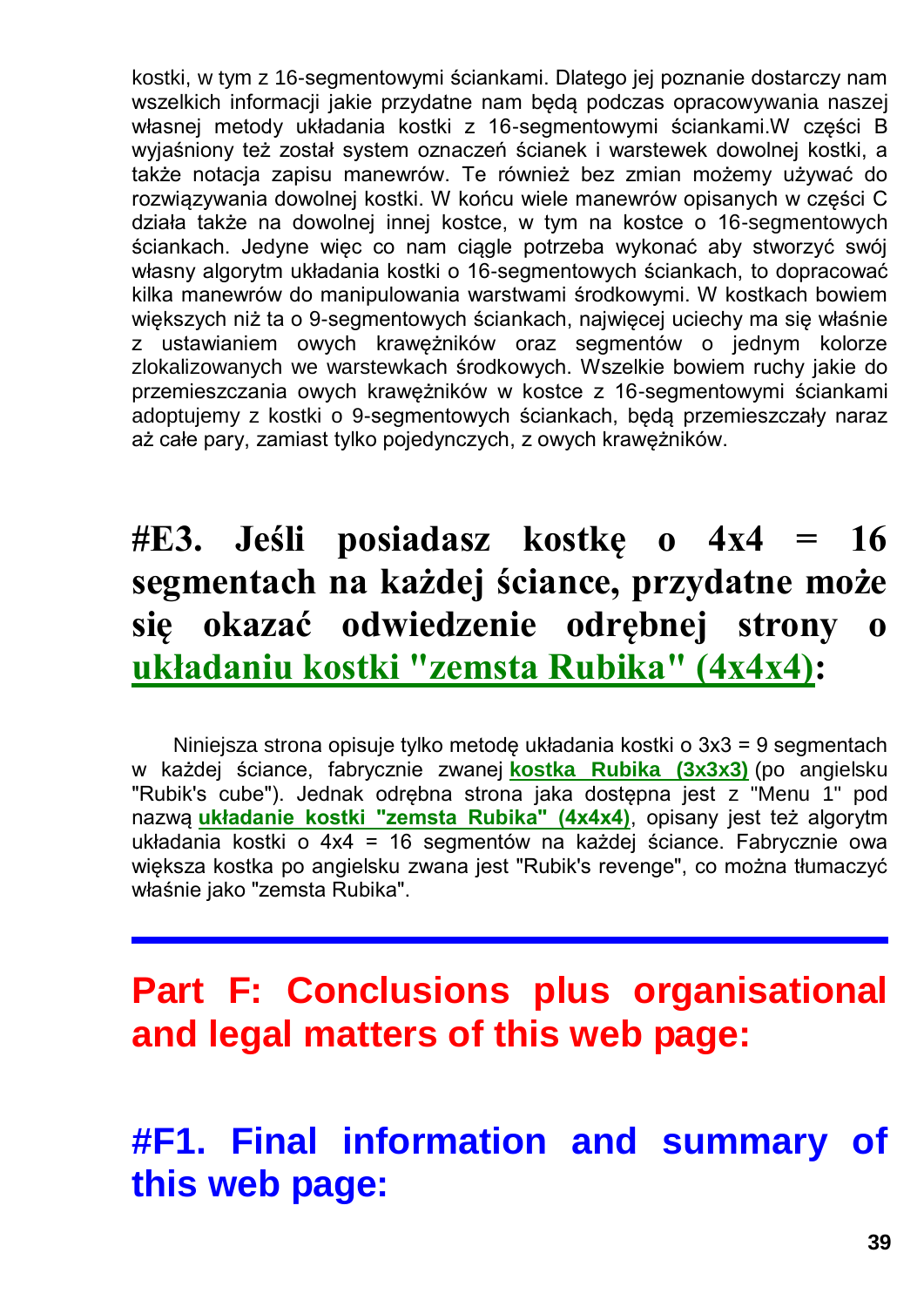Niewiele ludzkich wynalazków zawojowało świat tak dokumentnie jak kostka Rubika. Zaczęła ona szturmem brać świat dopiero około 1980 roku. Dzisiaj zaś jej beznadziejnie powymieszane kolory i ścianki można zobaczyć w praktycznie niemal każdym domu. Oferuje ją też na sprzedaż niemal każdy szanujący się sklep z artykułami do rozrywki. Co dziwniejsze, w przeciwieństwie do innych szeroko upowszechnionych wynalazków, kostka Rubika nie zaspokaja żadnej potrzeby materialnej swojego właściciela. Pełni jedynie funkcje moralne. Przykładowo nakłania ona swoich właścicieli do skromności, indukuje w nich cierpliwość, uczy ich szacunku dla dorobku innych, oraz pozwala im poznać kilka dalszych prawd życiowych o moralnej wymowie.

W chwili obecnej powszechnie dostępne w sklepach są dwie wersje kostki Rubika. Obie te wersje pokazane są na zdjęciu "Fot. #1" z tej strony internetowej. Pierwsza z tych wersji to kostka zwana fabrycznie "Rubik's cube" (tj. "kostka Rubika) o ściankach 9-segmentowych, w której wzdłuż każdej z jej trzech współrzędnych wyodrębnionych zostało po 3 warstewki segmentów (stąd każda ścianka ma 3x3=9 segmentów). Natomiast druga dosyć powszechna wersja, to kostka fabrycznie zwana "Rubik's revenge" (tj. "zemsta Rubika") o ściankach 16 segmentowych, w której wzdłuż każdej z jej trzech osi współrzędnych wyodrębniono po 4 warstewki segmentów (stąd każda ścianka ma 4x4=16 segmentów). Jednak zasada działania kostek Rubika jest taka, że praktycznie daje się skonstruować doskonale działające kostki o nawet większej liczbie warstewek w każdej z ich trzech osi współrzędnych. Dlatego w przyszłości zapewne upowszechnią się również kostki o ściankach 25 segmentowych, kostki o ściankach 36 segmentowych, itd., itp.

Każdy kto gdzieś widział zawody w układaniu kostek Rubika, uważa zapewne że układanie takich kostek jest bardzo łatwe. Wszakże podczas zawodów odnotował zapewne szybkość z jaką zawodnicy doprowadzają do porządku ścianki o dokumentnie wymieszanych kolorach. Jednak dopiero po kupieniu sobie takiej kostki i po kilku próbach ich ułożenia każdy zaczyna sobie uświadamiać, że owa szybkość zawodników wynika z szybkości, efektywności i poziomu opanowania metod układania tych kostek, jakie wypracowali sobie poszczególni zawodnicy. Jak bowiem się okazuje, jedynym sposobem na efektywne układanie tych kostek jest poznanie i opanowanie do perfekcji jakiejś efektywnej metody ich układania. Tymczasem opracowanie i opanowanie do perfekcji takiej metody nie jest łatwe i to z aż kilku powodów. Jednym z nich jest, że jeśli ktoś zna jakąś bardzo szybką metodę, wówczas nie bardzo jest gotów altruistycznie podzielić się nią z innymi. Faktycznie to w dzisiejszych czasach poznanie niemal każdej metody układania tej kostki coś nas kosztuje. Przykładowo, jeśli przeglądnie się internet w poszukiwaniu takiej metody, wówczas wprawdzie znajdzie się sporo ofert, jednak niemal każda co lepsza z nich domaga się jakiejś formy zapłaty.

Owa tendencja do pobierania jakiejś formy opłaty przed udostępnieniem metody układania kostki Rubika nie powinna dziwić. Wypracowanie bowiem takiej metody jest bardzo pracochłonne. Podczas mojego poprzedniego okresu bezrobocia, tj. w latach 1990 do 1992, w ramach wolnego czasu jaki wówczas miałem rozpracowałem swoją własną, wysoce efektywną metodę układania kostki Rubika z 16-segmentowymi ściankami. Zajęło mi to jednak aż kilka miesięcy czasu.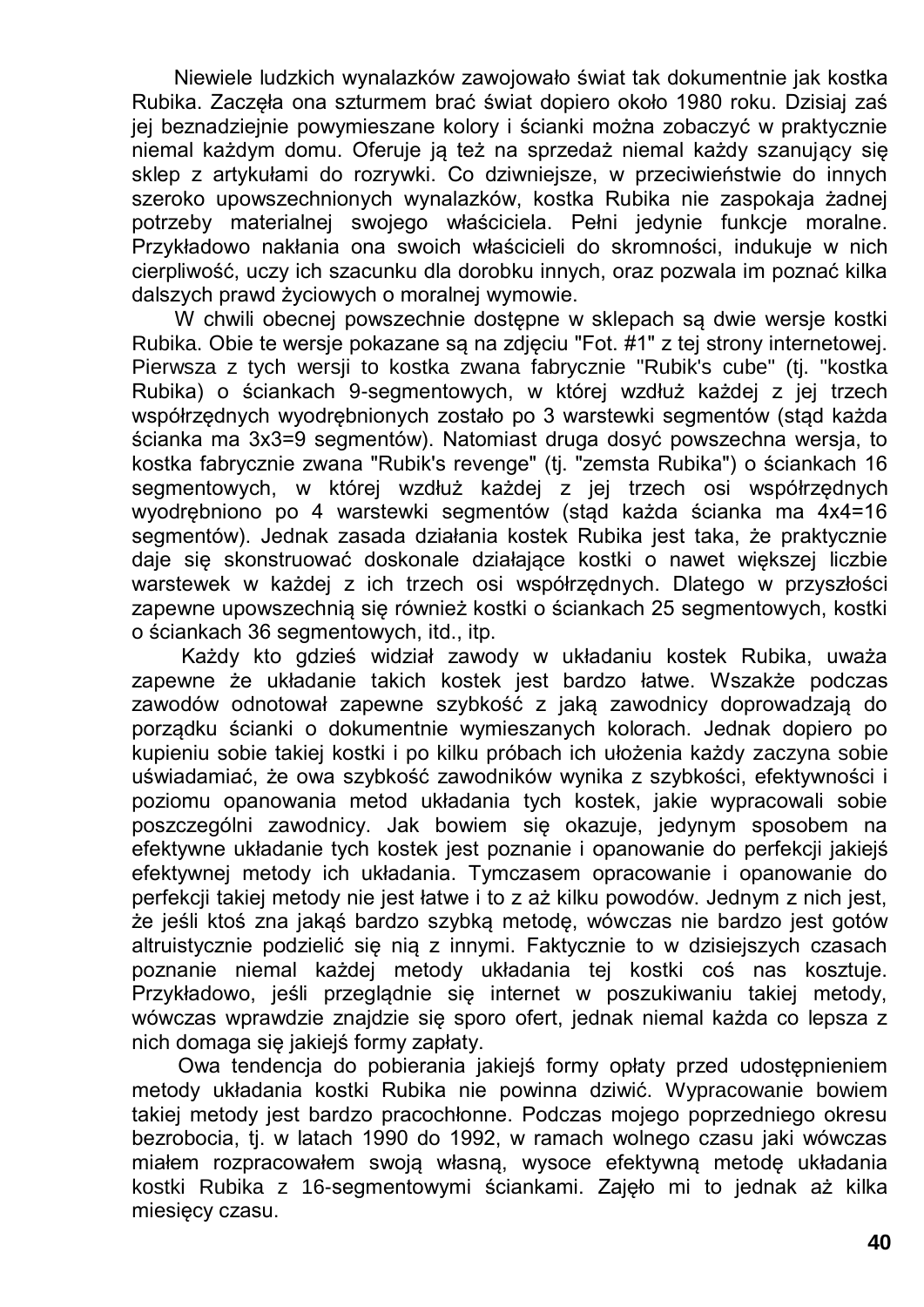Na przekór że wielu ludzi uważa układanie kostek Rubika za bezproduktywne marnowanie czasu, ja osobiście bym gorąco namawiał każdego aby mimo wszystko czasami nimi się pozabawiał. Jeśli zaś ktoś ma młodą pociechę w domu, wręcz bym rekomendował aby pociesze tej sprawić taką kostkę. Kostka ta bowiem rozwija w układającym cały szereg cech i umiejętności, wszystkie z których mają wysoce moralny charakter. Przykładowo, w przeciwieństwie do dzisiejszych gier komputerowych, kostka ta rozwija pamięć, precyzję działania, oraz logiczne myślenie, nie wpominając już o tym że nie indukuje ona brutalności, nastraja pokojowo, oraz że wcale nie wydziela żadnego szkodliwego promieniowania - tak jak to czynią ekrany komputerowe. Układanie tej kostki uczy też cierpliwości, nakłania do wyrozumiałości, indukuje poczucie skromności, oraz pobudza szacunek dla dorobku tych co wcześniej opracowali już działające algorytmy jej układania. Ponadto, chęć udoskonalenia metody układania tej kostki nakłania do poszukiwań lepszych algorytmów i manewrów, inspiruje własne próby i eksperymenty, naucza metod naukowych poszukiwań i systematycznego działania, wyrabia spostrzegawczość, oraz powiększa głębię abstrakcyjnego myślenia.

Jeśli więc czytelniku oczy zaczną cię boleć od patrzenia w telewizor, sięgnij po tą kostkę i spróbuj jak to jest z jej układaniem. Niniejsza strona uchroni cię przed przeżyciem zbyt wielkiego rozczarowania, czy nawet wstydu. Jeśli zaś twoja pociecha zbyt dużo czasu spędza na bezmyślnych grach komputerowych, kup jej taką kostkę. Potem na podstawie algorytmu jej układania opublikowanego na moich stronach zadokumentuj swej pociesze że ty sam potrafisz kostkę tą ułożyć. W końcu rzuć swej pociesze wyzwanie, czy potrafi ci w tym dorównać. Ja zaś cię zapewniam, że wszelkie wyniki tego wyzwania okażą się owocne, inspirujące i wysoce moralne.

### **#F2. To conclude this web page:**

#### **Motto:** *Depriving the possibilities to create is the highest punishment for an individual and the indescribable tragedy for the entire humanity. Opening the possibilities to create is the highest reward for individual people and the most beneficial movement of the entire humanity.*

People are very strange creatures. A fist category (in my publications called **[parasites](http://totalizm.com.pl/totalizm.htm)**) is able to live just like intelligent animals which use their intelligence in the same manner as animals use their fangs, claws, and reproductory organs means for filling up their stomachs, pulling apart their enemies, and multiplying descendants. A second category (in my publications called **[totalizts](http://totalizm.com.pl/karma.htm)**) managed somehow evolve in themselves needs of a higher level, which constitute the essence of humanity. Since you managed to read up to this place, probably you belong to this second category. In such a case I am a bit sorry for you, and also a bit jealous. I am sorry, because you follow along this most difficult path of life. In turn I am jealous, because you still faces pleasures of learning new taste of this knowledge, the taste of which I already know.

All people who belong to this second category, which reached the level of intellectual evolution at which this natural need to create appears, always have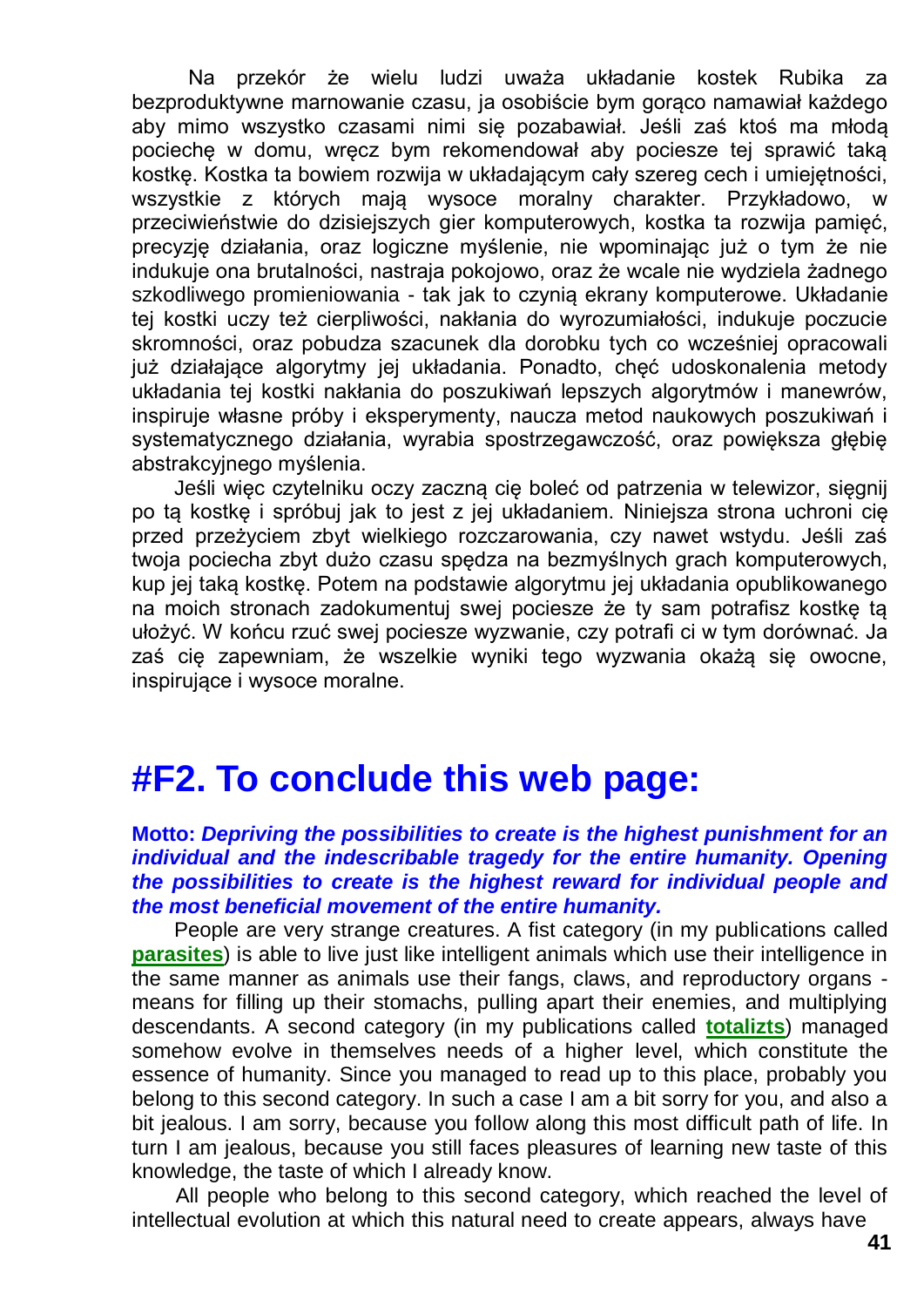two manners to chose from, in order to satisfy this their need. The first of these manners depends on creating everything on a manner which always later can be called "mine". In case of this web page, this way of satisfying the need would be to working out someone's own algorithm of solving the Rubik's cube from the very beginning - without learning algorithms developed earlier by other people. In turn the second manner depends on adding a next, higher layer of knowledge, to the knowledge which someone worked out earlier before us. In case of Rubik's cubes such a manner would depend on learning the algorithm and method of solving described on this web page, and then further perfecting this algorithm and method - for example by working out "clean manoeuvres" for practically every step of this method. I personally believe that the essence of humanity depends on building the continuous progress of humanity just by learning to choose constructively always this second manner of satisfying our natural need to be creative. After all, the first choice is highly unproductive - as it always depends on breaking through the doors which someone already opened for us much earlier.

Since this web page provided us with an illustrative example that there are two different manners for satisfying our natural need to be creative, i.e. an unproductive manner, and an constructive manner, let us make a practical use from this learning experience. Namely, let us shift this creative principle of "adding another brick to a building which someone already started to raise before us", onto the field which is even more exciting than Rubik's cubes. For this, let us select now another totaliztic web page listed in next item #F3, and then let us try to improve further the knowledge which is provided over there. After all, if we select a web page, e.g. about **[telekinetic cell](http://totalizm.com.pl/fe_cell.htm)**, or **[seismograph of Zhang Heng](http://totalizm.com.pl/seismograph.htm)**, then perhaps the further improvements that we introduce may fruit one day with furnishing our civilisation with a new device which this civilisation desperately needs.

# **#F3. How with the web page named ["skorowidz\\_links.htm"](http://totalizm.com.pl/skorowidz_links.htm) one can find totaliztic descriptions of topics in which he is interested:**

A whole array of topics equally interesting as these from the above web page, is also discussed from the angle that is unique to the philosophy of totalizm. All these related topics can be found and identified with the use of **[content index](http://totalizm.com.pl/skorowidz_links.htm)** prepared especially to make easier finding these web pages and topics. The name "index" means a list of "key words" usually provided at the end of textbooks, which allows to find fast the description or the topic in which we are interested. My web pages also has such a content "index" - only that it is additionally supplied in green **[links](http://totalizm.com.pl/artefact.htm)** which after "clicking" at them with a mouse immediately open the web page with the topic that interest the reader. This content "index" is provided on the web page named **[skorowidz\\_links.htm](http://totalizm.com.pl/skorowidz_links.htm)**. It can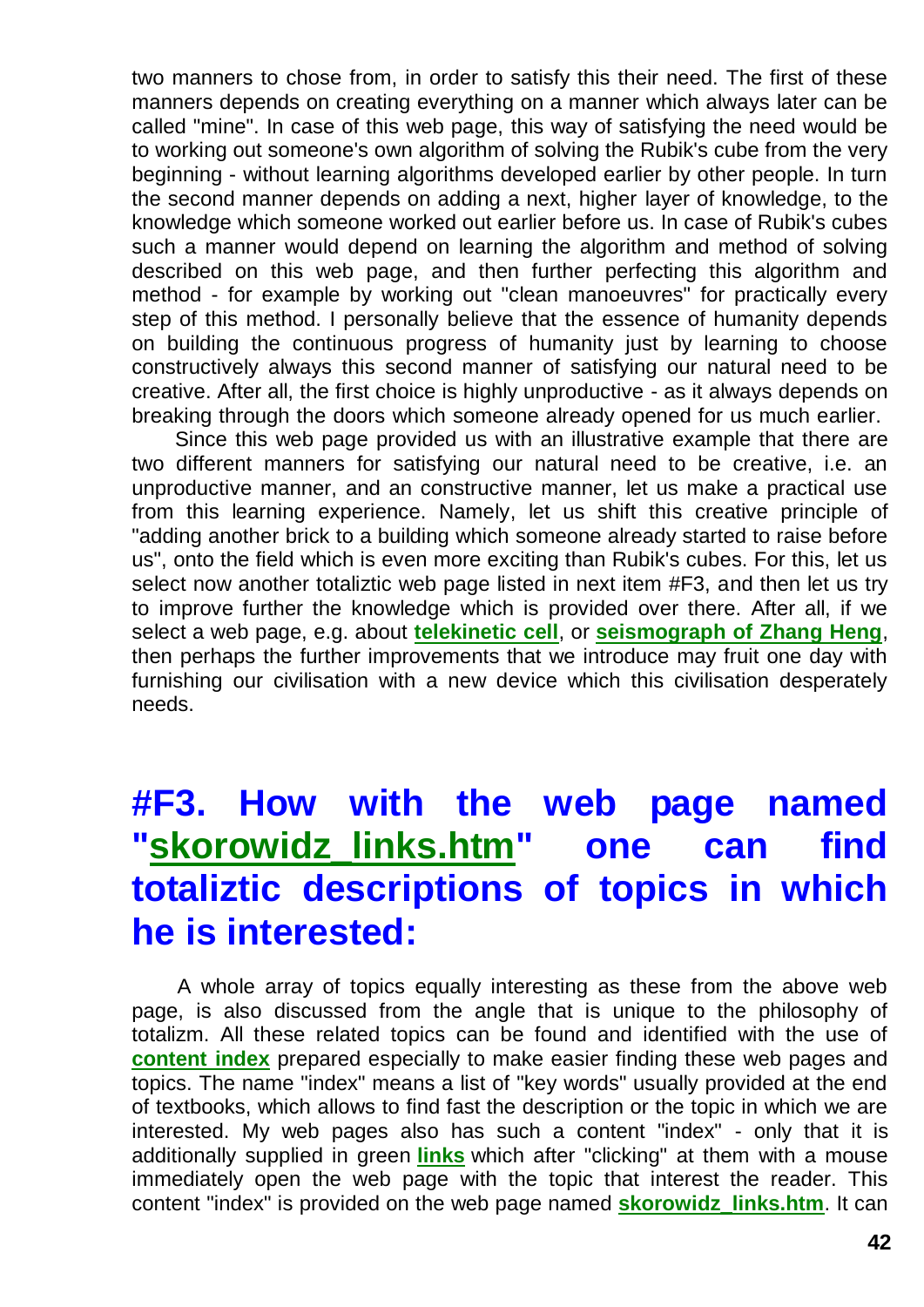be called from the "organising" part of "Menu 1" of every totaliztic web page. I would recommend to look at it and to begin using it systematically - after all it brings closer hundreds of totaliztic topics which can be of interest to everyone.

## **#F4. I would suggest to return periodically to this web page in order to check progress in further perfecting of lagorithms and methods of solving Rubic cubes:**

Similarly as everything else that I do in my life, also the algorithms and the mother of solving cubes of **[Rubik](http://totalizm.com.pl/rubik.htm)** which are described on this web page, are going to be subjected to further perfecting. Therefore in a future this web page is going to be extended and updated - as soon as I develop new manoeuvres and more perfecte methods, approaches and descriptions. So I am inviting you to visit this web page again after some time, in order to check then what new in the matter of solving Rubik's cibes was presented here in the meantime.

It is also worth to check periodically the blog of totalizm, currently available at addresses **[totalizm.blox.pl/html](http://totalizm.blox.pl/html/)** and **[totalizm.wordpress.com](http://totalizm.wordpress.com/)**. On this blog many events discussed here are also explained with additional details written as these events unveil before our eyes.

### **#F5. Emails to the [author](http://totalizm.com.pl/pajak_jan_uk.htm) of this web page:**

Current email addresses to the author of this web page, i.e. officially to **[Dr](http://images.google.co.nz/images?hl=en&q=Jan+Pajak&btnG=Search+Images&gbv=1)  [Eng. Jan Pajak](http://images.google.co.nz/images?hl=en&q=Jan+Pajak&btnG=Search+Images&gbv=1)** while courteously to **Prof. Dr Eng. Jan Pajak**, at which readers can post possible comments, opinions, descriptions, or information which in their opinion I should learn, are provided on the web page named **[pajak\\_jan\\_uk.htm](http://totalizm.com.pl/pajak_jan_uk.htm)** (for its version in the HTML language), or the web page named **pajak jan uk.pdf** (for the version of the web page "pajak jan uk.pdf" in safe PDF format - which safe PDF versions of further web pages by the author can also be downloaded via links from item #B1 of the web page named **[text\\_11.htm](http://totalizm.com.pl/text_11.htm)**).

The author's right for the use of **courteous** title of "Professor" stems from the custom that "with professors is like with generals", namely **when someone is once a professor, than he or she courteously remains a professor forever**. In turn the author of this web page was a professor at 4 different universities, i.e. at 3 of them, from 1 September 1992 untill 31 October 1998, as an "Associate Professor" from English-based educational system, while on one university as a (Full) "Professor" (since 1 March 2007 till 31 December 2007 - means at the last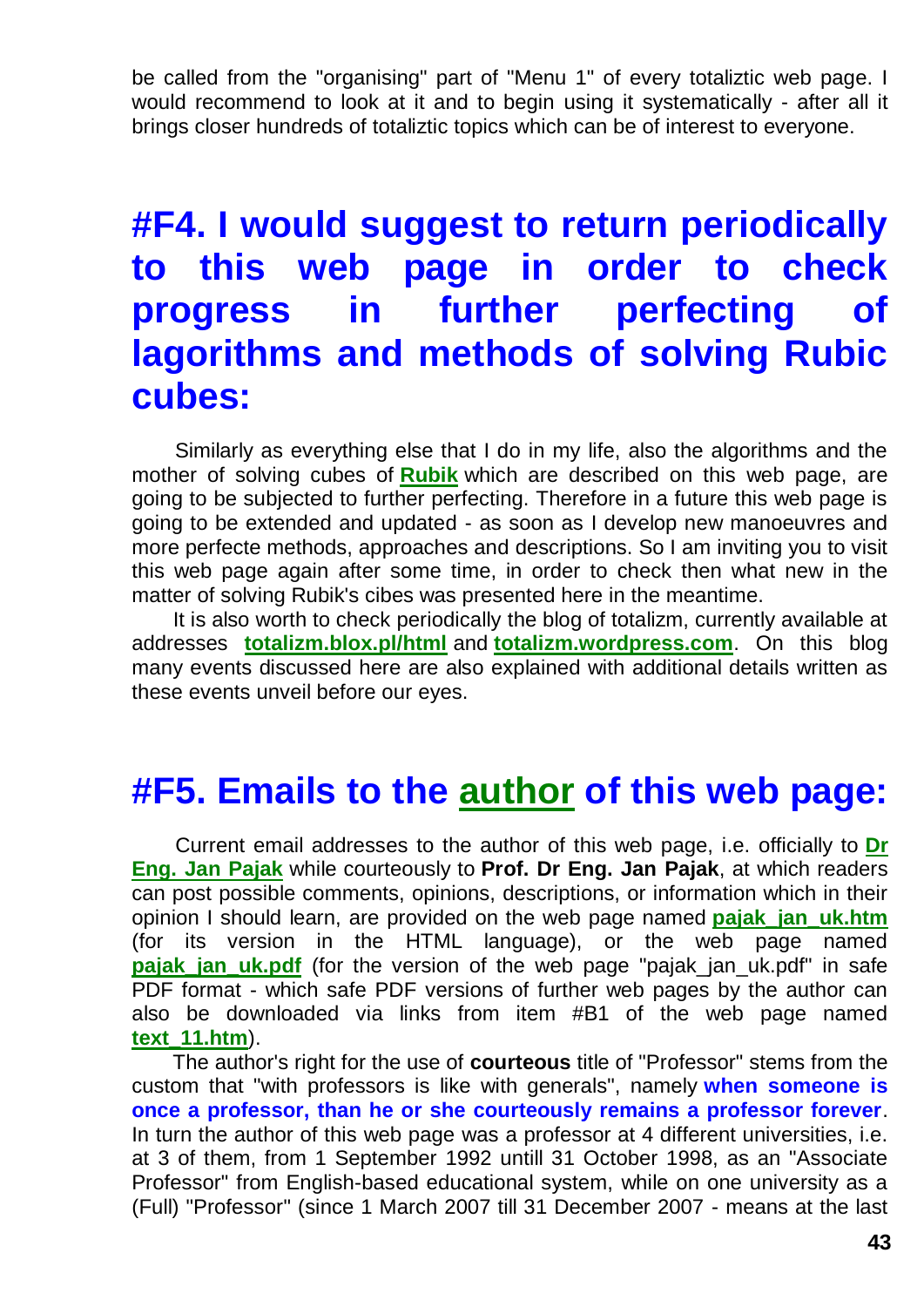place of employment in his professional life).

However, please notice that because of my rather chronic lack of time, **I reluctantly reply to emails which contain JUST time consuming requests**, while simultaneously they document a complete ignorance of their author in the topic area which I am researching.

## **#F6. [copy of this web page](http://totalizm.com.pl/rubik.pdf) is also disseminated as a [brochure from series](http://totalizm.com.pl/text_11.htm)  [\[11\]](http://totalizm.com.pl/text_11.htm) in the safe format "PDF":**

This web page is also available in the form of a brochure marked **[\[11\]](http://totalizm.com.pl/text_11.htm)**, which is prepared in "PDF" ("Portable Document Format") - currently considered to be the most safe amongst all internet formats, as normally viruses cannot cling to PDF. This clear brochure is ready both, for printing, as well as for reading from a computer screen. It also has all its **[green links](http://totalizm.com.pl/military_magnocraft.htm)** still active. Thus, if it is read from the computer screen connected to internet, then after clicking onto these green links, the linked web pages and illustrations will open. Unfortunately, because the volume of it is around a double of the volume of web page which this brochure publishes, the memory limitations on a significant number of free servers which I use, do NOT allow to offer it from them (so if it does NOT download from this address, because it is NOT available on this server, then you should click onto any other address from **[Menu 3](http://totalizm.com.pl/menu.htm)**, and then check whether in there it is available). In order to open this brochure (and/or download it to own computer), it suffices to either click on the following green link

**[rubik.pdf](http://totalizm.com.pl/rubik.pdf)** (for cube 3x3=9)

**rubik 16.pdf** (for cube 4x4=16)

or to open from any totaliztic web site the PDF file named as in the above green link.

If the reader wishes to check, whether some other totaliztic web page which he or she just is studying, is also available in the form of such PDF brochure, then should check whether it is listed amongst links from "part #B" of the web page named **[text\\_11.htm](http://totalizm.com.pl/text_11.htm)**. This is because links from there indicate all totaliztic web pages, which are already published as such brochures from series [11] in PDF format. I wish you a fruitful reading!

## **#F7. Copyrights © 2013 by Dr Jan Pajak:**

Copyrights © 2013 by Dr Jan Pajak. All rights reserved. Rubik's cubes have this attribute, that the same manoeuvres can be worked out for them independently from each other by practically everyone. Therefore in my opinion, apart from the inventor of these cubes, no-one else has the right to claim that a